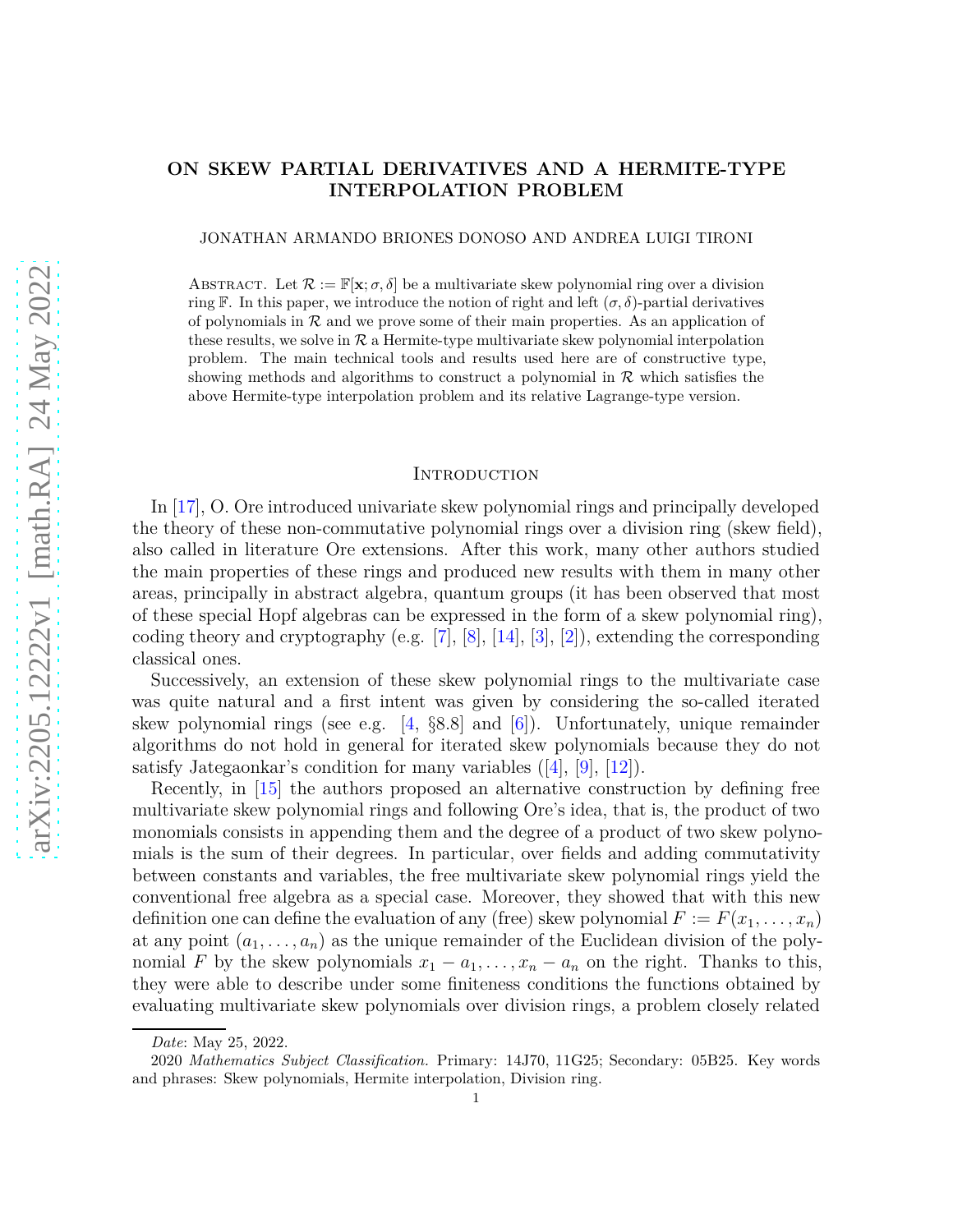to that of Lagrange-type interpolation which was studied previously in the univariate case in [\[5,](#page-30-11) [10,](#page-30-12) [11,](#page-30-13) [13,](#page-30-14) [18\]](#page-30-15).

Inspired principally by [\[5\]](#page-30-11), and then by [\[16\]](#page-30-16), the main purpose here is to introduce the notion of right and left  $(\sigma, \delta)$ -partial derivatives of multivariate skew polynomials and to solve a Hermite-type interpolation problem in the free multivariate skew polynomial rings, extending some previous results for the univariate case and for the skew Lagrangetype interpolation problem (Theorem [3.15](#page-20-0) and Corollary [3.16\)](#page-22-0).

The paper is organized as follows. In  $\S1$ , we recall some basic notation and definitions, the main properties of the free multivariate skew polynomial ring  $\mathbb{F}[\mathbf{x}; \sigma, \delta]$  (Definition [1.3\)](#page-2-0) and we give some preliminary results. In §2, we introduce the notion of right and left  $(\sigma, \delta)$ -partial derivatives for free multivariate skew polynomials (Definitions [2.1](#page-7-0) and [2.2\)](#page-7-1) and we give some of their basic properties (Lemmas [2.5](#page-9-0) and [2.6\)](#page-9-1). Finally, in  $\S3$ , after some technical and algorithmic tools, we prove the main result of this paper, that is, a Hermite-type interpolation problem in  $\mathbb{F}[\mathbf{x}; \sigma, \delta]$  and its associated Lagrange-type interpolation problem as a special case. Finally, these results are specialized to the univariate case and skew Vandermonde matrices are considered to solve with a different approach the above interpolation problems in the multivariate case.

## 1. Background material

Let  $F$  be a division ring, that is, a unitary ring (not necessarily commutative) in which every non-zero element is invertible in  $\mathbb{F}$ . For positive integers *m* and *n*,  $\mathbb{F}^{m \times n}$ will denote the set of  $m \times n$  matrices over **F**. In particular,  $\mathbb{F}^{m \times 1}$  denotes the set of column vectors of length *m* and  $\mathbb{F}^n := \mathbb{F}^{1 \times n}$  the set of row vectors of length *n* over  $\mathbb{F}$ .

Following [\[15\]](#page-30-10), we begin by recalling the free multivariate skew polynomial ring which corresponds to a multivariate generalization of the ring of skew polynomials defined by Ore in [\[17\]](#page-30-0). To do this, we first need to recall the concept of  $\sigma$ -vector derivation.

**Definition 1.1.** [\[15,](#page-30-10) Definition 1] Given a ring homomorphism

$$
\sigma: \mathbb{F} \to \mathbb{F}^{n \times n}, \ a \mapsto \begin{pmatrix} \sigma_{1,1}(a) & \sigma_{1,2}(a) & \cdots & \sigma_{1,n}(a) \\ \sigma_{2,1}(a) & \sigma_{2,2}(a) & \cdots & \sigma_{2,n}(a) \\ \vdots & \vdots & \ddots & \vdots \\ \sigma_{n,1}(a) & \sigma_{n,2}(a) & \cdots & \sigma_{n,n}(a) \end{pmatrix},
$$

we say that

$$
\delta : \mathbb{F} \to \mathbb{F}^{n \times 1} , a \mapsto \begin{pmatrix} \delta_1(a) \\ \delta_2(a) \\ \vdots \\ \delta_n(a) \end{pmatrix}
$$

is a  $\sigma$ -vector derivation (over  $\mathbb{F}$ ) if it is an additive group homomorphism and satisfies  $\delta(ab) = \sigma(a)\delta(b) + \delta(a)b$  for all  $a, b \in \mathbb{F}$ , where the maps  $\sigma_{i,j} : \mathbb{F} \to \mathbb{F}$  and  $\delta_i : \mathbb{F} \to \mathbb{F}$ for  $i, j \in \{1, \ldots, n\}$  are the component functions of  $\sigma$  and  $\delta$ , respectively. The ring homomorphism  $\sigma : \mathbb{F} \to \mathbb{F}^{n \times n}$  will be called a *matrix morphism*.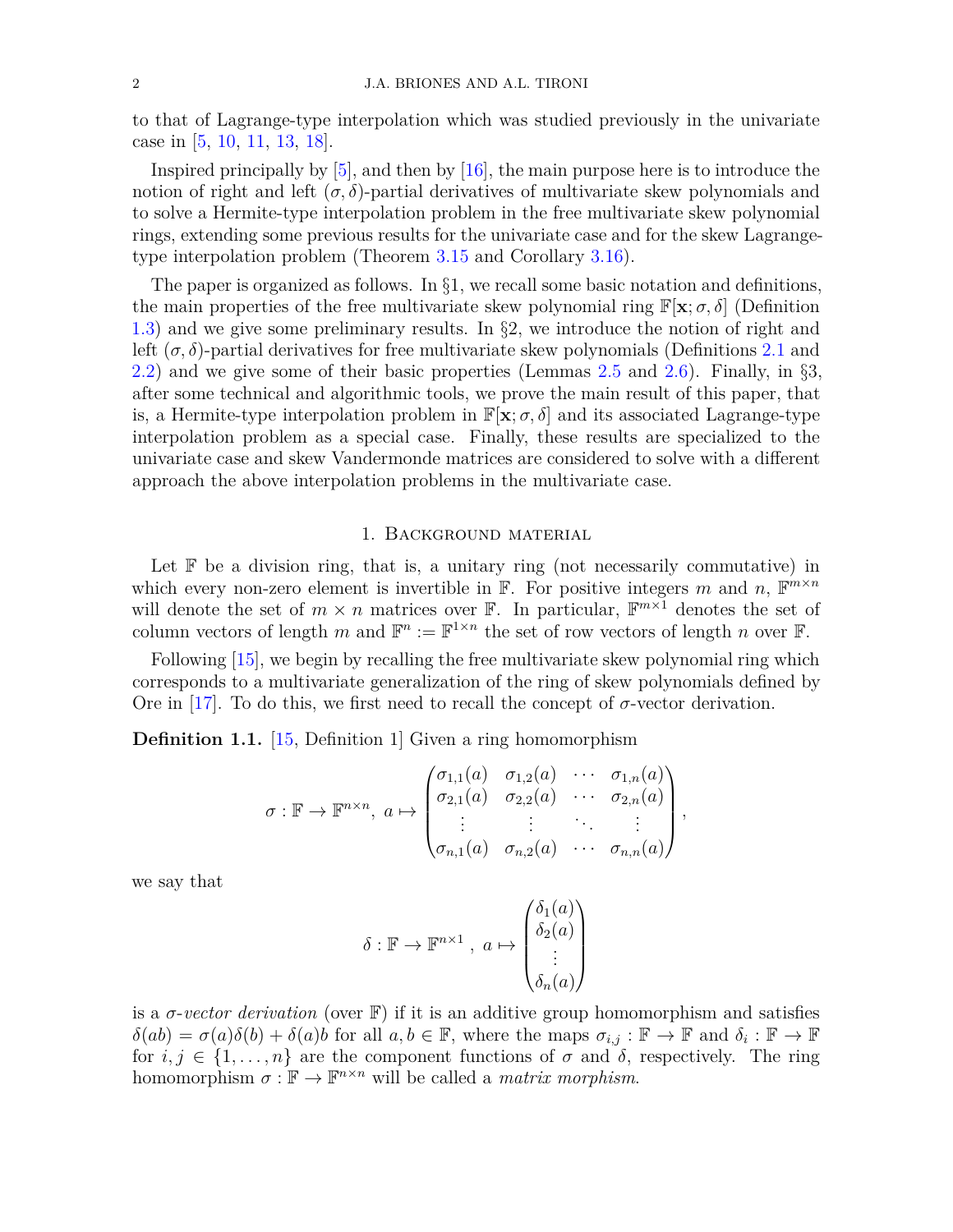**Example 1.2.** [\[15,](#page-30-10) Example 4] Let  $\sigma : \mathbb{F} \to \mathbb{F}^{n \times n}$  be a matrix morphism and let **v** ∈  $\mathbb{F}^{n\times1}$ . The map  $\delta_{\mathbf{v}}$  :  $\mathbb{F}$  →  $\mathbb{F}^n$  defined by  $\delta_{\mathbf{v}}(a) := \sigma(a)\mathbf{v} - \mathbf{v}a$  for all  $a \in \mathbb{F}$  is a *σ*-vector derivation called inner derivation.

Let us give now the main basic definitions of this paper.

<span id="page-2-0"></span>**Definition 1.3.** Let  $x_1, x_2, \ldots, x_n$  be *n* pair-wise distinct letters, called *variables*, and denote by  $\mathcal M$  the set of all finite strings using these variables, that is, the free (noncommutative) monoid with (left) basis  $x_1, x_2, \ldots, x_n$ . The empty string will be denoted by *o*, an element  $m \in \mathcal{M}$  will be called a *monomial* and its *degree*, denoted by  $\deg(m)$ , is its length as a string. The *free multivariate skew polynomial ring* over F in the variables  $x_1, x_2, \ldots, x_n$  with matrix morphism  $\sigma$  and  $\sigma$ -vector derivation  $\delta$ , denoted by

<span id="page-2-1"></span>
$$
\mathcal{R}:=\mathbb{F}[\mathbf{x}; \sigma, \delta] \;,
$$

is the free left  $\mathbb{F}\text{-module with basis }\mathcal{M}$  and product given by appending monomials using the rule

(1) 
$$
{}^{t}\mathbf{x} \cdot a = \sigma(a)^{t}\mathbf{x} + \delta(a)
$$

for all  $a \in \mathbb{F}$ , where  $\mathbf{x} := (x_1, x_2, \dots, x_n) \in \mathcal{M}^n$  and  $^t\mathbf{x}$  is the transpose of **x**. Each element  $F(\mathbf{x}) \in \mathcal{R}$  is called a *free multivariate skew polynomial*, or simply skew polynomial, and can be expressed uniquely as a left linear combination

$$
F(\mathbf{x}) = \sum_{m \in \mathcal{M}} F_m m,
$$

where  $F_m \in \mathbb{F}$  are all zero except for a finite number of monomials  $m \in \mathcal{M}$ .

**Remark 1.4.** The expression [\(1\)](#page-2-1) is a short form of writing  $x_i a = \sum_{j=1}^n \sigma_{i,j}(a) x_j + \delta_i(a)$ , for every  $i = 1, \ldots, n$ .

**Remark 1.5.** Consider the functions  $\sigma : \mathbb{F} \to \mathbb{F}^{n \times n}$  and  $\delta : \mathbb{F} \to \mathbb{F}^{n \times 1}$  defined as  $\sigma(a) = aI$  and  $\delta(a) = \vec{0}$  for every  $a \in \mathbb{F}$ , respectively, where *I* is the  $n \times n$  identity matrix and  $\vec{0}$  is the null column vector. In this case, we will write simply  $\sigma = Id$ and  $\delta = 0$ . Then,  $\sigma$  is a matrix morphism,  $\delta$  is a  $\sigma$ -vector derivation and the ring  $\mathcal{R} = \mathbb{F}[\mathbf{x}; Id, 0]$  is the free conventional polynomial ring in the variables  $x_1, \ldots, x_n$  (see [\[4,](#page-30-6) Sec. 0.11]) which do not commute with each other, but commute with constants.

Thanks to the lack of relations among the variables, it was proven in [\[15,](#page-30-10) Lemma 5] that for any  $a_1, a_2, \ldots, a_n \in \mathbb{F}$  and every  $F(\mathbf{x}) \in \mathcal{R}$  there exist unique  $G_1(\mathbf{x}), G_2(\mathbf{x}), \ldots$ ,  $G_n(\mathbf{x}) \in \mathcal{R}$  and  $b \in \mathbb{F}$  such that

<span id="page-2-4"></span>(2) 
$$
F(\mathbf{x}) = \sum_{i=1}^{n} G_i(\mathbf{x})(x_i - a_i) + b.
$$

The next result shows that one can obtain also a left-hand version of [\[15,](#page-30-10) Lemma 5].

<span id="page-2-3"></span>**Lemma 1.6.** *Consider*  $a_1, \ldots, a_n \in \mathbb{F}$ *. Then, for every*  $F(\mathbf{x}) \in \mathcal{R}$  *there exist unique*  $G_{1,L}(\mathbf{x}), \ldots, G_{n,L}(\mathbf{x}) \in \mathcal{R}$  and  $b \in \mathbb{F}$  such that

<span id="page-2-2"></span>(3) 
$$
F(\mathbf{x}) = \sum_{i=1}^{n} (x_i - a_i) \cdot G_{i,L}(\mathbf{x}) + b
$$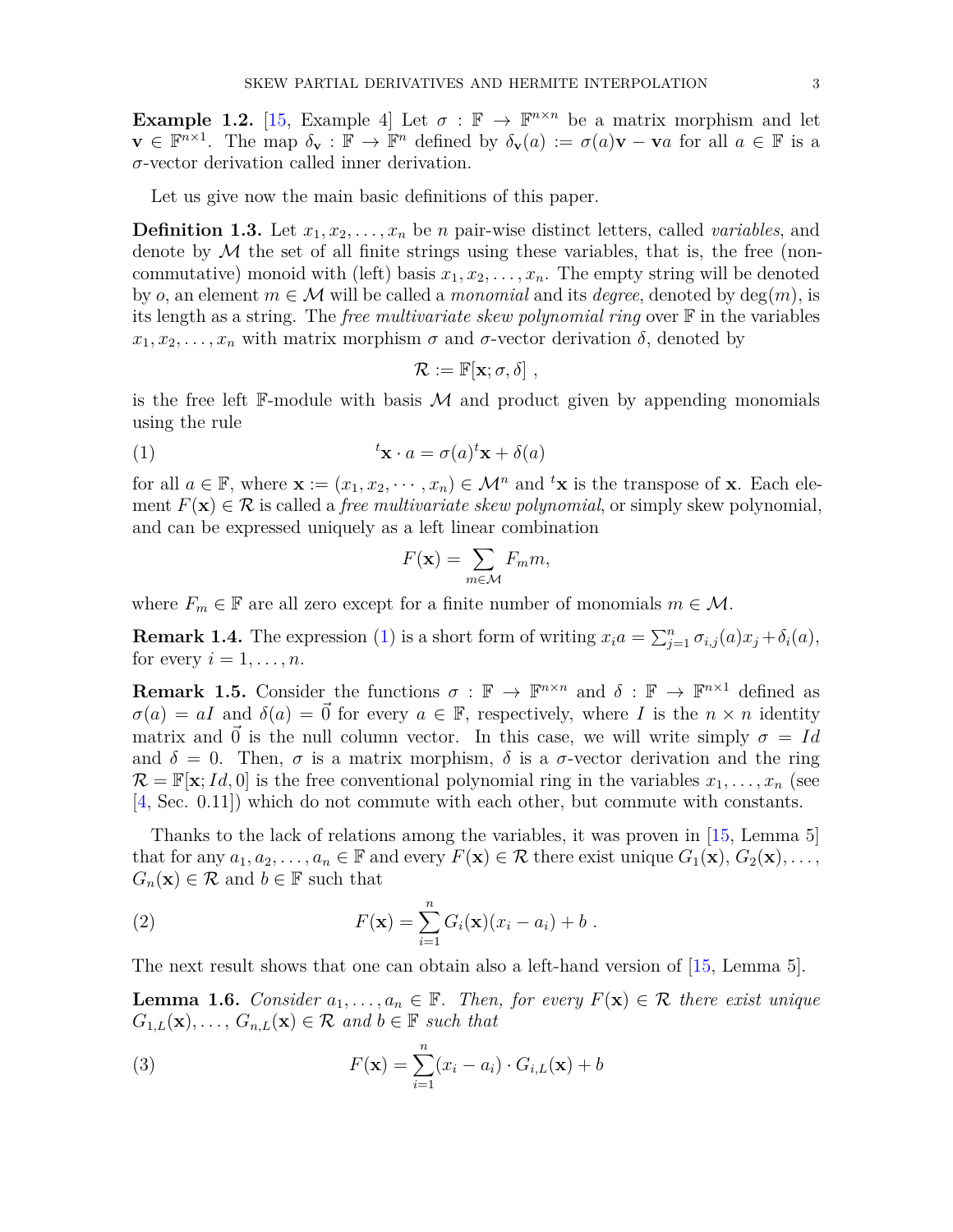*if and only if the map*  $\varphi : \mathbb{F}^n \to \mathbb{F}^n$  *defined by* 

<span id="page-3-0"></span>(4) 
$$
\varphi((\gamma_1, \gamma_2, \ldots, \gamma_n)) := \left( \sum_{j=1}^n \sigma_{j,1}(\gamma_j), \sum_{j=1}^n \sigma_{j,2}(\gamma_j), \ldots, \sum_{j=1}^n \sigma_{j,n}(\gamma_j) \right)
$$

*is an isomorphism of additive groups, where*  $\sigma_{i,j}$ :  $\mathbb{F} \to \mathbb{F}$  *are the component functions*  $of \sigma : \mathbb{F} \to \mathbb{F}^{n \times n}$ .

*Proof.* First, note that  $\varphi$  is an additive group homomorphism because all the  $\sigma_{i,j}$ 's are additive group homomorphisms. Moreover, since  $F(\mathbf{x})$  is a sum of monomials, to prove the statement will be sufficient to consider only monomials of the form  $\alpha_k x_k$  ( $\alpha_k \in \mathbb{F}$ ) for  $k = 1, 2, ..., n$ .

Let  $\alpha := (\alpha_1, \alpha_2, \dots, \alpha_n) \in \mathbb{F}^n$  and write

$$
\alpha_k x_k = \sum_{j=1}^n (x_j - a_j) G_{j,k} + b_k \quad (*)
$$

for some  $G_{j,k}, b_k \in \mathbb{F}$ . By [\(1\)](#page-2-1), for every  $k = 1, \ldots, n$ , we have

$$
\alpha_k x_k = \sum_{i=1}^n \left( \sum_{j=1}^n \sigma_{j,i}(G_{j,k}) \right) x_i - \sum_{j=1}^n a_j G_{j,k} + \sum_{j=1}^n \delta_j(G_{j,k}) + b_k,
$$

i.e.

$$
\alpha_k = \sum_{j=1}^n \sigma_{j,k}(G_{j,k}), b_k = \left(\sum_{j=1}^n a_j G_{j,k} - \sum_{i=1}^n \delta_j(G_{j,k})\right), \quad \sum_{j=1}^n \sigma_{j,i}(G_{j,k}) = 0 \quad \forall i \neq k. \tag{**}
$$

Thus, we get

$$
\varphi((G_{1,1}, G_{2,1}, \ldots, G_{n,1})) = (\alpha_1, 0, \ldots, 0)
$$
  
\n
$$
\varphi((G_{1,2}, G_{2,2}, \ldots, G_{n,2})) = (0, \alpha_2, \ldots, 0)
$$
  
\n
$$
\vdots = \vdots
$$
  
\n
$$
\varphi((G_{1,n}, G_{2,n}, \ldots, G_{n,n})) = (0, 0, \ldots, \alpha_n).
$$

Therefore, we have  $\varphi((\beta_1, \beta_2, \ldots, \beta_n)) = \alpha$  for  $(\beta_1, \beta_2, \ldots, \beta_n) \in \mathbb{F}^n$  with  $\beta_i := \sum_{j=1}^n G_{i,j}$ for  $i = 1, \ldots, n$ . This proves that  $\varphi$  is a surjective homomorphism. On the other hand, by the uniqueness of the  $G_{j,k}$ 's for all  $k = 1, \ldots, n$ , it follows that  $\varphi$  is injective and therefore an isomorphism of additive groups. Conversely, if  $\varphi$  is an isomorphism of additive groups, then given  $(\alpha_1, 0, \ldots, 0), (0, \alpha_2, \ldots, 0), \ldots, (0, \ldots, 0, \alpha_n) \in \mathbb{F}^n$  there exist unique  $G_{1,k}, G_{2,k}, \ldots, G_{n,k}, b_k \in \mathbb{F}$  for all  $k = 1, \ldots, n$  such that  $(**)$  holds and  $\alpha_k x_k$  can be written as in (\*) in a unique manner.

**Remark 1.7.** If  $\sigma = Id$ , then  $\varphi$  is the identity morphism, i.e  $\varphi(\vec{\gamma}) = \vec{\gamma}$  for any  $\vec{\gamma} \in \mathbb{F}^n$ . In particular, equation [\(3\)](#page-2-2) always holds for any  $F(\mathbf{x}) \in \mathbb{F}[\mathbf{x}; Id, 0].$ 

**Remark 1.8.** For  $n = 1$ , the condition that  $\varphi$  is a group isomorphism is equivalent to require that  $\sigma$  is a (ring) automorphism of  $\mathbb{F}$ . On the other hand, in the special case when  $\sigma : \mathbb{F} \to \mathbb{F}^{n \times n}$  is a diagonal homomorphism, that is,  $\sigma_{i,j}(a) = 0$  for all  $i \neq j$ , it follows that any skew polynomial in  $\mathcal R$  can be written as in [\(3\)](#page-2-2) if and only if the component functions  $\sigma_{i,i} : \mathbb{F} \to \mathbb{F}$  are ring automorphisms. Moreover, in this situation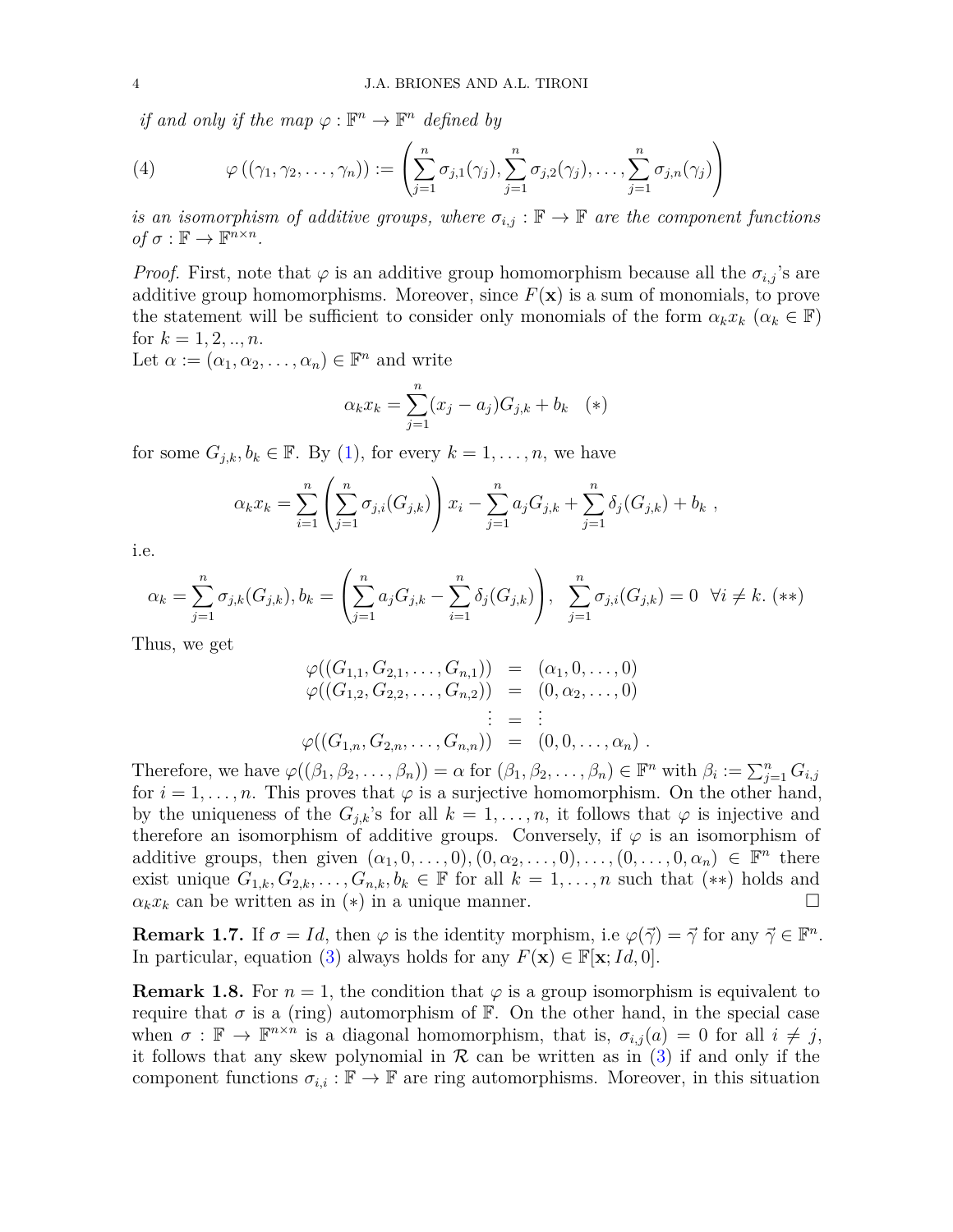we can give explicit formulas to write  $ax_i$  as in [\(3\)](#page-2-2). Indeed, for any  $i = 1, \ldots, n$ , we have

$$
ax_i = (x_i - a_i)\sigma_{i,i}^{-1}(a) + a_i \sigma_{i,i}^{-1}(a) - \delta_i(\sigma_{i,i}^{-1}(a)).
$$

**Notation**. *From now on, when we will need to use* [\(3\)](#page-2-2)*, we will always assume that* [\(4\)](#page-3-0) *holds, that is,*  $\varphi$  *defined as in* [\(4\)](#page-3-0) *is an isomorphism of additive groups.* 

<span id="page-4-0"></span>**Remark 1.9.** With the same notation as in the proof of Lemma [1.6,](#page-2-3) for every  $k =$  $1, \ldots, n$ , we have

$$
\alpha_k x_k = \sum_{j=1}^n (x_j - a_j) G_{j,k} + b_k =
$$

 $= (\mathbf{x} - \mathbf{a}) \ {}^t\varphi^{-1}(\alpha_k \vec{e}_k) + \mathbf{a} \ {}^t\varphi^{-1}(\alpha_k \vec{e}_k) - \psi\varphi^{-1}(\alpha_k \vec{e}_k) = \mathbf{x} \ {}^t\varphi^{-1}(\alpha_k \vec{e}_k) - \psi\varphi^{-1}(\alpha_k \vec{e}_k) \;,$ i.e.  $\alpha_k x_k = \mathbf{x}^t \varphi^{-1}(\alpha_k \vec{e}_k) - \psi \varphi^{-1}(\alpha_k \vec{e}_k)$ , where  $\vec{e}_k \in \mathbb{F}^n$  is the k-th canonical vector and

 $\psi: \mathbb{F}^n \to \mathbb{F}$  is such that

$$
\psi(c_1,\ldots,c_n):=\sum_{i=1}^n\delta_i(c_i)\ \in\ \mathbb{F}.
$$

Moreover, if we define

$$
(\hat{f})\left(^t\mathbf{b}_1 \mid \ldots \mid ^t\mathbf{b}_n\right) := \left(^tf(\mathbf{b}_1) \mid \ldots \mid ^tf(\mathbf{b}_n)\right)
$$

for any map  $f: \mathbb{F}^n \to \mathbb{F}^h$  with  $h \in \mathbb{Z}_{>0}$ , we can rewrite for any  $\lambda \in \mathbb{F}$  the above relations  $\lambda x_k = \mathbf{x} \, ^t \varphi^{-1} (\lambda \vec{e}_k) - \psi \varphi^{-1} (\lambda \vec{e}_k)$ , as follows:

<span id="page-4-1"></span>
$$
\lambda \mathbf{x} = \mathbf{x} \ (\hat{\varphi^{-1}})(\lambda I) - (\hat{\psi}\hat{\varphi^{-1}})(\lambda I) \ ,
$$

where *I* is the  $n \times n$  identity matrix. Therefore, if [\(4\)](#page-3-0) holds, then for any  $\lambda \in \mathbb{F}$  we can write

(5) 
$$
\lambda \mathbf{x} = \mathbf{x} \; \tilde{\sigma}(\lambda) + \tilde{\delta}(\lambda) \; ,
$$

where

(6) 
$$
\tilde{\sigma}(\lambda) := (\varphi^{-1})(\lambda I) , \quad \tilde{\delta}(\lambda) := -(\psi \hat{\varphi}^{-1})(\lambda I) .
$$

Moreover, since for every  $\lambda, \mu \in \mathbb{F}$  we have

$$
\mathbf{x}\tilde{\sigma}(\mu\lambda) + \tilde{\delta}(\mu\lambda) = (\mu\lambda)\mathbf{x} = \mu\mathbf{x}\tilde{\sigma}(\lambda) + \mu\tilde{\delta}(\lambda) = \mathbf{x}\tilde{\sigma}(\mu)\tilde{\sigma}(\lambda) + \tilde{\delta}(\mu)\tilde{\sigma}(\lambda) + \mu\tilde{\delta}(\lambda) ,
$$

we conclude that

(7) 
$$
\tilde{\sigma}(\mu\lambda) = \tilde{\sigma}(\mu)\tilde{\sigma}(\lambda) , \quad \tilde{\delta}(\mu\lambda) = \tilde{\delta}(\mu)\tilde{\sigma}(\lambda) + \mu\tilde{\delta}(\lambda) .
$$

Finally, if  $\sigma = Id$ ,  $\delta = 0$ , then we deduce that  $\tilde{\sigma} = Id$ ,  $\tilde{\delta} = 0$  and  $\lambda \mathbf{x} = \mathbf{x} \lambda$  for any  $\lambda \in \mathbb{F}$ .

We can now define the right (left)  $(\sigma, \delta)$ -evaluation of every  $F(\mathbf{x}) \in \mathcal{R}$  at any  $\mathbf{a} \in \mathbb{F}^n$ as follows (see also  $[15,$  Definition 9]).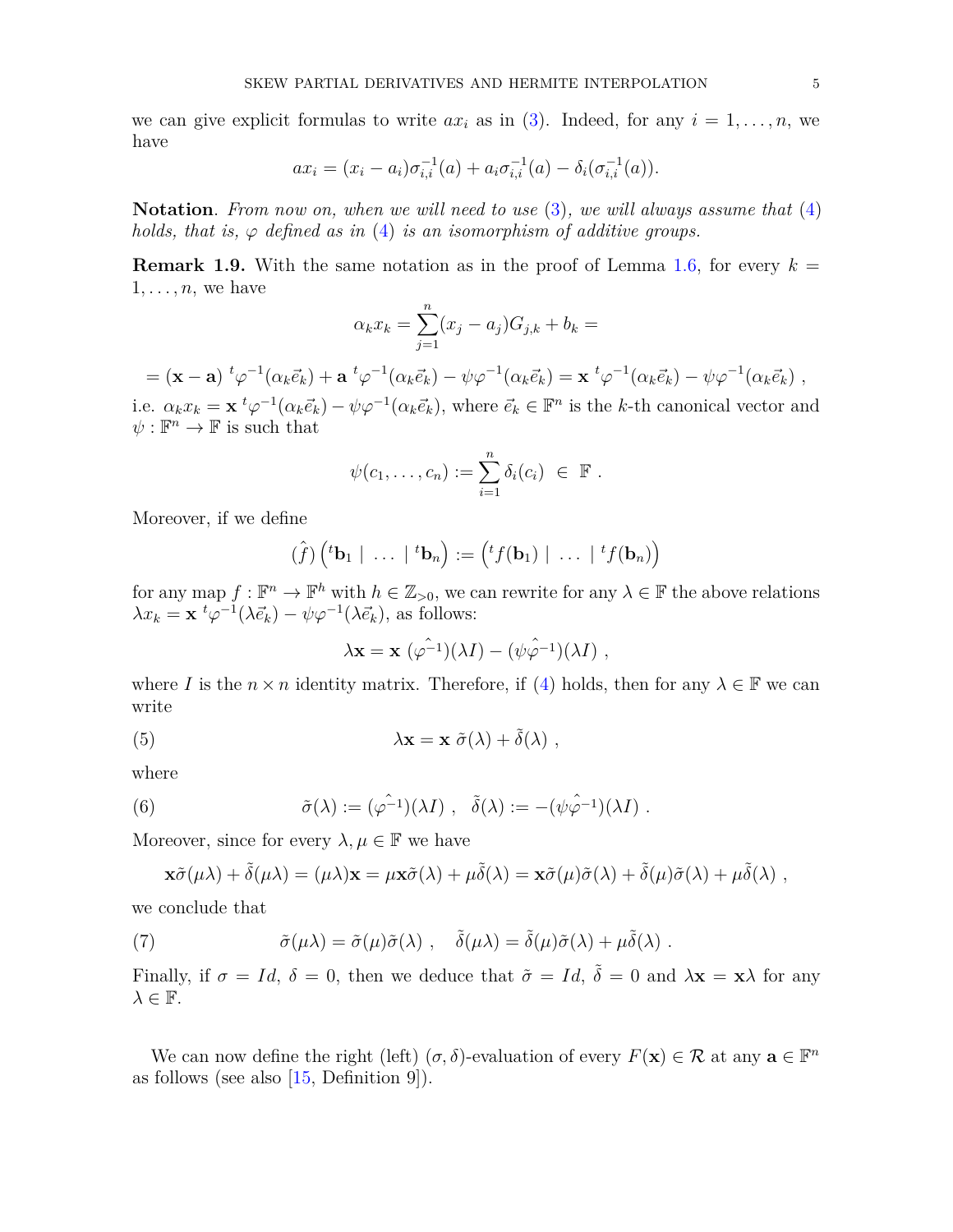<span id="page-5-0"></span>**Definition 1.10.** Take  $\mathbf{a} = (a_1, a_2, \dots, a_n) \in \mathbb{F}^n$  and consider any skew polynomial  $F(\mathbf{x}) \in \mathcal{R}$ . We define the *right (left)* ( $\sigma$ , $\delta$ )*-evaluation of*  $F(\mathbf{x}) \in \mathcal{R}$  *at* **a**, denoted by *F*(**a**) (*F*<sub>*L*</sub>(**a**)), as the unique constant  $b \in \mathbb{F}$  of [\(2\)](#page-2-4) (of [\(3\)](#page-2-2) if  $\varphi$ , defined as in [\(4\)](#page-3-0), is an isomorphism of additive groups). In particular, we denote by  $N_m(\mathbf{a})$   $(M_m(\mathbf{a}))$  the right (left)  $(\sigma, \delta)$ -evaluation of any  $m \in \mathcal{M}$ .

**Remark 1.11.** Consider  $\lambda, \mu \in \mathbb{F}$  and  $F(\mathbf{x}), G(\mathbf{x}), \in \mathcal{R}$ . For any  $\mathbf{a} \in \mathbb{F}^n$ , from Definition [1.10](#page-5-0) and the above properties, it follows that

$$
(\lambda F(\mathbf{x}) + \mu G(\mathbf{x})) (\mathbf{a}) = \lambda F(\mathbf{a}) + \mu G(\mathbf{a}), \ (F(\mathbf{x})\lambda + G(\mathbf{x})\mu)_L (\mathbf{a}) = F_L(\mathbf{a})\lambda + G_L(\mathbf{a})\mu.
$$

**Example 1.12.** Consider  $\mathbb{F}[x_1, x_2; Id, 0]$  with  $\mathbb{F}$  a division ring such that  $ba \neq ab$  for some  $a, b \in \mathbb{F}$ . Take  $F(x_1, x_2) := (x_1 - a)bx_2 \in \mathbb{F}[x_1, x_2; Id, 0]$ . Note that we can also write  $F(x_1, x_2)$  as

$$
F(x_1, x_2) = (bx_1 - ab)(x_2 - 1) + b(x_1 - a) + (ba - ab).
$$

This gives  $F_L(a, 1) = 0$  and  $F(a, 1) = ba - ab \neq 0$ , that is,  $F_L(a, 1) \neq F(a, 1)$ .

The following result allows one to compute the right (left)  $(\sigma, \delta)$ -evaluation of any monomial  $m \in \mathcal{M}$  at any point  $\mathbf{a} \in \mathbb{F}^n$  by using induction with the so-called fundamentals functions  $N_m : \mathbb{F}^n \to \mathbb{F}$   $(M_m : \mathbb{F}^n \to \mathbb{F})$  for any  $m \in \mathcal{M}$ .

**Theorem 1.13.** *Consider a monomial*  $m \in \mathcal{M}$  *and a point*  $\mathbf{a} \in \mathbb{F}^n$ *. Then the following properties hold:*

1) [\[15,](#page-30-10) Theorem 2] *it holds that*

$$
N_{\mathbf{x}m}(\mathbf{a}) := \begin{pmatrix} N_{x_1m}(\mathbf{a}) \\ N_{x_2m}(\mathbf{a}) \\ \vdots \\ N_{x_nm}(\mathbf{a}) \end{pmatrix} = \sigma(N_m(\mathbf{a})) \, \,^t \mathbf{a} + \delta(N_m(\mathbf{a})) \, \, ;
$$

2) *using the same notation as in* Remark [1.9](#page-4-0)*, it holds that*

$$
M_{m\mathbf{x}}(\mathbf{a}) := (M_{mx_1}(\mathbf{a}), M_{mx_2}(\mathbf{a}), \ldots, M_{mx_n}(\mathbf{a})) = \mathbf{a} \ \tilde{\sigma}(M_m(\mathbf{a})) + \tilde{\delta}(M_m(\mathbf{a})) \ .
$$

*Proof.* Assume we are in case 2). Write  $m = \sum_{j=1}^{n} (x_j - a_j)G_j(\mathbf{x}) + M_m(\mathbf{a})$ . For every  $i = 1, \ldots, n$ , we have

$$
mx_i = \sum_{j=1}^n (x_j - a_j)G_j(\mathbf{x})x_i + M_m(\mathbf{a})x_i =
$$
  
\n
$$
= \sum_{j=1}^n (x_j - a_j)G_j(\mathbf{x})x_i + \mathbf{x}^t \varphi^{-1}(M_m(\mathbf{a})\vec{e}_i) - \psi \varphi^{-1}(M_m(\mathbf{a})\vec{e}_i) =
$$
  
\n
$$
= \sum_{j=1}^n (x_j - a_j)G_j(\mathbf{x})x_i + (\mathbf{x} - \mathbf{a})^t \varphi^{-1}(M_m(\mathbf{a})\vec{e}_i) + \mathbf{a}^t \varphi^{-1}(M_m(\mathbf{a})\vec{e}_i) - \psi \varphi^{-1}(M_m(\mathbf{a})\vec{e}_i) ,
$$
  
\ni.e.  $M_{mx_i}(\mathbf{a}) = \mathbf{a}^t \varphi^{-1}(M_m(\mathbf{a})\vec{e}_i) - \psi \varphi^{-1}(M_m(\mathbf{a})\vec{e}_i).$  Therefore the statement 2) follows

from Remark [1.9.](#page-4-0)

Now, to define properly the evaluation of a product of two skew polynomials, we first need the following notion.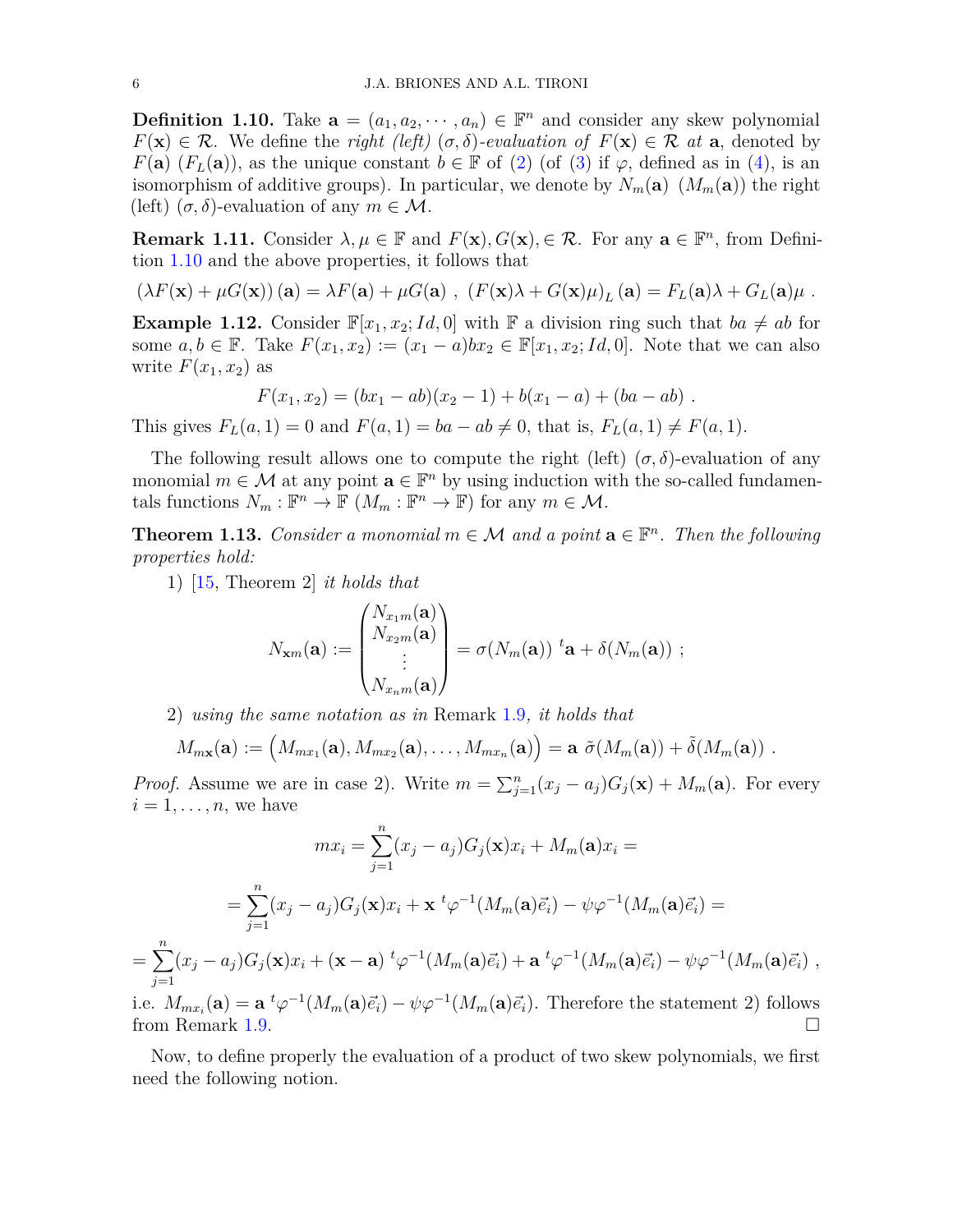**Definition 1.14.** Consider  $\mathbf{a} \in \mathbb{F}^n$  and  $c \in \mathbb{F}^*$ . Then

1) [\[15,](#page-30-10) Definition 11] the *right*  $(\sigma, \delta)$ -*conjugate* of **a** *with respect to c* is

$$
\mathbf{a}^c := {}^t \left( \sigma(c) \ {}^t \mathbf{a} c^{-1} + \delta(c) c^{-1} \right) \in \mathbb{F}^n ;
$$

2) the *left*  $(\sigma, \delta)$ -conjugate of **a** with respect to c is

$$
{}^{c}\mathbf{a} := c^{-1}\mathbf{a}\tilde{\sigma}(c) + c^{-1}\tilde{\delta}(c) \in \mathbb{F}^{n} .
$$

The following properties extend the well-known ones for the case  $n = 1$ .

**Lemma 1.15.** *Given*  $\mathbf{a}, \mathbf{b} \in \mathbb{F}^n$  *and*  $c, d \in \mathbb{F}^*$ *, the following properties hold:* 

1) [\[15,](#page-30-10) Lemma 12]  $\mathbf{a}^1 = \mathbf{a}$ ,  $(\mathbf{a}^c)^d = \mathbf{a}^{dc}$  and the relation  $\sim$  defined on  $\mathbb{F}^n$  as

 $\mathbf{a} \sim \mathbf{b} \iff \exists e \in \mathbb{F}^* \text{ such that } \mathbf{b} = \mathbf{a}^e,$ 

*is an equivalence relation on*  $\mathbb{F}^n$ ;

2) <sup>1</sup>**a** = **a**, <sup>*d*</sup>(<sup>c</sup>**a**) = <sup>*cd*</sup>**a** *and the relation* ∼*L defined on*  $\mathbb{F}^n$  *as* 

$$
\mathbf{a} \sim_L \mathbf{b} \iff \exists e \in \mathbb{F}^* \text{ such that } \mathbf{b} = {}^e \mathbf{a},
$$

*is an equivalence relation on*  $\mathbb{F}^n$ .

*Proof.* To prove 2), first note that  $\varphi(\vec{e}_i) = \vec{e}_i$  and  $\psi(\vec{e}_i) = 0$  for every  $i = 1, \ldots, n$ , because  $\sigma(1) = I$ ,  $\sigma(0) = 0$  and  $\delta_j(1) = \delta_j(0) = 0$  for any  $j = 1, \ldots, n$ . This shows that  $1a = a$ . Moreover, by Remark [1.9](#page-4-0) we obtain that

$$
{}^{d}(c\mathbf{a}) = {}^{d}(c^{-1}\mathbf{a}\tilde{\sigma}(c) + c^{-1}\tilde{\delta}(c)) = d^{-1}(c^{-1}\mathbf{a}\tilde{\sigma}(c) + c^{-1}\tilde{\delta}(c))\tilde{\sigma}(d) + d^{-1}\tilde{\delta}(d) =
$$
  
=  $d^{-1}c^{-1}\mathbf{a}\tilde{\sigma}(c)\tilde{\sigma}(d) + d^{-1}c^{-1}\tilde{\delta}(c)\tilde{\sigma}(d) + d^{-1}\tilde{\delta}(d) = (cd)^{-1}\mathbf{a}\tilde{\sigma}(cd) + (cd)^{-1}\tilde{\delta}(cd)$ ,  
i.e.  ${}^{d}(c\mathbf{a}) = {}^{(cd)}\mathbf{a}$ .

**Definition 1.16.** Let  $\mathbf{a} \in \mathbb{F}^n$ . We define the *right (left)*  $(\sigma, \delta)$ *-conjugacy class*  $[\mathbf{a}]$   $([\mathbf{a}]_L)$ *of* **a** as the set

$$
[\mathbf{a}] := \{ \mathbf{b} \in \mathbb{F}^n \mid \mathbf{b} \sim \mathbf{a} \} \quad ([\mathbf{a}]_L := \{ \mathbf{b} \in \mathbb{F}^n \mid \mathbf{b} \sim_L \mathbf{a} \} ) \ .
$$

Finally, using the notion of the right (left)  $(\sigma, \delta)$ -conjugation, we can give the next result that allows one to evaluate on the right (left) a product of two any skew polynomials.

<span id="page-6-0"></span>**Theorem 1.17.** *Consider two skew polynomials*  $F(\mathbf{x}), G(\mathbf{x}) \in \mathcal{R}$  and  $\mathbf{a} \in \mathbb{F}^n$ *.* 1) [\[15,](#page-30-10) Theorem 3] *if*  $G(\mathbf{a}) = 0$ *, then*  $(FG(\mathbf{x}))(\mathbf{a}) = 0$ *; if*  $G(\mathbf{a}) \neq 0$  *then* 

$$
(FG(\mathbf{x}))(\mathbf{a}) = F\left(\mathbf{a}^{G(\mathbf{a})}\right) G(\mathbf{a}) ;
$$
  
\n2) if  $G_L(\mathbf{a}) = 0$ , then  $((GF)(\mathbf{x}))_L(\mathbf{a}) = 0$ ; if  $G_L(\mathbf{a}) \neq 0$  then 
$$
((GF)(\mathbf{x}))_L(\mathbf{a}) = G_L(\mathbf{a}) F_L \left(\begin{matrix} G_L(\mathbf{a}) \\ G_L(\mathbf{a}) \end{matrix}\right) .
$$

*Proof.* Suppose that  $G_L(\mathbf{a}) = 0$ . Then  $G(\mathbf{x}) = \sum_{i=1}^n (x_i - a_i) G_i(\mathbf{x})$  and this gives  $G(\mathbf{x})F(\mathbf{x}) = \sum_{i=1}^n (x_i - a_i) (G_i(\mathbf{x})F(\mathbf{x}))$ , that is,  $((GF)(\mathbf{x}))_L(\mathbf{a}) = (G(\mathbf{x})F(\mathbf{x}))_L(\mathbf{a}) = 0$ . Assume now that  $G_L(\mathbf{a}) \neq 0$ . Then we have

$$
G(\mathbf{x})F(\mathbf{x}) = \left(\sum_{i=1}^{n} (x_i - a_i)G_i(\mathbf{x})\right)F(\mathbf{x}) + G_L(\mathbf{a})F(\mathbf{x}) =
$$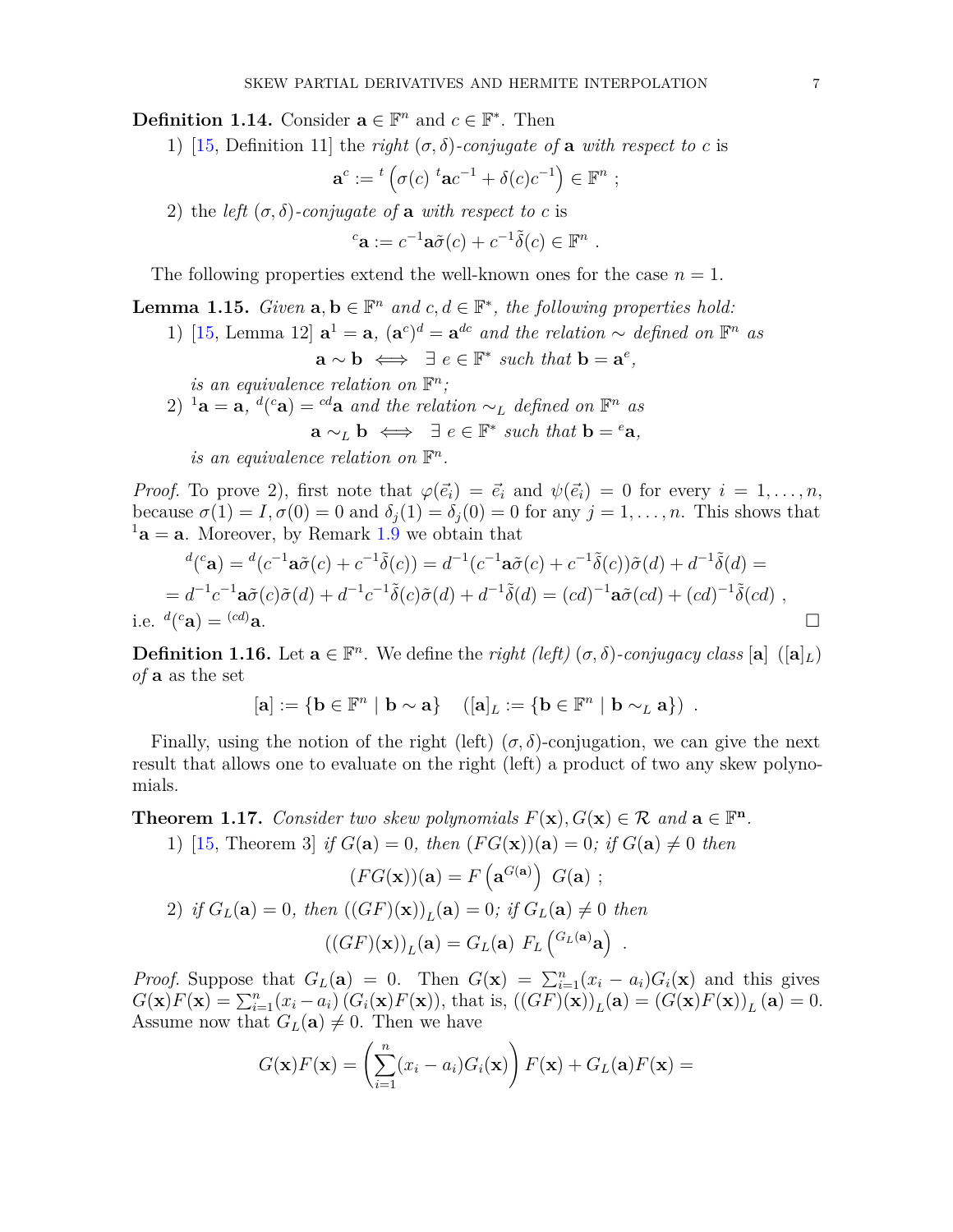$$
= \left(\sum_{i=1}^n (x_i - a_i)G_i(\mathbf{x})F(\mathbf{x})\right) + G_L(\mathbf{a})\left(\sum_{i=1}^n (x_i - b_i)F_i(\mathbf{x})\right) + G_L(\mathbf{a})F_L(\mathbf{b}),
$$

where  $\mathbf{b} = {}^{G_L(\mathbf{a})}\mathbf{a}$  and  $b_i := ({}^{G_L(\mathbf{a})}\mathbf{a})$  $i_i$  for any  $i = 1, \ldots, n$ . By [\(5\)](#page-4-1), we obtain that

$$
G_L(\mathbf{a})\mathbf{x} = \mathbf{x}\tilde{\sigma}(G_L(\mathbf{a})) + \tilde{\delta}(G_L(\mathbf{a})) , \quad G_L(\mathbf{a})^{G_L(\mathbf{a})}\mathbf{a} = \mathbf{a}\tilde{\sigma}(G_L(\mathbf{a})) + \tilde{\delta}(G_L(\mathbf{a})) .
$$

<span id="page-7-2"></span>Thus, we get  $G_L(\mathbf{a})(\mathbf{x} - \mathbf{a}) = (\mathbf{x} - \mathbf{a})\tilde{\sigma}(G_L(\mathbf{a}))$  and this gives  $(G(\mathbf{x})F(\mathbf{x}))_L(\mathbf{a}) =$  $G_L(\mathbf{a})F_L(\mathbf{b}) = G_L(\mathbf{a})F_L(\frac{G_L(\mathbf{a})}{\mathbf{a}}).$ 

## 2.  $(\sigma, \delta)$ -Partial derivatives

Based on properties of the ring  $\mathcal{R} := \mathbb{F}[\mathbf{x}; \sigma, \delta]$  and some results of the previous section, we can introduce the notion of right (left)  $(\sigma, \delta)$ -partial derivatives for multivariate skew polynomials that extend the right (left) univariate derivatives given in [\[1,](#page-30-17) Definition 3.37]. Moreover, from now on, to deal with all the left division cases, we will always assume implicitly that  $\varphi$ , defined as in [\(4\)](#page-3-0), is an isomorphism of additive groups.

Consider  $F(\mathbf{x}) \in \mathcal{R}$  and fix, for instance, the graded lexicographic ordering  $\prec (\prec_L)$ from right to left (from left to right) in the set M of monomials with  $1 \prec x_1 \prec \cdots \prec x_n$  $(1 \prec_L x_1 \prec_L \cdots \prec_L x_n)$ . The existence of each  $G_i(\mathbf{x})$   $(G_{i,L}(\mathbf{x}))$  as in [\(2\)](#page-2-4) ([\(3\)](#page-2-2)) is provided as usual by a right (left) multivariate division algorithm. On the other hand, with respect to  $\prec (\prec_L)$ , by [\[15,](#page-30-10) Lemma 5] (Lemma [1.6\)](#page-2-3) such polynomials  $G_i(\mathbf{x})$  ( $G_{i,L}(\mathbf{x})$ ) are unique for all  $i = 1, \ldots, n$ .

This allows us to introduce the concept of right (left)  $(\sigma, \delta)$ -partial derivatives of any free multivariate skew polynomial which will be useful to prove the main results of the next section.

<span id="page-7-0"></span>**Definition 2.1.** Let  $F(\mathbf{x}) \in \mathcal{R}$  and  $\mathbf{a} := (a_1, \ldots, a_n) \in \mathbb{F}^n$ . For all  $i = 1, \ldots, n$ , we define the *right (left)*  $(\sigma, \delta)$ -partial derivative of  $F(\mathbf{x})$  at a with respect to the variable  $x_i$ , denoted by  $\Delta^{x_i}_{\mathbf{a}} F(\mathbf{a}) \ \left( \ \left( \Delta^{x_i}_{\mathbf{a},L} F \right)$  $L_{\text{L}}(\mathbf{a})$ , as the right (left) evaluation at the point **a** of the skew polynomial  $\Delta_{\mathbf{a}}^{x_i} F(\mathbf{x})$  ( $\Delta_{\mathbf{a},L}^{x_i} F(\mathbf{x})$ ) obtained by writing

$$
F = \sum_{i=1}^{n} \Delta_{\mathbf{a}}^{x_i} F(\mathbf{x}) \cdot (x_i - a_i) + F(\mathbf{a}) \quad \left( F = \sum_{i=1}^{n} (x_i - a_i) \cdot \Delta_{\mathbf{a},L}^{x_i} F(\mathbf{x}) + F_L(\mathbf{a}) \right) .
$$

The skew polynomial  $\Delta_{\mathbf{a}}^{x_i} F(\mathbf{x}) \left( \Delta_{\mathbf{a},L}^{x_i} F(\mathbf{x}) \right)$  in R will be called the *right (left)*  $(\sigma, \delta)$ *partial derivative polynomial of*  $F$  *at* **a** *with respect to the variable*  $x_i$ . Moreover, we define  $\Delta_{\mathbf{a}}^o F(\mathbf{x}) := F(\mathbf{x}) =: \Delta_{\mathbf{a},L}^o F(\mathbf{x})$  and  $\Delta_{\mathbf{a}}^o F(\mathbf{a}) := F(\mathbf{a}) \left( \begin{pmatrix} \Delta_{\mathbf{a},L}^o F \end{pmatrix} \right)$  $L$  (**a**) :=  $F_L$  (**a**) ).

Furthermore, we can recursively define right (left)  $(\sigma, \delta)$ -partial derivatives of higher order of a multivariate skew polynomial as follows.

<span id="page-7-1"></span>**Definition 2.2.** Given  $F(\mathbf{x}) \in \mathcal{R}$  and  $\mathbf{a} \in \mathbb{F}^n$ , consider  $m := x_{i_1} x_{i_2} \cdots x_{i_s} \in \mathcal{M}$  with  $i_l \in \{1, \ldots, n\}$  for all  $l = 1, \ldots, s$ . We define recursively the *right (left)*  $(\sigma, \delta)$ -partial *derivative of F at* **a** *with respect to m*, denoted by  $\Delta_{\bf{a}}^{m} F({\bf{a}}) \left( \Delta_{\bf{a},L}^{m} F \right)$  $_L$  (a)  $\Big)$ , as the right (left) evaluation at the point **a** of the skew polynomial

$$
\Delta_{\mathbf{a}}^m F(\mathbf{x}) := \Delta_{\mathbf{a}}^{x_{i_1}} \left( \Delta_{\mathbf{a}}^{x_{i_2}} \left( \ldots \left( \Delta_{\mathbf{a}}^{x_{i_s}} F \right) \right) \right) (\mathbf{x})
$$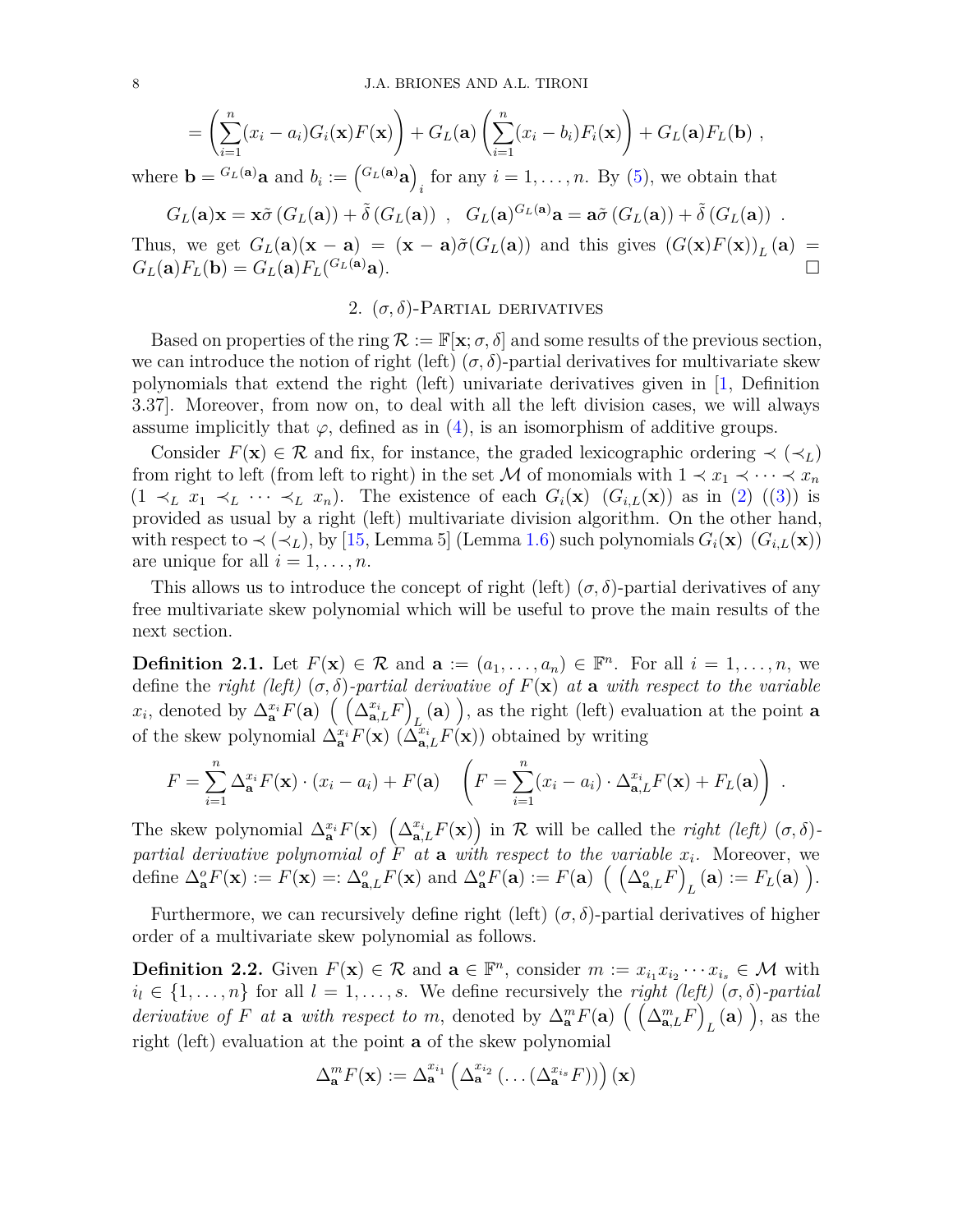$$
\left(\Delta_{\mathbf{a},L}^m F(\mathbf{x}) := \Delta_{\mathbf{a},L}^{x_{i_s}} \left(\Delta_{\mathbf{a},L}^{x_{i_{s-1}}} \left(\ldots \left(\Delta_{\mathbf{a},L}^{x_{i_1}} F\right)\right)\right)(\mathbf{x})\right),
$$

that is,

$$
\Delta_{\mathbf{a}}^m F(\mathbf{a}) := \Delta_{\mathbf{a}}^{x_{i_1}} \left( \Delta_{\mathbf{a}}^{x_{i_2}} \left( \dots \left( \Delta_{\mathbf{a}}^{x_{i_s}} F \right) \right) \right) (\mathbf{a}) ,
$$

$$
\left( \Delta_{\mathbf{a},L}^m F \right)_L (\mathbf{a}) := \left( \Delta_{\mathbf{a},L}^{x_{i_s}} \left( \Delta_{\mathbf{a},L}^{x_{i_{s-1}}} \left( \dots \left( \Delta_{\mathbf{a},L}^{x_{i_1}} F \right) \right) \right) \right)_L (\mathbf{a}) .
$$

**Remark 2.3.** Let  $\mathbb{F}$  be a division ring,  $\mathbf{a} := (a_1, a_2, \ldots, a_n) \in \mathbb{F}^n$  and assume that  $\sigma = Id$  and  $\delta = 0$ . Given  $F(\mathbf{x}) = x_1^2 x_2 \in \mathbb{F}[\mathbf{x}; Id, 0]$  and fixed the above graded lexicographic order  $\prec (\prec_L)$  over  $\mathbb{F}[\mathbf{x}; Id, 0]$ , we have

$$
F(\mathbf{x}) = (a_2x_1 + a_2a_1)(x_1 - a_1) + x_1^2(x_2 - a_2) + a_2a_1^2
$$

$$
(F(\mathbf{x}) = (x_1 - a_1)(x_1x_2 + a_1x_2) + (x_2 - a_2)a_1^2 + a_2a_1^2)
$$

Then, we obtain that

$$
\Delta_{\mathbf{a}}^{x_1} F(\mathbf{x}) = a_2 x_1 + a_2 a_1 \left( \Delta_{\mathbf{a},L}^{x_1} F(\mathbf{x}) = x_1 x_2 + a_1 x_2 \right), \ \Delta_{\mathbf{a}}^{x_2} F(\mathbf{x}) = x_1^2 \left( \Delta_{\mathbf{a},L}^{x_2} F(\mathbf{x}) = a_1^2 \right).
$$

Hence  $\Delta_{\mathbf{a}}^{x_1} F(\mathbf{a}) = (\Delta_{\mathbf{a},L}^{x_1} F)_L(\mathbf{a}) = 2a_2a_1$  and  $\Delta_{\mathbf{a}}^{x_2} F(\mathbf{a}) = (\Delta_{\mathbf{a},L}^{x_2} F)_L(\mathbf{a}) = a_1^2$ . Note that if F is a field, then we can write  $\Delta_{\mathbf{a}}^{x_1}F(\mathbf{a}) = (\Delta_{\mathbf{a},L}^{x_1}F)_L(\mathbf{a}) = 2a_1a_2$  and  $\Delta_{\mathbf{a}}^{x_2}F(\mathbf{a}) =$  $(\Delta_{\mathbf{a},L}^{x_2}F)_L(\mathbf{a}) = a_1^2$ , that is, the notion of right (left)  $(Id, 0)$ -partial derivative is of classical type. On the other hand, we have  $\Delta_{\mathbf{a}}^{x_1x_2}F(\mathbf{a}) = 2a_1 \neq \Delta_{\mathbf{a}}^{x_2x_1}F(\mathbf{a}) = 0$  $\left(\left(\Delta_{\mathbf{a},L}^{x_2x_1}F\right)$  $L$ **(a**) =  $0 \neq (\Delta_{\mathbf{a},L}^{x_1x_2}F)$  $L(\mathbf{a}) = 2a_1$ ). This shows that, unlike in the classical case, in general the mixed right (left)  $(\sigma, \delta)$ -partial derivatives of a multivariate skew polynomial are not equal.

**Remark 2.4.** Every skew polynomial  $F(\mathbf{x}) \in \mathcal{R}$  can be written in terms of its right and left  $(\sigma, \delta)$ -partial derivatives. More precisely, the definitions of right (left) partial derivatives and a recursive use of right (left) divisions allow us to obtain a right (left) skew multivariate Taylor-type expansion of every  $F(\mathbf{x}) \in \mathcal{R}$  centered at any point  $\mathbf{a} = (a_1, ..., a_n) \in \mathbb{F}^n$  as follows. For any variables  $x_i, x_j$  with  $i, j \in \{1, 2, ..., n\}$ , we have

$$
F(\mathbf{x}) = \sum_{i_1=1}^n \Delta_{\mathbf{a}}^{x_{i_1}} F(\mathbf{x}) (x_{i_1} - a_{i_1}) + F(\mathbf{a}),
$$
  

$$
\Delta_{\mathbf{a}}^{x_{i_1}} F(x) = \sum_{i_2=1}^n \Delta_{\mathbf{a}}^{x_{i_2}x_{i_1}} F(\mathbf{x}) (x_{i_2} - a_{i_2}) + \Delta_{\mathbf{a}}^{x_{i_1}} F(\mathbf{a}).
$$

Then, substituting  $\Delta_{\mathbf{a}}^{x_i} F(x)$  in  $F(\mathbf{x})$ , it follows that

$$
F(\mathbf{x}) = \sum_{i_1=1}^n \left( \sum_{i_2=1}^n \Delta_{\mathbf{a}}^{x_{i_2}x_{i_1}} F(\mathbf{x}) (x_{i_2} - a_{i_2}) (x_{i_1} - a_{i_1}) \right) + \sum_{i_1=1}^n \Delta_{\mathbf{a}}^{x_{i_1}} F(\mathbf{a}) (x_{i_1} - a_{i_1}) + F(\mathbf{a}) .
$$

So, by a recursive argument, one can deduce the following identities: (8)

$$
F(\mathbf{x}) = \sum_{k=1}^{\deg F} \left( \sum_{i_1,i_2,\dots,i_k=1}^n \Delta_{\mathbf{a}}^{x_{i_k}\cdots x_{i_2}x_{i_1}} F(\mathbf{a}) \ (x_{i_k} - a_{i_k}) \cdots (x_{i_2} - a_{i_2}) (x_{i_1} - a_{i_1}) \right) + F(\mathbf{a}) \ ,
$$

*.*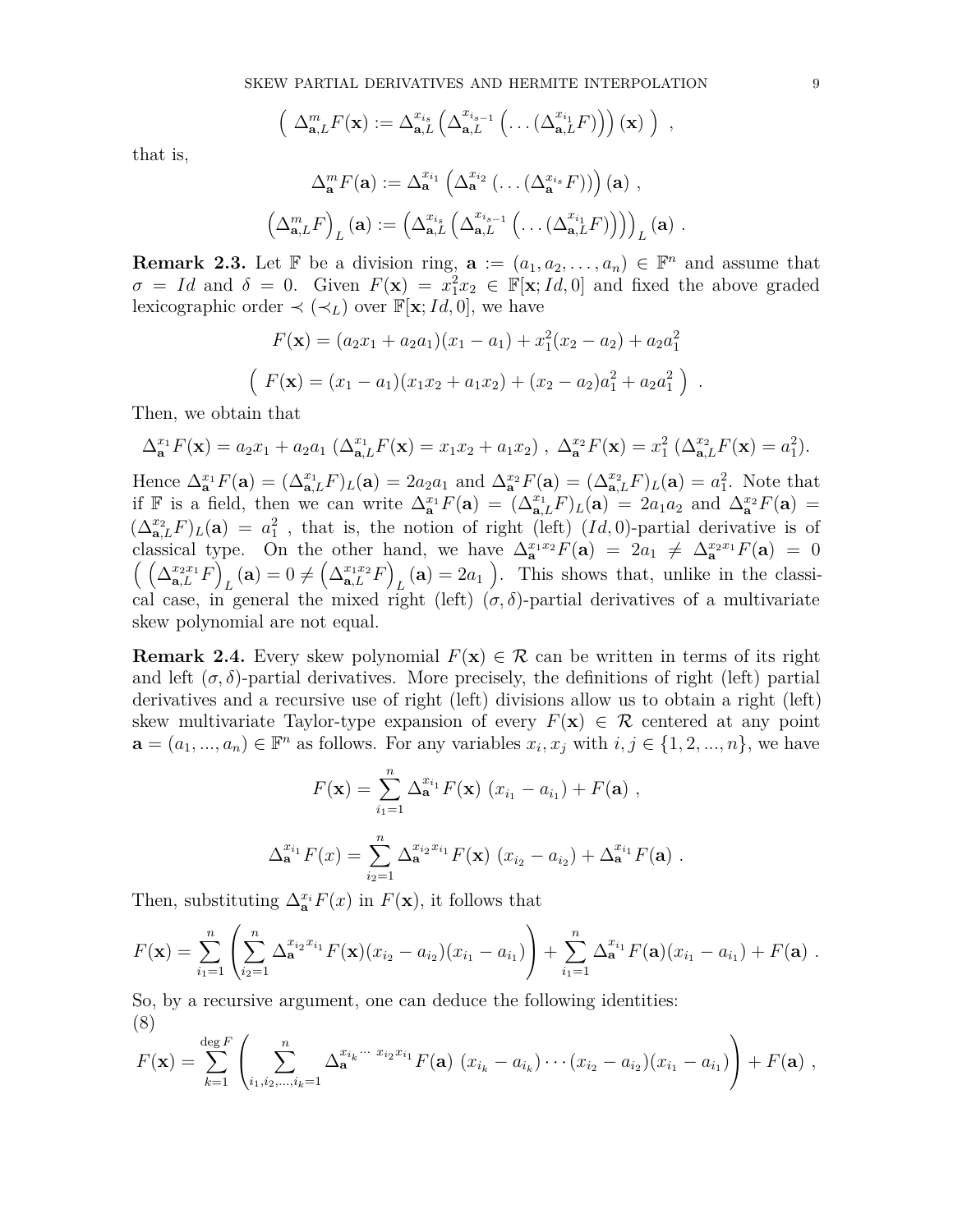(9)

$$
F(\mathbf{x}) = \sum_{k=1}^{\deg F} \left( \sum_{i_1,i_2,\dots,i_k=1}^n (x_{i_1} - a_{i_1})(x_{i_2} - a_{i_2}) \cdots (x_{i_k} - a_{i_k}) \left( \Delta_{\mathbf{a},L}^{x_{i_1}x_{i_2}\cdots x_{i_k}} F \right)_L(\mathbf{a}) \right) + F_L(\mathbf{a}).
$$

For instance, some  $F(\mathbf{x})$ ,  $G(\mathbf{x}) \in \mathcal{R}$  such that

$$
F(\mathbf{a}) = \alpha, \ \Delta_{\mathbf{a}}^{x_1} F(\mathbf{a}) = \beta, \ \Delta_{\mathbf{a}}^{x_2} F(\mathbf{a}) = \gamma, \ \Delta_{\mathbf{a}}^{x_1 x_1} F(\mathbf{a}) = \delta, \ \Delta_{\mathbf{a}}^{x_1 x_2} F(\mathbf{a}) = \epsilon,
$$

 $G_L(\mathbf{a}) = \alpha, \ \left(\Delta_{\mathbf{a},L}^{x_1}G\right)$  $L(\mathbf{a}) = \beta, \; \left(\Delta_{\mathbf{a},L}^{x_2} G\right)$  $L(\mathbf{a}) = \gamma, \; \left(\Delta_{\mathbf{a},L}^{x_1x_1}G\right)$  $L$ (**a**) =  $\delta$ ,  $\left(\Delta_{\mathbf{a},L}^{x_1x_2}G\right)$  $L(\mathbf{a}) = \epsilon$ , with  $\alpha, \beta, \gamma, \delta, \epsilon \in \mathbb{F}$ , are given by

$$
F(\mathbf{x}) = \epsilon(x_1 - a_1)(x_2 - a_2) + \delta(x_1 - a_1)^2 + \gamma(x_2 - a_2) + \beta(x_1 - a_1) + \alpha ,
$$
  
\n
$$
G(\mathbf{x}) = (x_1 - a_1)(x_2 - a_2)\epsilon + (x_1 - a_1)^2\delta + (x_2 - a_2)\gamma + (x_1 - a_1)\beta + \alpha .
$$

The linearity of the right (left)  $(\sigma, \delta)$ -partial derivatives is shown in the next result.

<span id="page-9-0"></span>**Lemma 2.5.** *Let*  $F(\mathbf{x}), G(\mathbf{x}) \in \mathcal{R}$ ,  $\mathbf{a} \in \mathbb{F}^n$ ,  $\lambda \in \mathbb{F}$  and  $m \in \mathcal{M}$ . Then the following *properties hold:*

1)  $\Delta_{\mathbf{a}}^{m} \lambda = 0$ ,  $\Delta_{\mathbf{a}}^{m} (\lambda F(\mathbf{x}) + G(\mathbf{x})) = \lambda (\Delta_{\mathbf{a}}^{m} F(\mathbf{x})) + \Delta_{\mathbf{a}}^{m} G(\mathbf{x});$ 2)  $\Delta_{\mathbf{a},L}^m \lambda = 0$ ,  $\Delta_{\mathbf{a},L}^m (F(\mathbf{x})\lambda + G(\mathbf{x})) = (\Delta_{\mathbf{a},L}^m F(\mathbf{x}))\lambda + \Delta_{\mathbf{a},L}^m G(\mathbf{x}).$ 

*Proof.* We only prove 1), because the proofs of 2) are analogous, provided that  $\varphi$  is an additive group isomorphism. Since  $\lambda = \sum_{k=1}^{n} 0 \cdot (x_i - a_i) + \lambda$  it follows that  $\Delta_{\mathbf{a}}^{x_i} \lambda = 0$  for all  $i = 1, \ldots, n$ . Therefore, for any  $m \in \mathcal{M}$ , we have  $\Delta_{\mathbf{a}}^{m} \lambda = 0$ . Finally, for the second identity in 1), it is sufficient to show that it is true for any variable  $x_i$  with  $i = 1, \ldots, n$ . Note that we can write

$$
\lambda F(\mathbf{x}) = \sum_{i=1}^n \lambda \Delta_{\mathbf{a}}^{x_i} F(\mathbf{x}) \cdot (x_i - a_i) + \lambda F(\mathbf{a}), \ G(\mathbf{x}) = \sum_{i=1}^n \Delta_{\mathbf{a}}^{x_i} G(\mathbf{x}) \cdot (x_i - a_i) + G(\mathbf{a}).
$$

Then, we get

$$
\lambda F(\mathbf{x}) + G(\mathbf{x}) = \sum_{i=1}^{n} (\lambda \Delta_{\mathbf{a}}^{x_i} F(\mathbf{x}) + \Delta_{\mathbf{a}}^{x_i} G(\mathbf{x})) \cdot (x_i - a_i) + \lambda F(\mathbf{a}) + G(\mathbf{a}) .
$$

Thus, for each variable  $x_i$ , we have  $\Delta_{\mathbf{a}}^{x_i}(\lambda F(\mathbf{x}) + G(\mathbf{x})) = \lambda \Delta_{\mathbf{a}}^{x_i} F(\mathbf{x}) + \Delta_{\mathbf{a}}^{x_i} G(\mathbf{x})$  and, by a recursive argument, we obtain the second identity of 1) for any  $m \in \mathcal{M}$ .

By using Lemma [2.5,](#page-9-0) we can obtain a useful formula to compute the right (left)  $(\sigma, \delta)$ -partial derivatives of a product of two multivariate skew polynomials in R.

<span id="page-9-1"></span>**Lemma 2.6.** *Given*  $F(\mathbf{x}), G(\mathbf{x}) \in \mathcal{R}$ ,  $\mathbf{a} \in \mathbb{F}^n$ ,  $\lambda \in \mathbb{F}$  and  $m := x_{i_1} \cdots x_{i_s} \in \mathcal{M}$  with  $i_l \in \{1, \ldots, n\}$  *for all*  $l = 1, \ldots, n$ *, we have* 

<span id="page-9-2"></span>(10) 
$$
\Delta_{\mathbf{a}}^{m}(F \cdot G)(\mathbf{x}) = F(\mathbf{x}) \cdot \Delta_{\mathbf{a}}^{m} G(\mathbf{x}) + \sum_{k=1}^{s} \Delta_{\mathbf{a}}^{x_{i_1} \cdots x_{i_k}} \left( F \cdot \Delta_{\mathbf{a}}^{x_{i_{k+1}} \cdots x_{i_s}} G(\mathbf{a}) \right)(\mathbf{x}),
$$

<span id="page-9-3"></span>
$$
(11)\ \Delta_{\mathbf{a},L}^m(F \cdot G)(\mathbf{x}) = \Delta_{\mathbf{a},L}^m F(\mathbf{x}) \cdot G(\mathbf{x}) + \sum_{k=1}^s \Delta_{\mathbf{a},L}^{x_{i_1} \cdots x_{i_k}} \left( \left( \Delta_{\mathbf{a},L}^{x_{i_{k+1}} \cdots x_{i_s}} F \right)_L(\mathbf{a}) \cdot G \right)(\mathbf{x}) \ .
$$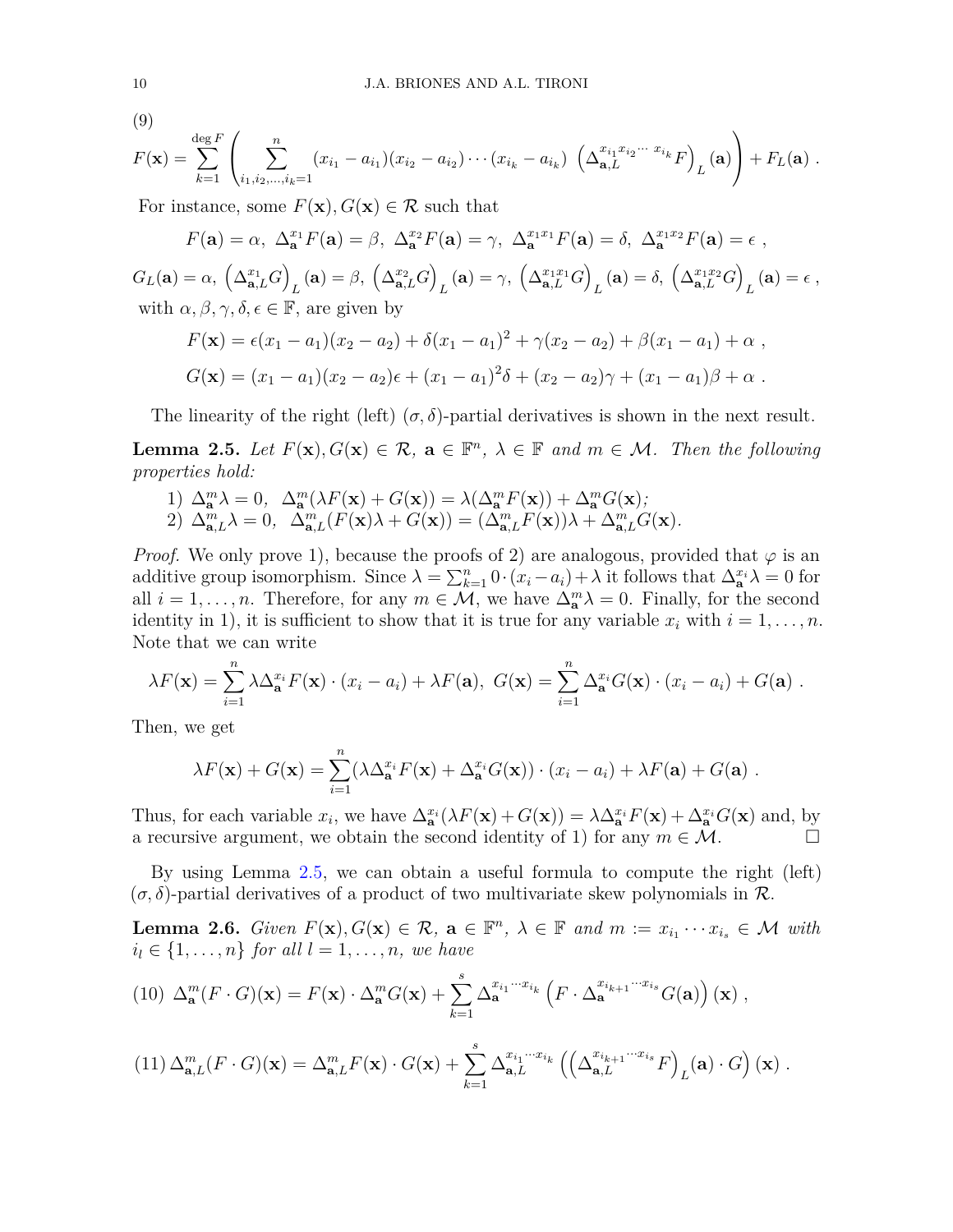*Proof.* Let us show that [\(10\)](#page-9-2) holds for any variable  $x_i$  with  $i = 1, \ldots, n$ . Indeed, we have

$$
F(\mathbf{x}) \cdot G(\mathbf{x}) = \sum_{i=1}^{n} F(\mathbf{x}) \cdot \Delta_{\mathbf{a}}^{x_i} G(\mathbf{x}) \cdot (x_i - a_i) + F(\mathbf{x}) \cdot G(\mathbf{a})
$$
  
= 
$$
\sum_{i=1}^{n} F(\mathbf{x}) \cdot \Delta_{\mathbf{a}}^{x_i} G(\mathbf{x}) \cdot (x_i - a_i) + \sum_{i=1}^{n} \Delta_{\mathbf{a}}^{x_i} (F \cdot G(\mathbf{a}))(\mathbf{x}) (x_i - a_i) + (F \cdot G(\mathbf{a}))(\mathbf{a})
$$
  
= 
$$
\sum_{i=1}^{n} [F(\mathbf{x}) \cdot \Delta_{\mathbf{a}}^{x_i} G(\mathbf{x}) + \Delta_{\mathbf{a}}^{x_i} (F \cdot G(\mathbf{a}))(\mathbf{x})] (x_i - a_i) + (F \cdot G(\mathbf{a}))(\mathbf{a})
$$

Thus,  $\Delta_{\mathbf{a}}^{x_i}(F \cdot G)(\mathbf{x}) = F(\mathbf{x}) \cdot \Delta_{\mathbf{a}}^{x_i}G(\mathbf{x}) + \Delta_{\mathbf{a}}^{x_i}(F \cdot G(\mathbf{a}))(\mathbf{x})$ . Suppose [\(10\)](#page-9-2) holds for any monomial  $m' \in \mathcal{M}$  such that  $\deg(m') \leq s-1$  and  $s \geq 2$ . Then, we have

$$
\Delta_{\mathbf{a}}^{m}(F \cdot G)(\mathbf{x}) = \Delta_{\mathbf{a}}^{x_{i_1}} \left( \Delta_{\mathbf{a}}^{x_{i_2} \cdots x_{i_s}} (F \cdot G) \right)(\mathbf{x})
$$
  
\n
$$
= \Delta_{\mathbf{a}}^{x_{i_1}} \left( F \cdot \Delta_{\mathbf{a}}^{x_{i_2} \cdots x_{i_s}} G + \sum_{k=2}^{s} \Delta_{\mathbf{a}}^{x_{i_2} \cdots x_{i_k}} \left( F \cdot \Delta_{\mathbf{a}}^{x_{i_{k+1}} \cdots x_{i_s}} G(\mathbf{a}) \right) \right)(\mathbf{x})
$$
  
\n
$$
= \Delta_{\mathbf{a}}^{x_{i_1}} \left( F \cdot \Delta_{\mathbf{a}}^{x_{i_2} \cdots x_{i_s}} G \right)(\mathbf{x}) + \Delta_{\mathbf{a}}^{x_{i_1}} \left( \sum_{k=2}^{s} \Delta_{\mathbf{a}}^{x_{i_2} \cdots x_{i_k}} \left( F \cdot \Delta_{\mathbf{a}}^{x_{i_{k+1}} \cdots x_{i_s}} G(\mathbf{a}) \right) \right)(\mathbf{x})
$$
  
\n
$$
= F(\mathbf{x}) \cdot \Delta_{\mathbf{a}}^{m} G(\mathbf{x}) + \sum_{k=1}^{s} \Delta_{\mathbf{a}}^{x_{i_1} \cdots x_{i_k}} \left( F \cdot \Delta_{\mathbf{a}}^{x_{i_{k+1}} \cdots x_{i_s}} G(\mathbf{a}) \right)(\mathbf{x}),
$$

where the third equality is due to the linearity of the right  $(\sigma, \delta)$ -partial derivatives and the last equality is due to the inductive hypothesis. Finally, by similar arguments used for  $(10)$ , one can prove that formula  $(11)$  holds.

**Remark 2.7.** By Lemma [2.6,](#page-9-1) if F is a field,  $\sigma = Id$  and  $\delta = 0$ , then we get

$$
\Delta_{\mathbf{a}}^{x_i}(F \cdot G)(\mathbf{a}) = F(\mathbf{a}) \cdot \Delta_{\mathbf{a}}^{x_i} G(\mathbf{a}) + \Delta_{\mathbf{a}}^{x_i} F(\mathbf{a}) \cdot G(\mathbf{a}),
$$

$$
\left(\Delta_{\mathbf{a},L}^{x_i}(F \cdot G)\right)_L(\mathbf{a}) = F_L(\mathbf{a}) \cdot \left(\Delta_{\mathbf{a},L}^{x_i} G\right)_L(\mathbf{a}) + \left(\Delta_{\mathbf{a},L}^{x_i} F\right)_L(\mathbf{a}) \cdot G_L(\mathbf{a}),
$$

which correspond to the classical Leibniz's ruler.

## 3. Skew Hermite-type interpolation problem

In this section, using the notion of the right (left)  $(\sigma, \delta)$ -partial derivatives introduced in Section [2](#page-7-2) (see Definition [2.1\)](#page-7-0), we solve a skew Hermite-type interpolation problem in  $\mathcal R$  which extends the skew Lagrange interpolation problem of [\[15,](#page-30-10) Theorem 4].

3.1. **The multivariate case**  $(n \geq 1)$ . Let us start by defining a left (right) ideal associated to a finite set of points in  $\mathbb{F}^n$  which will be crucial for the skew Hermite-type interpolation problem.

<span id="page-10-0"></span>**Definition 3.1.** Let  $\Omega = {\mathbf{a_1}, \mathbf{a_2}, \dots, \mathbf{a_k}} \subseteq \mathbb{F}^n$  be a finite set and consider the monomials  $m_j = x_{j_{s(j)}} \cdots x_{j_2} x_{j_1} \in \mathcal{M}$  such that either  $j_l \in \{1, 2, \ldots, n\}$  and  $s(j) \geq 1$ , or  $m_j = o$ . Given  $\vec{m} := (m_1, m_2, \dots, m_k) \in \mathcal{M}^k$ , we denote by  $I^{\vec{m}}(\Omega)$  the set

$$
\{F \in \mathcal{R} : F(\mathbf{a_j}) = \Delta_{\mathbf{a_j}}^{x_{j_1}} F(\mathbf{a_j}) = \Delta_{\mathbf{a_j}}^{x_{j_2} x_{j_1}} F(\mathbf{a_j}) = \cdots = \Delta_{\mathbf{a_j}}^{m_j} F(\mathbf{a_j}) = 0, \ \forall j = 1, \ldots, k\},
$$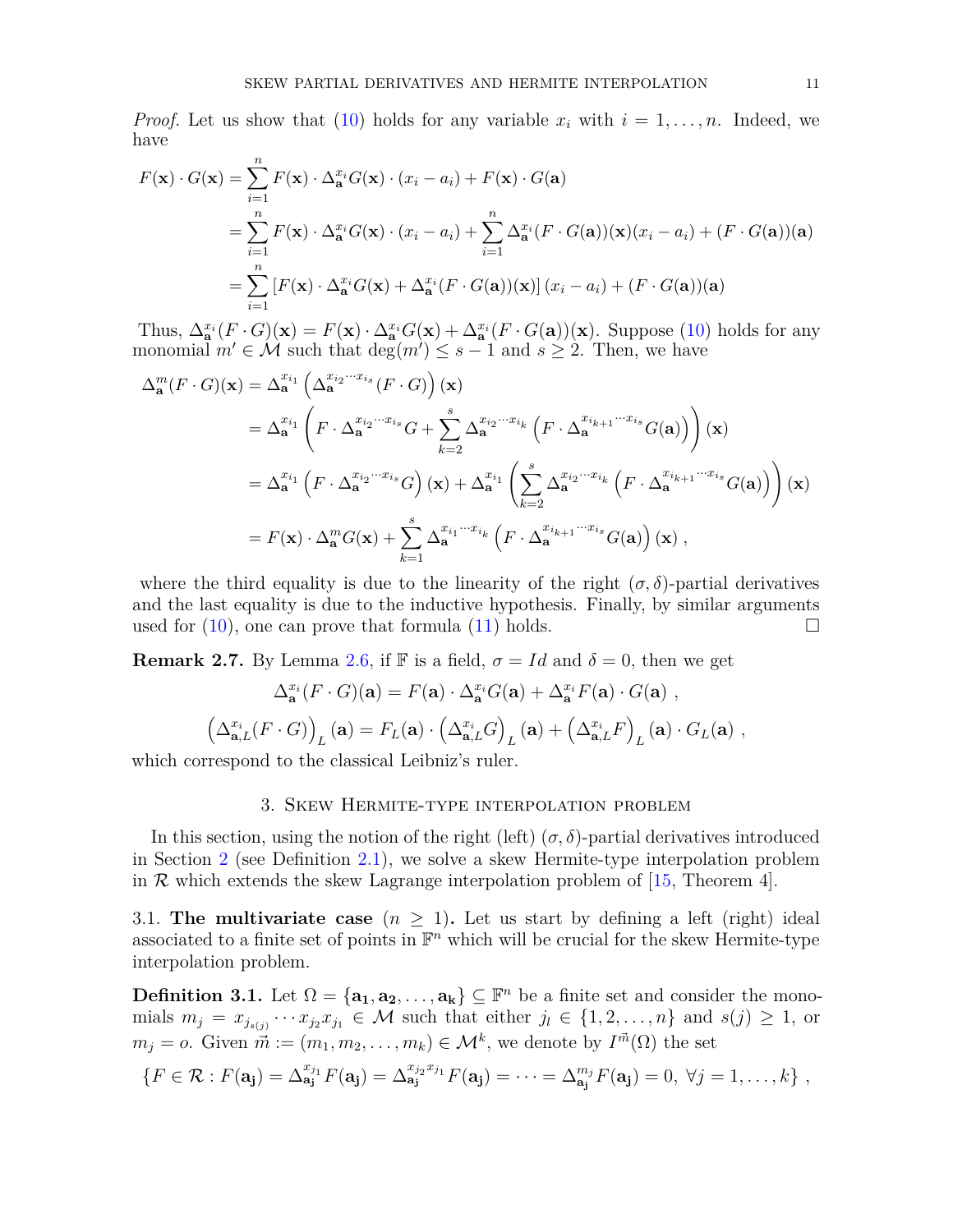and by  $I^{\vec{m}}_L(\Omega)$  the set

$$
\{F \in \mathcal{R} : F_L(\mathbf{a_j}) = \left(\Delta_{\mathbf{a_j},L}^{x_{j_{s(j)}}} F\right)_L(\mathbf{a_j}) = \dots = \left(\Delta_{\mathbf{a_j},L}^{x_{j_{s(j)}}\cdots x_{j_2}} F\right)_L(\mathbf{a_j}) = \left(\Delta_{\mathbf{a_j},L}^{m_j} F\right)_L(\mathbf{a_j}) = 0,
$$
  
\n
$$
\forall j = 1,\dots,k\} .
$$

**Proposition 3.2.** For any finite set  $\Omega = {\mathbf{a_1}, \dots, \mathbf{a_k}} \subseteq \mathbb{F}^n$  and  $\vec{m} = (m_1, \dots, m_k) \in$  $\mathcal{M}^k$ , the set  $I^{\vec{m}}(\Omega)$   $\left(I^{\vec{m}}_L(\Omega)\right)$  is a left (right) ideal in  $\mathcal{R}$ .

*Proof.* Given  $F, G \in I^{\vec{m}}(\Omega)$   $\left( I^{\vec{m}}_L(\Omega) \right)$ , by Lemma [2.5](#page-9-0) we have  $F + G \in I^{\vec{m}}(\Omega)$   $\left( I^{\vec{m}}_L(\Omega) \right)$ . Finally, for any  $F \in \mathcal{R}$  and  $G \in I^{\vec{m}}(\Omega)$   $\left( I_L^{\vec{m}}(\Omega) \right)$ , by Lemma [2.6](#page-9-1) and Theorem [1.17](#page-6-0) we obtain that  $F \cdot G \in I^{\vec{m}}(\Omega)$   $(G \cdot F \in I^{\vec{m}}_L(\Omega))$ . Therefore,  $I^{\vec{m}}(\Omega)$   $(I^{\vec{m}}_L(\Omega))$  is a left (right) ideal in  $\mathcal{R}$ .

**Remark 3.3.** When all the components of  $\vec{m}$  are equal, for instance  $\vec{m} = (m', \ldots, m', \ldots)$ with  $m' := x_{j_s} \dots x_{j_2} x_{j_1} \in \mathcal{M}$ , one could define  $I^{\vec{m}}(\Omega) = I^{(m')}(\Omega) \left( I_L^{\vec{m}}(\Omega) = I_L^{(m')}(\Omega) \right)$ as the set

$$
\{F \in \mathcal{R} : F(\mathbf{a}) = \Delta_{\mathbf{a}}^{x_{j_1}} F(\mathbf{a}) = \Delta_{\mathbf{a}}^{x_{j_2} x_{j_1}} F(\mathbf{a}) = \dots = \Delta_{\mathbf{a}}^{m_j} F(\mathbf{a}) = 0, \ \forall \mathbf{a} \in \Omega\}
$$

$$
\left(\{F \in \mathcal{R} : F_L(\mathbf{a}) = \left(\Delta_{\mathbf{a}}^{x_{j_s}} F\right)_L (\mathbf{a}) = \dots = \left(\Delta_{\mathbf{a}}^{x_{j_s} \dots x_{j_2}} F\right)_L (\mathbf{a}) = \left(\Delta_{\mathbf{a}}^{m_j} F\right)_L (\mathbf{a}) = 0, \ \forall \mathbf{a} \in \Omega\}\right),
$$
for any  $\Omega \subseteq \mathbb{F}^n$ . In particular, when  $\vec{m} = (o, \dots, o, \dots)$ , recalling that

$$
\Delta_{\mathbf{a}}^o F(\mathbf{a}) = F(\mathbf{a}) \left( \left( \Delta_{\mathbf{a},L}^o F \right)_L (\mathbf{a}) = F_L(\mathbf{a}) \right) ,
$$

we obtain the left ideal (as in  $[15,$  Definition 13])

$$
I^{(o)}(\Omega) = I(\Omega) := \{ F \in \mathcal{R} : F(\mathbf{a}) = 0, \ \forall \mathbf{a} \in \Omega \},
$$

and the right ideal

$$
I_L^{(o)}(\Omega) = I_L(\Omega) := \{ F \in \mathcal{R} : F_L(\mathbf{a}) = 0, \ \forall \mathbf{a} \in \Omega \} .
$$

<span id="page-11-0"></span>**Definition 3.4.** Let *I* ⊂ R be a left (right) ideal and consider  $\vec{m} := (m_1, m_2, \ldots, m_k)$ with monomials  $m_j = x_{j_{s(j)}} \cdots x_{j_2} x_{j_1} \in \mathcal{M}$  for every  $j = 1, \ldots, k$ , such that either  $j_l \in \{1, 2, \ldots, n\}$  and  $s(j) \geq 1$ , or  $m_j = o$ . We denote by  $Z^{\vec{m}}(I)$  the set

$$
\begin{aligned} \{ \mathbf{a} \in \mathbb{F}^n : F(\mathbf{a}) = \Delta_{\mathbf{a}}^{x_{j_1}} F(\mathbf{a}) = \Delta_{\mathbf{a}}^{x_{j_2}x_{j_1}} F(\mathbf{a}) = \cdots = \Delta_{\mathbf{a}}^{m_j} F(\mathbf{a}) = 0, \\ \forall j = 1, \ldots, k, \ \forall F \in I \}, \end{aligned}
$$

and by  $Z_L^{\vec{m}}(I)$  the set

$$
\begin{aligned} \left\{ \mathbf{a} \in \mathbb{F}^n \; : \; F_L(\mathbf{a}) = \left( \Delta_{\mathbf{a},L}^{x_{j_{s(j)}}} F \right)_L(\mathbf{a}) = \dots = \left( \Delta_{\mathbf{a},L}^{x_{j_{s(j)}} \cdots x_{j_2}} F \right)_L(\mathbf{a}) = \left( \Delta_{\mathbf{a},L}^{m_j} F \right)_L(\mathbf{a}) = 0, \\ \forall j = 1, \dots, k, \; \forall F \in I \} \; .\end{aligned}
$$

**Remark 3.5.** The following properties hold:

(1) if  $I_1 \subseteq I_2 \subseteq \mathcal{R}$ , then for any  $\vec{m} \in \mathcal{M}^k$  we have

$$
Z^{\vec{m}}(I_2) \subseteq Z^{\vec{m}}(I_1) \quad \left(Z_L^{\vec{m}}(I_2) \subseteq Z_L^{\vec{m}}(I_1)\right) ;
$$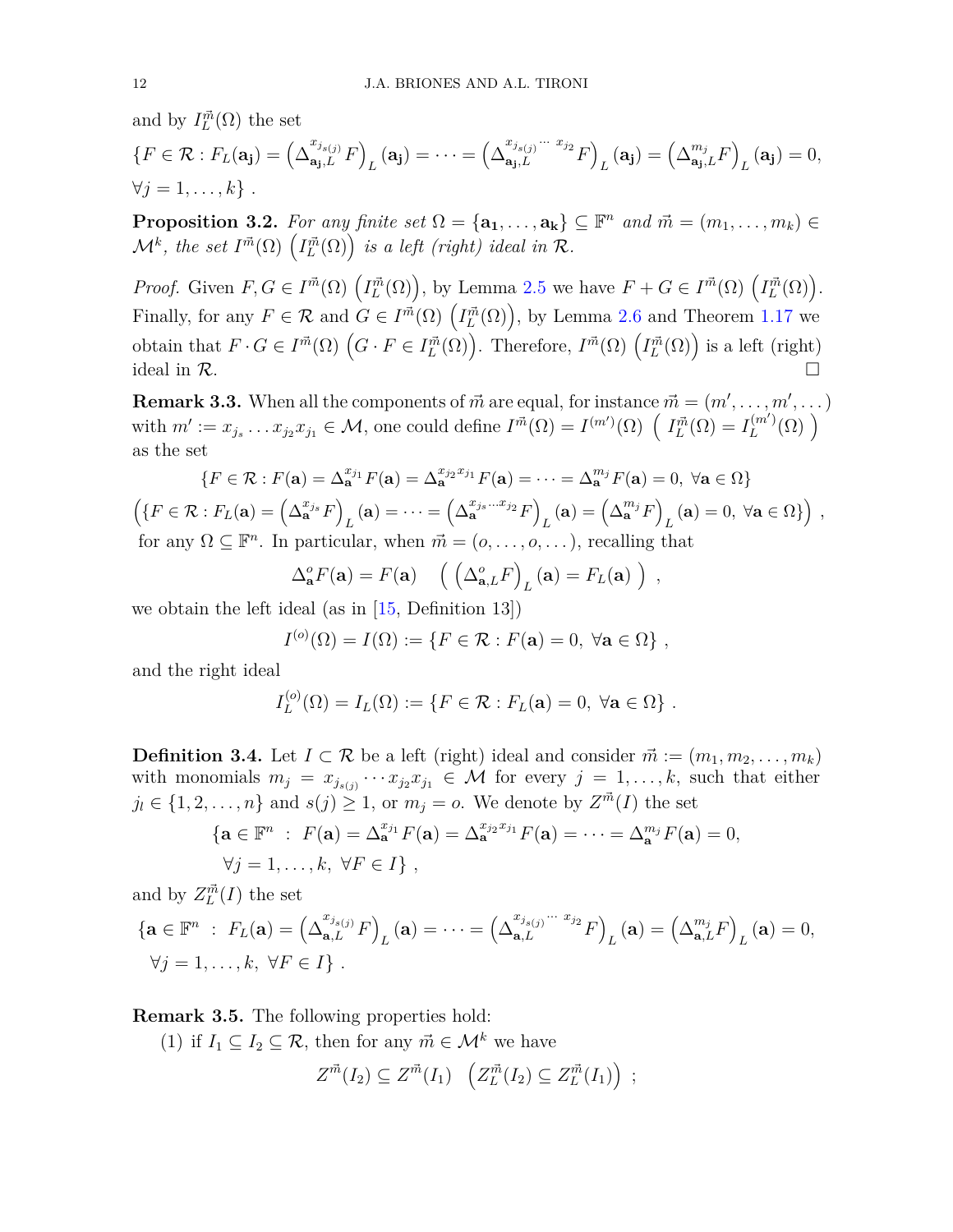(2) consider  $\vec{m} := (m_1, \ldots, m_k)$  with monomials  $m_j = x_{j_{s(j)}} \cdots x_{j_2} x_{j_1} \in \mathcal{M}$  for every  $j = 1, \ldots, k$ , such that either  $j_l \in \{1, 2, \ldots, n\}$  and  $\hat{s}(j) \geq 1$ , or  $m_j = o$ ; if  $\vec{m}' := (m'_1, \ldots, m'_k)$  with  $m'_j = x_{j_{t(j)}} \cdots x_{j_2} x_{j_1} \in \mathcal{M}$   $\left(m'_j = x_{j_{s(j)}} \cdots x_{j_{t(j)}} \in \mathcal{M}\right)$ for every  $j = 1, \ldots, k$ , such that either  $j_l \in \{1, 2, \ldots, n\}$  and  $1 \leq t(j) \leq s(j)$ , or  $m'_{j} = o$ , then for any left (right) ideal  $I \subset \mathcal{R}$ , we get

$$
Z^{\vec{m}}(I) \subseteq Z^{\vec{m}'}(I) \quad \left(Z_L^{\vec{m}}(I) \subseteq Z_L^{\vec{m}'}(I)\right) .
$$

For simplicity, from now on we will only give proofs for the right versions of all the next results. The proofs of their relative left versions are very similar to that given below, keeping in mind the suitable changes of notation.

The following technical result will be the key tool of all the next results for solving the skew Hermite-type interpolation problem (Theorem [3.15\)](#page-20-0).

<span id="page-12-0"></span>**Lemma 3.6.** *Let*  $\Omega = {\mathbf{a_1}, \dots, \mathbf{a_k}} \subseteq \mathbb{F}^n$  *be a finite set and let*  $\vec{m} = (m_1, \dots, m_k) \in \mathcal{M}^k$ with either  $m_j = o$ , or  $m_j = x_{j_{s(j)}} \cdots x_{j_2} x_{j_1}$  for all  $j = 1, \ldots, k$  and  $j_l \in \{1, \ldots, n\}$ . *Then for any*  $m \in \mathcal{M}$  *with* deg( $m$ ) =  $N := \sum_{i=1}^{k} [\deg(m_i) + 1]$ *, there exists*  $F \in$  $I^{\vec{m}}(\Omega)$   $(I^{\vec{m}}_L(\Omega))$  such that  $\deg(F) = N$  and  $LM(F) = m$ .

*In particular, there always exists*  $F \in I^{\vec{m}}(\Omega)$   $(I^{\vec{m}}_L(\Omega))$  such that  $0 < deg(F) \leq N$ .

*Proof.* Write  $m = x_{k_1} \cdots x_{k_2} x_{k_1} \in \mathcal{M}$ . Defining  $F_1(\mathbf{x}) := x_{k_1} - (\mathbf{a_1})_{k_1}$ , we have  $F_1(\mathbf{a_1}) =$ 0 with  $\deg(F_1) = 1$  and  $\Delta_{\mathbf{a}_1}^{x_{11}} F_1(\mathbf{x}) = 0$  or 1. Then, define  $F_2(\mathbf{x}) := (x_{k_2} - (\mathbf{a}_1)_{k_2}) F_1(\mathbf{x})$ . By Lemma [2.6,](#page-9-1) we have

$$
\Delta_{\mathbf{a_1}}^{x_{1_1}} F_2(\mathbf{x}) = (x_{k_2} - (\mathbf{a_1})_{k_2}) \, \Delta_{\mathbf{a_1}}^{x_{1_1}} F_1(\mathbf{x}) \; .
$$

In any case, we get  $F_2(\mathbf{a_1}) = \Delta_{\mathbf{a_1}}^{x_{1_1}} F_2(\mathbf{a_1}) = 0$  with  $\deg(F_2) = 2$  and  $\Delta_{\mathbf{a_1}}^{x_{1_2}x_{1_1}} F_2(\mathbf{x}) = 0$ or 1. By a recursive argument, we can construct  $F_t(\mathbf{x}) := \prod_{i=1}^t (x_{k_i} - (\mathbf{a_1})_{k_i})$  with  $t = \deg(m_1) + 1$  and such that  $F_t(\mathbf{x}) \in I^{m_1}(\{\mathbf{a}_1\})$ . Thus, define now  $G_1(\mathbf{x}) := (x_{k_{t+1}} \alpha_1$ )*F*<sub>t</sub>(**x**) for some  $\alpha_1 \in \mathbb{F}$ . If  $F_t(\mathbf{a_2}) = 0$ , then  $G_1(\mathbf{x}) \in I^{m_1,o}(\{\mathbf{a_1}\}\cup\{\mathbf{a_2}\})$ . Otherwise, by  $\text{taking } \alpha_1 := \left(\mathbf{a_2}^{F_t(\mathbf{a_2})}\right)$ *k*<sub>*t*+1</sub></sub>, we get again  $G_1(\mathbf{x}) \in I^{m_1,o}(\{\mathbf{a_1}\} \cup \{\mathbf{a_2}\})$  with  $\deg(G_1) = t+1$ . Therefore, defining  $G_2(\mathbf{x}) = (x_{k_{t+2}} - \alpha_2) G_1(\mathbf{x})$ , we have  $G_2(\mathbf{x}) \in I^{m_1, o}(\{\mathbf{a}_1\} \cup \{\mathbf{a}_2\})$ and from Lemma [2.6](#page-9-1) it follows that

$$
\Delta_{\mathbf{a_2}}^{x_{2_1}} G_2(\mathbf{x}) = \left( x_{k_{t+2}} - \alpha_2 \right) \cdot \Delta_{\mathbf{a_2}}^{x_{2_1}} G_1(\mathbf{x}) \ .
$$

If  $\Delta_{\mathbf{a_2}}^{x_{2_1}} G_1(\mathbf{a_2}) = 0$ , then  $\Delta_{\mathbf{a_2}}^{x_{2_1}} G_2(\mathbf{a_2}) = 0$ . If  $\Delta_{\mathbf{a_2}}^{x_{2_1}} G_1(\mathbf{a_2}) \neq 0$ , then by choosing  $\alpha_2 \; := \; \left( {\bf a_2}^{\Delta_{{\bf a_2}}^{x_{2_1}}} G_1({\bf a_2}) \right)$  $k_{t+2}$ , we obtain  $\Delta_{\mathbf{a}_2}^{x_{2_1}} G_2(\mathbf{a}_2) = 0$ . Hence, there exists  $G_2(\mathbf{x}) \in$  $I^{m_1,x_{21}}(\{\mathbf{a_1}\}\cup\{\mathbf{a_2}\})$  with  $\deg(G_2) = t + 2$ . By a recursive argument, we can find a skew polynomial  $F(\mathbf{x}) \in I^{\vec{m}}(\Omega)$  such that  $\deg(F) = N$  and  $LM(F(\mathbf{x})) = m$  by  $\Box$ construction.

From the proof of Lemma [3.6,](#page-12-0) we can deduce the following algorithm for both versions.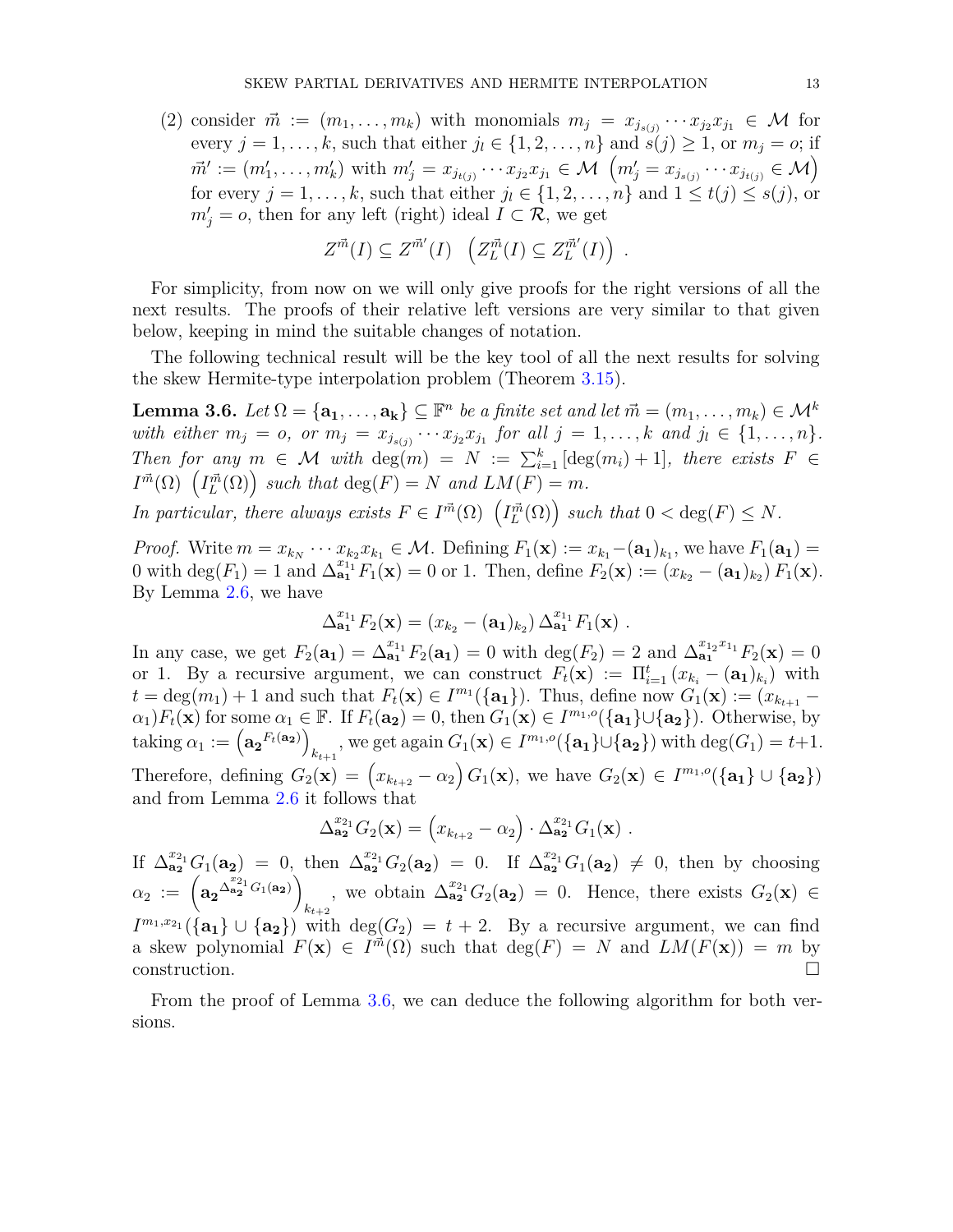<span id="page-13-0"></span>**Algorithm 1** For any finite set  $\Omega = {\mathbf{a_1}, \dots, \mathbf{a_k}} \subseteq \mathbb{F}^n$  and every  $m \in \mathcal{M}$  such that  $deg(m) = \sum_{i=1}^{k} (deg(m_i) + 1)$ , compute  $F \in I^{(m_1, ..., m_k)}(\Omega)$  (or  $F \in I_L^{(m_1, ..., m_k)}$ )  $L^{(m_1,...,m_k)}(\Omega)$  with  $LM(F) = m$ 

**Require:**

 $\bullet$   $\Omega = {\mathbf{a_1}, \dots, \mathbf{a_k}} \subseteq \mathbb{F}^n$ ●  $\vec{m} := (m_1, \ldots, m_k) \in \mathcal{M}^k$  with  $m_j := x_{j_{s(j)}} \ldots x_{j_2} x_{j_1}$  for every  $j \in \{1, \ldots, k\},$ •  $m \in \mathcal{M}$  written as

$$
m = x_{(k,s(k))} \dots x_{(k,1)} x_{(k,0)} \dots x_{(2,s(2))} \dots x_{(2,1)} x_{(2,0)} \dots x_{(1,s(1))} \dots x_{(1,1)} x_{(1,0)}
$$

**Ensure:**  $F \in I^{\vec{m}}(\Omega)$   $\left(\text{ or } F \in I^{\vec{m}}_L(\Omega)\right)$  with  $\text{deg}(F) = \sum_{i=1}^k \left[\text{deg}(m_i) + 1\right]$  and  $LM(F) = m$ .

1: 
$$
G_0 \leftarrow 1
$$
  
\n2: for  $j \leftarrow 1$  to  $k$  do  
\n3: if  $G_{j-1}(\mathbf{a_j}) = 0$  (or  $(G_{j-1})_L(\mathbf{a_j}) = 0$ ) then  
\n4:  $G_j \leftarrow x_{(j,0)} \cdot G_{j-1}$  (or  $G_j \leftarrow G_{j-1} \cdot x_{(j,0)}$ )  
\n5: else  
\n6:  $G_j \leftarrow \left[x_{(j,0)} - \left(\mathbf{a_j}^{G_{j-1}(\mathbf{a_j})}\right)_{(j,0)}\right] \cdot G_{j-1}$   
\n7: (or  $G_j \leftarrow G_{j-1} \cdot \left[x_{(j,0)} - \left(\frac{(G_{j-1})_L(\mathbf{a_j})_R}{R}\mathbf{a_j}\right)_{(j,0)}\right]\right)$   
\n8: end if  
\n9: for  $i \leftarrow 1$  to  $s(j)$  do  
\n10: if  $\Delta_{\mathbf{a_j}^{x_{j}} \cdots x_{j_1}^{x_j} G_j(\mathbf{a_j}) = 0$  (or  $\left(\Delta_{\mathbf{a_j},\mathbf{L}}^{x_{j_3} \cdots x_{j_{s(j)+1-i}}} G_j\right)_L(\mathbf{a_j}) = 0$ ) then  
\n11:  $G_j \leftarrow x_{(j,i)} \cdot G_j$  (or  $G_j \leftarrow G_j \cdot x_{(j,i)}$ )  
\n12: else  
\n13:  $G_j \leftarrow \left[x_{(j,i)} - \left(\mathbf{a_j}^{\Delta_{\mathbf{a_j}^{x_{j}} \cdots x_{j_1}} G_j(\mathbf{a_j})}\right)_{(j,i)}\right] \cdot G_j$   
\n14:  $\left(\text{or } G_j \leftarrow G_j \cdot \left[x_{(j,i)} - \left(\left(\Delta_{\mathbf{a_j},\mathbf{L}}^{x_{j_3} \cdots x_{j_3} \cdots x_{j_{s(j)+1-i}}} G_j\right)_{L}(\mathbf{a_j})\mathbf{a_j}\right)\right)_{(j,i)}\right]$   
\n15: end if  
\n16: end for  
\n17: end for  
\n18: return  $G_k$ 

Furthermore, Algorithm [1](#page-13-0) can be modified as follows.

**Algorithm 2** Compute  $F \in I^{(m_1, ..., m_k)}(\Omega)$  (or  $F \in I_L^{(m_1, ..., m_k)}(\Omega)$ ) such that deg(*F*)  $\leq$  $\sum_{i=1}^{k} (\text{deg}(m_i) + 1)$  $\mathbf{Required} \Omega = {\mathbf{a_1}, \dots, \mathbf{a_k}} \subseteq \mathbb{F}^n, m_1, \dots, m_k \in \mathcal{M}.$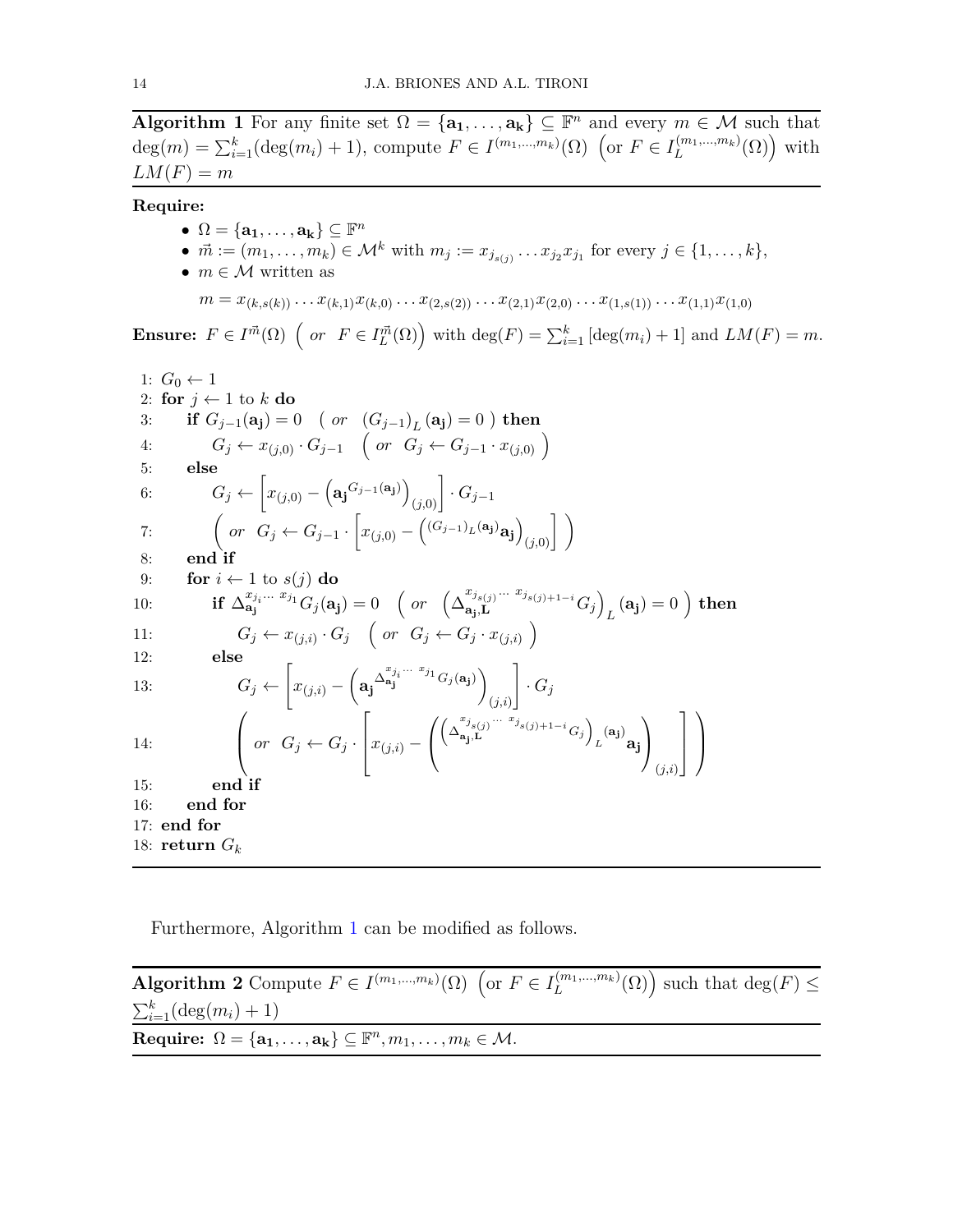**Ensure:**  $F \in I^{(m_1, ..., m_k)}(\Omega)$  with  $\deg(F) \le \sum_{i=1}^k (\deg(m_i) + 1)$ 1:  $G_0 \leftarrow 1$ 2: **for**  $j \leftarrow 1$  to  $k$  **do** 3: **if**  $G_{j-1}(\mathbf{a_j}) = 0$   $\left(\text{ or } (G_{j-1})_L(\mathbf{a_j}) = 0\right)$  then 4:  $G_i \leftarrow G_{i-1}$ 5: **else** 6:  $G_j \leftarrow \left[ x_t - \left( \mathbf{a}_j^{G_{j-1}(\mathbf{a}_j)} \right) \right]$ *t*  $\bigg[ \cdot G_{j-1} \quad \bigg( \text{ or } G_j \leftarrow G_{j-1} \cdot \bigg[ x_t - \bigg( (G_{j-1})_L(\mathbf{a_j}) \mathbf{a_j} \bigg) \bigg]$ *t* i 7: **end if** 8: **for**  $i \leftarrow 1$  to  $s(j)$  do 9: **if**  $\Delta_{{\bf a_j}}^{x_{j_i...}x_{j_1}} G_j({\bf a_j}) = 0$  *(or*  $(\Delta_{{\bf a_i},{\bf L}}^{x_{j_{s(j)}}...x_{j_{s(j)+1-i}}})$  $\begin{bmatrix} x_{j_{s(j)}} ... & x_{j_{s(j)+1-i}} \ \mathbf{a_j} , \mathbf{L} \end{bmatrix}$  $L(\mathbf{a_j}) = 0$  ) then 10:  $G_i \leftarrow G_i$ 11: **else** 12:  $G_j \leftarrow \left[x_t - \left(\mathbf{a}_j\right)^{\Delta_{\mathbf{a}_j}^{x_t \dots x_{j_1}} G_j(\mathbf{a}_j)}\right) \right] \cdot G_j$  $\begin{array}{ccc} \begin{array}{ccc} & & & & \end{array}$ 13:  $\left\{ \begin{array}{ll} or & G_j \leftarrow G_j \end{array} \right\}$  $\sqrt{ }$  $\Big|x_t \sqrt{ }$  $\mathcal{L}$  $\left(\Delta_{\mathbf{a} \dots \mathbf{I}}^{x_j} \right) \dots \left(\Delta_{\mathbf{a} \dots \mathbf{I}}^{x_j} \right)$  $\begin{pmatrix} x_j & x_j \ \mathbf{a_j}, \mathbf{L} \end{pmatrix}$   $\begin{pmatrix} x_j & x_j \ \mathbf{a_j}, \mathbf{L} \end{pmatrix}$  $\mu^{(\mathbf{a_j})}$ aj  $\setminus$  $\perp$ *t* 1  $\overline{1}$  $\setminus$  $\overline{1}$ 14: **end if** 15: **end for** 16: **end for** 17: **return**  $G_k$ 

<span id="page-14-0"></span>**Lemma 3.7.** *Let*  $\Omega = {\mathbf{a_1}, \dots, \mathbf{a_k}} \subseteq \mathbb{F}^n$  *be a finite set and let*  $\vec{m} := (m_1, \dots, m_k) \in$  $\mathcal{M}^k$ . If there is  $\mathbf{a} \in \mathbb{F}^n \setminus \Omega$  such that either

$$
I^{\vec{m}}(\Omega) \supsetneq I^{\vec{m},o}(\Omega \cup \{\mathbf{a}\}) \quad \left(I^{\vec{m}}_L(\Omega) \supsetneq I^{\vec{m},o}_L(\Omega \cup \{\mathbf{a}\})\right)
$$

or  $I^{\vec{m},m'}(\Omega\cup\{\mathbf{a}\}) \supsetneq I^{\vec{m},x_jm'}(\Omega\cup\{\mathbf{a}\})$   $\left(I^{\vec{m},m'}_L(\Omega\cup\{\mathbf{a}\}) \supsetneq I^{\vec{m},m'x_j}_L(\Omega\cup\{\mathbf{a}\})\right)$  for some  $m' \in \mathcal{M}$ , possibly  $m' = o$ , then there exists either

$$
F \in I^{\vec{m}}(\Omega) \setminus I^{\vec{m},o}(\Omega \cup \{\mathbf{a}\}) \quad \left(I^{\vec{m}}_L(\Omega) \setminus I^{\vec{m},o}_L(\Omega \cup \{\mathbf{a}\})\right)
$$

or  $F \in I^{\vec{m},m'}(\Omega \cup \{a\}) \setminus I^{\vec{m},x_jm'}(\Omega \cup \{a\})$   $\left(I_L^{\vec{m},m'}(\Omega \cup \{a\}) \setminus I_L^{\vec{m},m'x_j}(\Omega \cup \{a\})\right)$ , such that  $e$ *i*ther  $deg(F) \leq \sum_{i=1}^{k} (deg(m_i) + 1)$ , *or*  $deg(F) \leq \sum_{i=1}^{k} (deg(m_i) + 1) + (deg(m') + 1)$ , *respectively.*

*Proof.* Since either  $I^{\vec{m}}(\Omega) \supsetneq I^{\vec{m},o}(\Omega \cup {\bf{a}})$ , or  $I^{\vec{m},m'}(\Omega \cup {\bf{a}}) \supsetneq I^{\vec{m},x_jm'}(\Omega \cup {\bf{a}})$ , take either  $F \in I^{\vec{m}}(\Omega) \setminus I^{\dot{\vec{m}},o}(\overline{\Omega} \cup {\bf{a}}), \text{ or } F \in I^{\vec{m},m'}(\overline{\Omega} \cup {\bf{a}}) \setminus I^{\vec{m},x_jm'}(\overline{\Omega} \cup {\bf{a}}), \text{ such}$ that  $LM(F)$  is minimum possible with respect to  $\prec$ , where  $\prec$  denotes any monomial order of M preserving degrees. If we suppose that either  $\deg(F) \geq N+1$ , or  $\deg(F) \geq$  $N + (\deg(m') + 1) + 1$ , where  $N := \sum_{i=1}^{k} (\deg(m_i) + 1)$ , then either  $\deg(LM(F)) \geq N + 1$ , or  $deg(LM(F)) \geq N + (deg(m') + 1) + 1$ , by the choice of  $\prec$ . Then, by applying Lemma [3.6,](#page-12-0) we can construct a monic skew polynomial  $G \in I^{\vec{m}}(\Omega)$   $(G \in I^{\vec{m},m'}(\Omega \cup \{a\}))$ such that  $LM(F) = m'' \cdot LM(G)$  for some  $m'' \in \mathcal{M}$  with  $deg(m'') \geq 1$ . If either  $G(\mathbf{a}) \neq 0$ , or  $\Delta_{\mathbf{a}}^{x_j m'} G(\mathbf{a}) \neq 0$ , then we deduce that either  $G \in I^{\vec{m}}(\Omega) \setminus I^{\vec{m},o}(\Omega \cup {\mathbf{a}})$ , or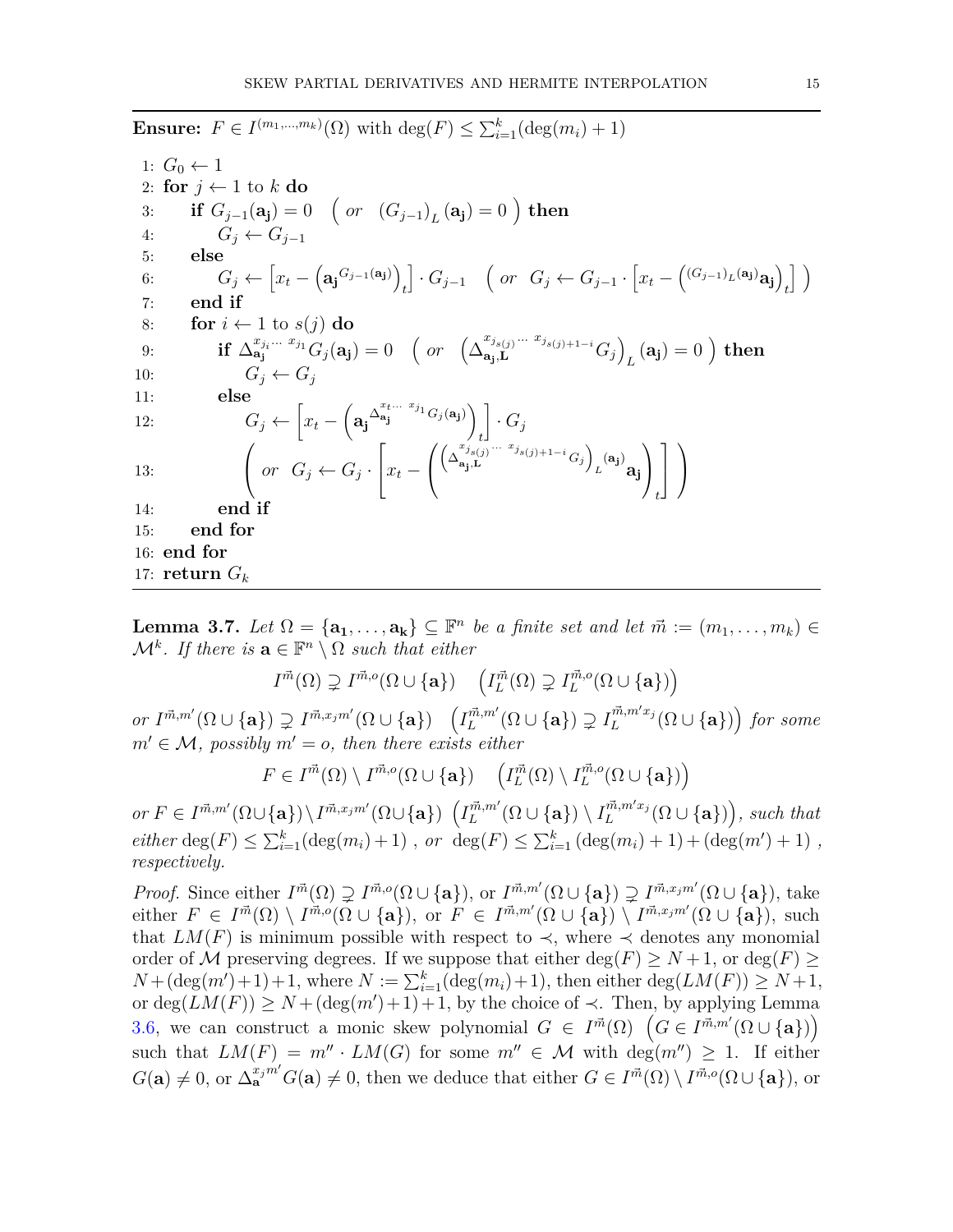$G \in I^{\vec{m},m'}(\Omega) \setminus I^{\vec{m},x_jm'}(\Omega \cup \{a\}),$  a contradiction because  $deg(F) > deg(G)$ . Suppose now that either  $G(\mathbf{a}) = 0$ , or  $\Delta_{\mathbf{a}}^{x_j m'} G(\mathbf{a}) = 0$ . Then there exists  $\alpha \in \mathbb{F}$  such that  $H := F - \alpha m' \cdot G$  satisfies  $LM(H) \prec LM(F)$ . Now, by the definition of *H*, it holds that either  $H \in I^{\vec{m}}(\Omega) \setminus I^{\vec{m},o}(\Omega \cup \{a\})$ , or  $H \in I^{\vec{m},m'}(\Omega \cup \{a\}) \setminus I^{\vec{m},x_jm'}(\Omega \cup \{a\})$ , which is absurd by the minimality of  $LM(F)$ . Therefore we deduce that either deg( $F$ )  $\leq N$ , or  $deg(F) \leq N + (deg(m') + 1)$ , respectively.

By using the notion of left (right) ideals as in Definition [3.1,](#page-10-0) we can introduce a left (right) derivative polynomial independence notion, as follows.

<span id="page-15-0"></span>**Definition 3.8.** For  $k \in \mathbb{Z}_{\geq 1}$ , let  $\Omega = {\mathbf{a_1}, \dots, \mathbf{a_k}} \subseteq \mathbb{F}^n$  be a finite set and consider  $m' = x_{i_1} \cdots x_{i_2} x_{i_1} \in \mathcal{M}$  and  $\vec{m} = (m_1, \ldots, m_k) \in \mathcal{M}^k$  with either  $m_j = x_{j_{s(j)}} \cdots x_{j_2} x_{j_1}$ , or  $m_j = o$ , for all  $j = 1, \ldots, k$ .

(1)  $\mathbf{a} \in \mathbb{F}^n \setminus \Omega$  is left (right) Derivative Polynomial independent (or, simply, **DP-independent**) **of type**  $(\vec{m}, m')$  **from**  $\Omega$  if and only if

$$
I^{\vec{m}}(\Omega) \supsetneq I^{\vec{m},o}(\Omega \cup \{a\}) \supsetneq I^{\vec{m},x_{i_1}}(\Omega \cup \{a\}) \supsetneq I^{\vec{m},x_{i_2}x_{i_1}}(\Omega \cup \{a\}) \supsetneq \cdots \supsetneq I^{\vec{m},m'}(\Omega \cup \{a\})
$$

$$
\left(I^{\vec{m}}_L(\Omega) \supsetneq I^{\vec{m},o}_L(\Omega \cup \{a\}) \supsetneq I^{\vec{m},x_{i_t}}_L(\Omega \cup \{a\}) \supsetneq \cdots \supsetneq I^{\vec{m},m'}(\Omega \cup \{a\})\right) ;
$$

- (2)  $\Omega$  is left (right) DP-independent of type  $\vec{m} = (m_1, \ldots, m_k) \in \mathcal{M}^k$  if and only if  $\mathbf{a}_i$  is left (right) DP-independent of type  $(\vec{m}_i, m_i)$  from  $\Omega_{(i)}$  for all  $i =$  $1, \ldots, k$ , where  $\Omega_{(j)} := \Omega \setminus \{a_j\}$  and  $\vec{m}_j := (m_1, \ldots, m_{j-1}, m_{j+1}, \ldots, m_k) \in \mathcal{M}^{k-1}$ for each  $j \in \{1, ..., k\};$
- (3) Ω is **left (right) P-independent** if and only if Ω is left (right) DP-independent of type  $(o, \ldots, o) \in \mathcal{M}^k$ .

**Remark 3.9.** An element  $\mathbf{a} \in \mathbb{F}^n$  is P-independent from  $\Omega \subseteq \mathbb{F}^n$  (see [\[15,](#page-30-10) Definition 23]) if and only if **a** is left DP-independent of type  $(\vec{0}, o)$  from  $\Omega$ , where  $\vec{0} := (o, \ldots, o) \in \mathcal{M}^k$ . Moreover, the definition of  $\Omega := {\mathbf{a_1}, \dots, \mathbf{a_k}} \subseteq \mathbb{F}^n$  as a P-independent set given in [\[15,](#page-30-10) Definition 23] is equivalent to require that  $I(\Omega_{(i)}) \supsetneq I(\Omega)$  for all  $j = 1, \ldots, k$ . Thus, in our setting, a (finite) P-independent set  $\Omega$  as above is simply a left P-independent set (that is, a left DP-independent set of type  $\vec{0} \in \mathcal{M}^k$ ).

From Definition [3.8,](#page-15-0) we can deduce the following property of PD-independent sets.

<span id="page-15-1"></span>**Proposition 3.10.** *If*  $\Omega = {\mathbf{a_1}, \dots, \mathbf{a_k}} \subseteq \mathbb{F}^n$  *is left (right) DP-independent of type*  $(m_1, \ldots, m_k)$ , then any  $W = {\mathbf{a_{j_1}, \ldots, a_{j_s}}} \subseteq \Omega$  is left (right) DP-independent of type  $(m_{j_1}, \ldots, m_{j_s})$ , where  $j_i \in \{1, \ldots, k\}$ . In particular, every subset of a left (right) P*independent set is left (right) P-independent.*

*Proof.* Let  $t \in \{j_1, ..., j_s\}$ ,  $\vec{m} := (m_1, ..., m_k)$  and  $\vec{m}' := (m_{j_1}, ..., m_{j_s})$ . Moreover, write  $m_t := x_{t_s} \cdots x_{t_2} x_{t_1}$ . Since for every  $j = 1, \ldots, s - 1$ , we have  $I^{\vec{m}_t}\left(\Omega_{(t)}\right) \supsetneq I^{\vec{m}_t,o}(\Omega_{(t)}\cup\{{\bf a}_t\}) \supsetneq \cdots \supsetneq I^{\vec{m}_t,x_{t_j}\cdots x_{t_1}}(\Omega_{(t)}\cup\{{\bf a}_t\}) \supsetneq I^{\vec{m}_t,x_{t_{j+1}}\cdots x_{t_1}}(\Omega_{(t)}\cup\{{\bf a}_t\})\ ,$ it follows that there exists  $F \in I^{\vec{m}_t, x_{t_j}\cdots x_{t_1}}(\Omega_{(t)} \cup \{a_t\}) \subseteq I^{\vec{m}'_t, x_{t_j}\cdots x_{t_1}}(W_{(t)} \cup \{a_t\})$  such that  $\Delta_{\mathbf{a}_t}^{x_{t_{j+1}}\cdots x_{t_1}} F(\mathbf{a}_t) \neq 0$ . Hence  $I^{\vec{m}'_t, x_{t_j}\cdots x_{t_1}}(W_{(t)} \cup {\mathbf{a}_t}) \supseteq I^{\vec{m}'_t, x_{t_{j+1}}\cdots x_{t_1}}(W_{(t)} \cup {\mathbf{a}_t})$ for every  $t \in \{j_1, \ldots, j_s\}$  and for any  $j = 1, \ldots, s - 1$ , i.e.  $W = \{\mathbf{a}_{j_1}, \ldots, \mathbf{a}_{j_s}\} \subseteq \Omega$  is left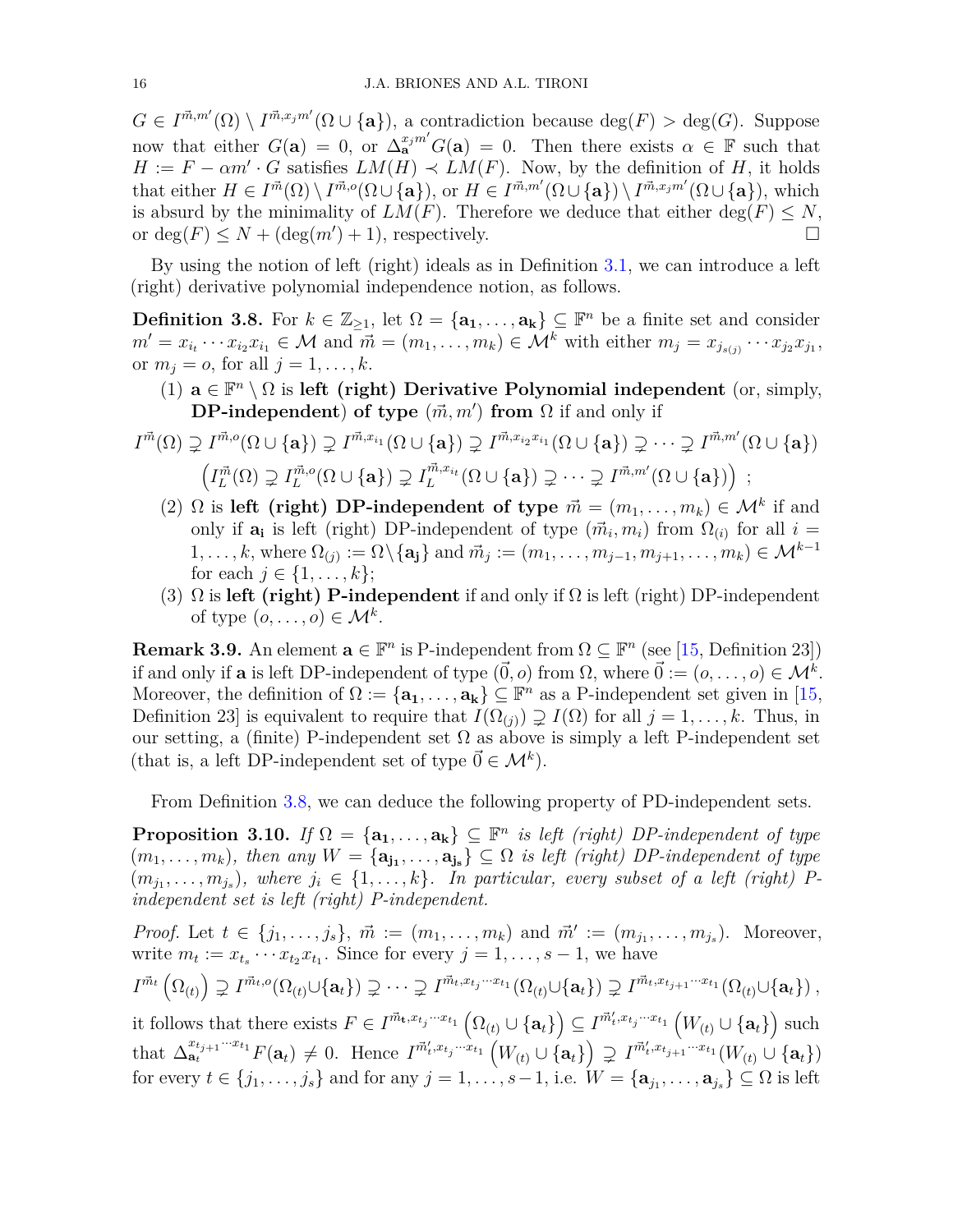DP-independent of type  $\vec{m}'$ . Finally, note that the proof of the right version is quite similar and that the last part of the statement follows from Definition [3.8](#page-15-0) (3).  $\Box$ 

The next result will be useful to perform a skew Hermite-type interpolation recursively in  $\mathcal R$  and it extends the equivalence between the points 1. and 3. of [\[15,](#page-30-10) Proposition 25].

<span id="page-16-1"></span>**Proposition 3.11.** *Let*  $\Omega = {\mathbf{a_1}, \dots, \mathbf{a_k}} \subseteq \mathbb{F}^n$  *be a finite set and let*  $m_1, \dots, m_k \in \mathcal{M}$ *. Then the following conditions are equivalent:*

- 1)  $\Omega$  *is left (right) DP-independent of type*  $(m_1, \ldots, m_k)$ ;
- 2) *for any ordering*  $\mathbf{b}_1, \ldots, \mathbf{b}_k$  *of the elements in*  $\Omega$  *and for any*  $i = 1, \ldots, k 1$ *, it holds that*  $\mathbf{b}_{i+1}$  *is left (right) DP-independent of type*  $(m'_1, \ldots, m'_i, m'_{i+1})$  *from*  $\Omega_i := {\mathbf{b_1}, \ldots, \mathbf{b_i}}$ , where  $m'_j = m_{k(j)}$  with  $\mathbf{b_j} = \mathbf{a_{k(j)}}$  for  $j = 1, \ldots, i$ .

*Proof.* 1)  $\Rightarrow$  2) Suppose that  $\mathbf{b}_{i+1}$  is not left DP-independent of type  $(m'_1, \ldots, m'_{i+1})$ from  $\Omega_i$  for some *i* and a given ordering  $\mathbf{b}_1, \ldots, \mathbf{b}_k$  of  $\Omega$ . Then, from Definition [3.8](#page-15-0) it follows that either  $I^{(m'_1,...,m'_i)}(\Omega_i) = I^{(m'_1,...,m'_i,o)}(\Omega_i \cup \{b_{i+1}\}),$  or

$$
I^{(m'_1, \ldots, m'_i, x_{t_{j-1}}\cdots x_{t_1})}(\Omega_i \cup \{b_{i+1}\}) = I^{(m'_1, \ldots, m'_i, x_{t_j}\cdots x_{t_1})}(\Omega_i \cup \{b_{i+1}\})
$$

for some  $j \in \{1, \ldots, s\}$ , where  $m'_{i+1} = x_{t_s} \cdots x_{t_2} x_{t_1}$  and  $x_{t_0} := o$ , but this contradicts Proposition [3.10](#page-15-1) by considering  $W := {\mathbf{b}_1, \ldots, \mathbf{b}_i, \mathbf{b}_{i+1}} \subseteq \Omega$ .

2) ⇒ 1) Assume that  $\Omega$  is not left DP-independent of type  $\vec{m} := (m_1, \ldots, m_k)$ . Thus by Definition [3.8](#page-15-0) there exists  $a_i \in \Omega$  such that  $a_i$  is not left PD-independent of type  $(m_1, \ldots, m_{i-1}, m_{i+1}, \ldots, m_k, m_i)$  from  $\Omega_{(a_i)} := \Omega \setminus \{a_i\}$ . By ordering the *k* elements in  $\Omega$  in such a way that  $\mathbf{b_k} = \mathbf{a_i}$ , it follows that  $\mathbf{b_k}$  is not left DP-independent of type  $(m'_1, \ldots, m'_{k-1}, m'_k)$  from  $\Omega_{k-1}$ , but this contradicts 2).

Finally, let us give here some conditions equivalent to Definition [3.8](#page-15-0) (2). Before to do this, we need further notation and results.

**Definition 3.12.** Let  $\Omega' = \{b_1, \ldots, b_h\} \subseteq \mathbb{F}^n$  be a finite set and consider  $\vec{m}' =$  $(m'_1,\ldots,m'_h) \in \mathcal{M}^h$ . We denote by  $V_{\leq d'}^{\vec{m}'}(\Omega') \left(V_{d'}^{\vec{m}'}(\Omega')\right)$  (or  $V_{L,\leq d'}^{\vec{m}'}(\Omega') \left(V_{L,d'}^{\vec{m}'}(\Omega')\right)$ ) the finite generated left (right) F-module of all skew polynomials  $F \in I^{\vec{m}'}(\Omega')$  (or  $F \in I_L^{\vec{m}'}(\Omega')$  such that  $\deg(F) \leq d'$  ( $\deg(F) = d'$ ).

<span id="page-16-0"></span>**Proposition 3.13.** Let  $\Omega' = \{b_1, \ldots, b_h\} \subseteq \mathbb{F}^n$  be a finite set and consider  $\vec{m}' =$  $(m'_1, \ldots, m'_h) \in \mathcal{M}^h$  and  $d' \in \mathbb{Z}_{>0}$ . Then we have the following properties:

a) 
$$
V_{\leq d'}^{\vec{m}'}(\Omega') = V_{d'}^{\vec{m}'}(\Omega') \oplus V_{\leq d'-1}^{\vec{m}'}(\Omega') \left(V_{L,\leq d'}^{\vec{m}'}(\Omega') = V_{L,d'}^{\vec{m}'}(\Omega') \oplus V_{L,\leq d'-1}^{\vec{m}'}(\Omega')\right);
$$

- b) dim<sub>F</sub>  $V_{\leq d'}^{\vec{m}'}(\Omega') = \dim_{\mathbb{F}} V_{d'}^{\vec{m}'}(\Omega') + \dim_{\mathbb{F}} V_{\leq d'-1}^{\vec{m}'}(\Omega')$  $\left(\dim_{\mathbb{F}} \overline{V}_{L,\leq d'}^{\vec{m}'}\left(\Omega'\right) = \dim_{\mathbb{F}} V_{L,d'}^{\vec{m}'}\left(\Omega'\right) + \dim_{\mathbb{F}} V_{L,\leq d'-1}^{\vec{m}'}\left(\Omega'\right)\right)$ ;
- *c*)  $n \cdot \dim_{\mathbb{F}} V_{d'-1}^{\vec{m}'}(\Omega') \leq \dim_{\mathbb{F}} V_{d'}^{\vec{m}'}(\Omega') \leq n^{d'}$  $\left(n \cdot \dim_{\mathbb{F}} V^{\vec{m}'}_{L,d'-1} (\Omega') \leq \dim_{\mathbb{F}} V^{\vec{m}'}_{L,d'} (\Omega') \leq n^{d'}\right)$ ;
- *d*) *consider*  $m' \in \mathcal{M}$ ,  $\mathbf{a} \in \mathbb{F}^n \setminus \Omega'$  *and define*  $N := \sum_{i=1}^h (\text{deg}(m'_i) + 1)$ ; *then*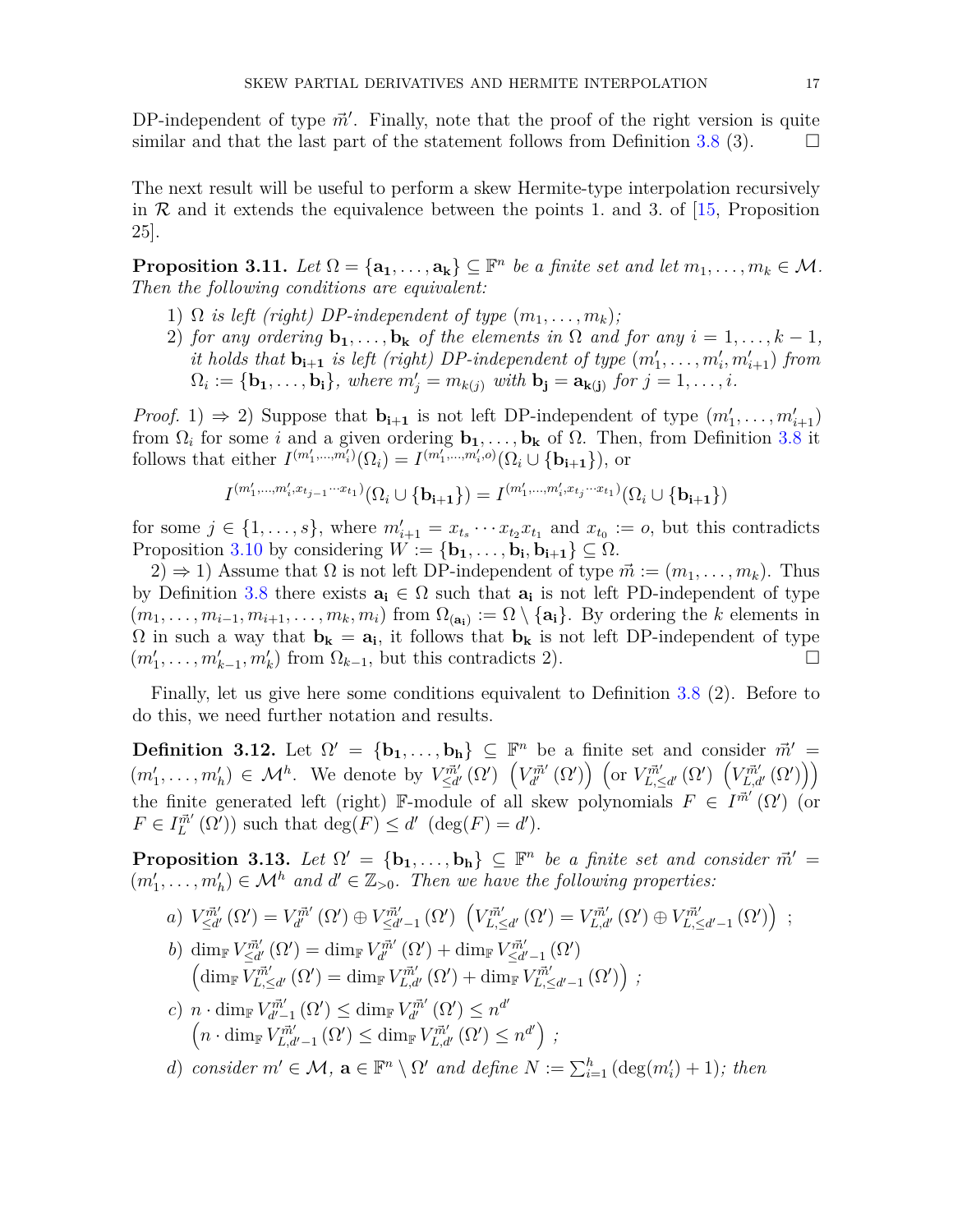$$
(i) \ 0 \leq \dim_{\mathbb{F}} V^{{(\vec{m}',m')}_{\leq N+\deg(m')+1}}_{\leq N+\deg(m')+1} \left( \Omega' \cup \{ \mathbf{a} \} \right) - \dim_{\mathbb{F}} V^{{(\vec{m}',x_im')}}_{\leq N+\deg(m')+1} \left( \Omega' \cup \{ \mathbf{a} \} \right) \leq 1
$$
  

$$
\left( 0 \leq \dim_{\mathbb{F}} V^{{(\vec{m}',m')}_{L,\leq N+\deg(m')+1}}_{L,\leq N+\deg(m')+1} \left( \Omega' \cup \{ \mathbf{a} \} \right) \leq 1 \right) ;
$$

(*ii*) *if we have*

$$
V_{\leq d'}^{(\vec{m}',m')}(\Omega' \cup \{\mathbf{a}\}) \supsetneq V_{\leq d'}^{(\vec{m}',x_im')}(\Omega' \cup \{\mathbf{a}\})
$$
  

$$
(V_{L,\leq d'}^{(\vec{m}',m')}(\Omega' \cup \{\mathbf{a}\}) \supsetneq V_{L,\leq d'}^{(\vec{m}',x_im')}(\Omega' \cup \{\mathbf{a}\}) ,
$$

*then for every*  $d \geq d'$  *we get* 

$$
V_{\leq d}^{(\vec{m}',m')}\left(\Omega'\cup\{\mathbf{a}\}\right) \supsetneq V_{\leq d}^{(\vec{m}',x_im')}\left(\Omega'\cup\{\mathbf{a}\}\right)
$$

$$
\left(V_{L,\leq d}^{(\vec{m}',m')}\left(\Omega'\cup\{\mathbf{a}\}\right) \supsetneq V_{L,\leq d}^{(\vec{m}',x_im')}\left(\Omega'\cup\{\mathbf{a}\}\right)\right) ;
$$

(*iii*) *We have*

$$
\begin{split} I^{(\vec{m}',m')}\left(\Omega'\cup\{{\bf a} \} \right) &\supsetneq I^{(\vec{m}',x_im')}\left(\Omega'\cup\{{\bf a} \} \right) \\ \left(I_L^{(\vec{m}',m')}\left(\Omega'\cup\{{\bf a} \} \right) &\supsetneq I_L^{(\vec{m}',x_im')}\left(\Omega'\cup\{{\bf a} \} \right) \right) \end{split}
$$

*if and only if*

$$
V_{\leq N+\deg(m')+1}^{(\vec{m}',m')}\left(\Omega'\cup\{\mathbf{a}\}\right) \supsetneq V_{\leq N+\deg(m')+1}^{(\vec{m}',x_im')}\left(\Omega'\cup\{\mathbf{a}\}\right)
$$

$$
\left(V_{L,\leq N+\deg(m')+1}^{(\vec{m}',m')}\left(\Omega'\cup\{\mathbf{a}\}\right)\right) \supsetneq V_{L,\leq N+\deg(m')+1}^{(\vec{m}',x_im')}\left(\Omega'\cup\{\mathbf{a}\}\right)\right) ,
$$
 and  $I^{(\vec{m}')}(\Omega') \supsetneq I^{(\vec{m}',o)}(\Omega'\cup\{\mathbf{a}\}\right)\left(I_L^{(\vec{m}')}(\Omega') \supsetneq I_L^{(\vec{m}',o)}(\Omega'\cup\{\mathbf{a}\}\right) \text{ if and}$  only if  $V_{\leq N}^{(\vec{m}')}(\Omega') \supsetneq V_{\leq N}^{(\vec{m}',o)}(\Omega'\cup\{\mathbf{a}\}\right)\left(V_{L,\leq N}^{(\vec{m}')}\left(\Omega'\right) \supsetneq V_{L,\leq N}^{(\vec{m}',o)}(\Omega'\cup\{\mathbf{a}\}\right) ;$ 

(*iv*) *for every*  $j = 1, \ldots, h$ *, we have* 

$$
\dim_{\mathbb{F}} V^{\vec{m}'_j}_{\leq N} \left( \Omega'_{(j)} \right) = n^{N_j+1} \cdot \left( \sum_{t=0}^{\deg(m'_j)} n^t \right) + \dim_{\mathbb{F}} V^{\vec{m}'_j}_{\leq N_j} \left( \Omega'_{(j)} \right)
$$

$$
\left( \dim_{\mathbb{F}} V^{\vec{m}'_j}_{\leq N} \left( \Omega'_{(j)} \right) = n^{N_j+1} \cdot \left( \sum_{t=0}^{\deg(m'_j)} n^t \right) + \dim_{\mathbb{F}} V^{\vec{m}'_j}_{\leq N_j} \left( \Omega'_{(j)} \right) \right),
$$
  
where  $N_j := \sum_{i=1, i \neq j}^k \left[ \deg(m'_i) + 1 \right].$ 

*Proof.* For simplicity, we will give here the proof of  $(i)$  to  $(iv)$  only for the right cases, leaving to the reader the other cases of the statement written in parentheses.

The above properties *a*), *b*) and *c*) follow from the definitions of  $V_{\leq d'}^{\vec{m}'}(\Omega')$  and  $V_{d'}^{\vec{m}'}(\Omega')$ . To prove  $d(i)$ , firstly note that

$$
V_{\leq N+\deg(m')+1}^{(\vec{m}',m')}\left(\Omega'\cup\{\mathbf{a}\}\right) \supseteq V_{\leq N+\deg(m')+1}^{(\vec{m}',x_im')}\left(\Omega'\cup\{\mathbf{a}\}\right) ,
$$

which clearly gives the first inequality in  $d$ )(*i*). Secondly, assume that

$$
V_{\leq N+\deg(m')+1}^{(\vec{m}',m')}\left(\Omega'\cup\{{\bf a} \} \right)\supsetneq V_{\leq N+\deg(m')+1}^{(\vec{m}',x_im')}\left(\Omega'\cup\{{\bf a} \} \right)\,.
$$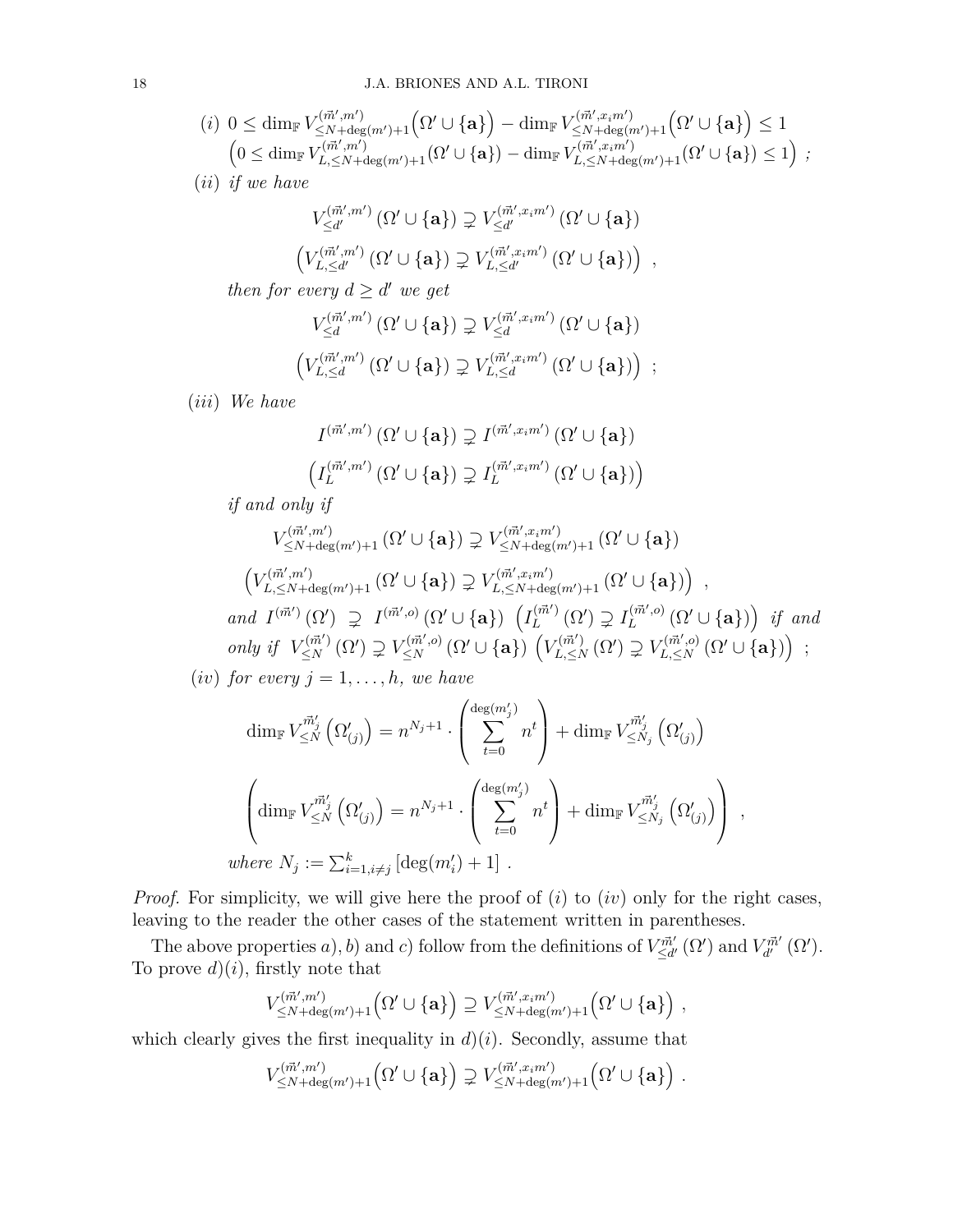Suppose that there are  $F_1, F_2 \in V^{\{ \vec{m}', m' \}}_{\leq N + \text{deg}(m') + 1} (\Omega' \cup \{ \mathbf{a} \}) \setminus V^{\{ \vec{m}', x_i m' \}}_{\leq N + \text{deg}(m') + 1} (\Omega' \cup \{ \mathbf{a} \})$  such that  $\Delta_{\mathbf{a}}^{x_i m'} F_t(\mathbf{a}) = \mu_t \in \mathbb{F}^*$  for  $t = 1, 2$ . By defining  $G := \mu_1^{-1} F_1 + \mu_2^{-1} F_2$ , we see that  $G \in V_{\leq N+\deg(m')+1}^{(\vec{m}',x_im')}\left(\Omega' \cup \{\mathbf{a}\}\right)$ . This shows that

$$
F_2 \in \langle F_1 \rangle \oplus V_{\leq N + \deg(m')+1}^{(\vec{m}',x_im')} \left(\Omega' \cup \{\mathbf{a}\}\right) ,
$$

i.e., 
$$
V_{\leq N+\deg(m')+1}^{(\vec{m}',m')}(\Omega' \cup {\mathbf{a}}) = \langle F_1 \rangle \oplus V_{\leq N+\deg(m')+1}^{(\vec{m}',x_im')}(\Omega' \cup {\mathbf{a}}).
$$
 Therefore, we get  

$$
\dim_{\mathbb{F}} V_{\leq N+\deg(m')+1}^{(\vec{m}',m')}(\Omega' \cup {\mathbf{a}}) - \dim_{\mathbb{F}} V_{\leq N+\deg(m')+1}^{(\vec{m}',x_im')}(\Omega' \cup {\mathbf{a}}) \leq 1.
$$

The property  $d$ )(*ii*) follows from the fact that  $V_{\leq d'}^{(\vec{m}',m')}$  ( $\Omega' \cup \{a\}$ )  $\subseteq V_{\leq d'}^{(\vec{m}',m')}$  $\leq_d^{(m',m')}\left(\Omega'\cup\{{\bf a} \} \right)$ for every  $d \geq d'$ . Now, let us prove  $d$ )(*iii*). Observe that the "if" parts are immediate. So, assume first that  $I^{(\vec{m}')}(\Omega') \supsetneq I^{(\vec{m}',o)}(\Omega' \cup \{a\})$ . By contradiction, suppose that

$$
V_{\leq N}^{(\vec{m}')}(\Omega') = V_{\leq N}^{(\vec{m}',o)}(\Omega' \cup \{\mathbf{a}\}) .
$$

Then from  $d$ )(*ii*) it follows that  $V_{\leq d}^{(\vec{m}')}$  $V^{(\vec{m}')}_{\leq d}(\Omega') = V^{(\vec{m}',o)}_{\leq d}$  $\sum_{\leq d}^{\ell(m',o)} (\Omega' \cup \{a\})$  for every  $d \leq N$ . Moreover, if  $V_{\leq d}^{(\vec{m}')}$  $V_{\leq d}^{(\vec{m}')}(\Omega') \supsetneq V_{\leq d}^{(\vec{m}',o)}$  $\chi^{(m',o)}_{\leq d}(\Omega' \cup \{a\})$  for some  $d > N$ , then there exists  $d' > N$  such that  $V_{\leq d'}^{(\vec{m}')}$  $V_{\leq d'}^{(\vec{m}')}(\Omega') \supsetneq V_{\leq d'}^{(\vec{m}',\vec{o})}$  $\sum_{\leq d'}^{(\vec{m}',\vec{o})} (\Omega' \cup \{a\})$  and  $V_{\leq d'-}^{(\vec{m}')}$  $V^{(\vec{m}')}_{\leq d'-1}(\Omega') = V^{(\vec{m}',o)}_{\leq d'-1}$  $\zeta_{\leq d'-1}^{(m',o)}(\Omega' \cup \{a\})$ . Thus, there is  $F \in V_{d'}^{(\vec{m}')}$  $J_{d'}^{(m')}(\Omega')$  such that  $F(\mathbf{a}) \neq 0$  and  $LM(F)$  is minimum possible with respect to a fixed ordering  $\prec$  of M preserving degrees. By Lemma [3.6,](#page-12-0) we know that there exists  $G \in V_{\leq N}^{(\vec{m}')}(\Omega') = V_{\leq N}^{(\vec{m}',o)}(\Omega' \cup \{a\})$  such that  $LM(F) = \alpha m'LM(G)$  for some  $\alpha \in \mathbb{F}$  and  $m' \in \mathcal{M}$ . Defining  $H := F - \alpha m'G$ , we get  $H \in V_{d'}^{(\vec{m}')}$  $J_{d'}^{(\vec{m}')}(\Omega'), H(\mathbf{a}) = F(\mathbf{a}) - (\alpha m'G)(\mathbf{a}) =$  $F(\mathbf{a}) \neq 0$  and  $LM(H) \prec LM(F)$ , but this is a contradiction by the minimality of  $LM(F)$ . Therefore, we have  $V_{\leq d}^{(\vec{m}')}$  $\frac{\chi(\vec{m}')}{\leq d}(\Omega') = V_{\leq d}^{(\vec{m}',o)}$  $\sum_{\leq d}^{(m,0)} (\Omega \cup {\bf{a}})$  for every *d*, but this is impossible because  $I^{(\vec{m}')}(\Omega') \supsetneq I^{(\vec{m}',o)}(\Omega' \cup \{a\})$ . Hence  $V^{(\vec{m}')}_{\leq N}(\Omega') \supsetneq V^{(\vec{m}',o)}_{\leq N}(\Omega' \cup \{a\})$ . Let us note that by similar arguments as above, we can prove that if  $I^{(\vec{m}',\vec{m}')}(\Omega \cup {\bf{a}}) \supsetneq$  $I^{(\vec{m}',x_im')}(\Omega'\cup\{{\bf a}\})$ , then  $V^{\langle\vec{m}',m'\rangle}_{\leq N+\deg(m')+1}(\Omega'\cup\{{\bf a}\}) \supsetneq V^{\langle\vec{m}',x_im'\rangle}_{\leq N+\deg(m)+1}(\Omega'\cup\{{\bf a}\})$ . Finally, we prove  $d$ )(*iv*). From Lemma [3.6,](#page-12-0) it follows that  $\dim_{\mathbb{F}} V_{N_j}^{\vec{m}'_j} (\Omega'_{(j)}) = n^{N_j}$  and, by iterating *c*), we get dim<sub>F</sub>  $V_{N_j+h}^{\vec{m}'_j}$   $(\Omega'_{(j)}) = n^{N_j+h}$  for any  $h = 0, \ldots, \deg(m'_j) + 1$ . Moreover, by iterating *b*), we obtain that

$$
\dim_{\mathbb{F}} V_{\leq N}^{\vec{m}'_j} (\Omega'_{(j)}) = \dim_{\mathbb{F}} V_{\leq N_j + \deg(m'_j)+1}^{\vec{m}'_j} (\Omega'_{(j)}) = \dim_{\mathbb{F}} V_{N_j + \deg(m'_j)+1}^{\vec{m}'_j} (\Omega'_{(j)}) +
$$
  
+ 
$$
\dim_{\mathbb{F}} V_{\leq N_j + \deg(m'_j)}^{\vec{m}'_j} (\Omega'_{(j)}) = n^{N_j + \deg(m'_j)+1} + \dim_{\mathbb{F}} V_{\leq N_j + \deg(m'_j)}^{\vec{m}'_j} (\Omega'_{(j)}) = \cdots =
$$
  
= 
$$
n^{N_j + \deg(m'_j)+1} + \cdots + n^{N_j+1} + \dim_{\mathbb{F}} V_{\leq N_j}^{\vec{m}'_j} (\Omega'_{(j)}) = n^{N_j+1} \cdot \left( \sum_{t=0}^{\deg(m'_j)} n^t \right) + \dim_{\mathbb{F}} V_{\leq N_j}^{\vec{m}'_j} (\Omega'_{(j)}) ,
$$
  
that is, 
$$
\dim_{\mathbb{F}} V_{\leq N}^{\vec{m}'_j} (\Omega'_{(j)}) = n^{N_j+1} \cdot \left( \sum_{t=0}^{\deg(m'_j)} n^t \right) + \dim_{\mathbb{F}} V_{\leq N_j}^{\vec{m}'_j} (\Omega'_{(j)}) . \square
$$

The following result shows some conditions equivalent to Definition [3.8](#page-15-0) (2).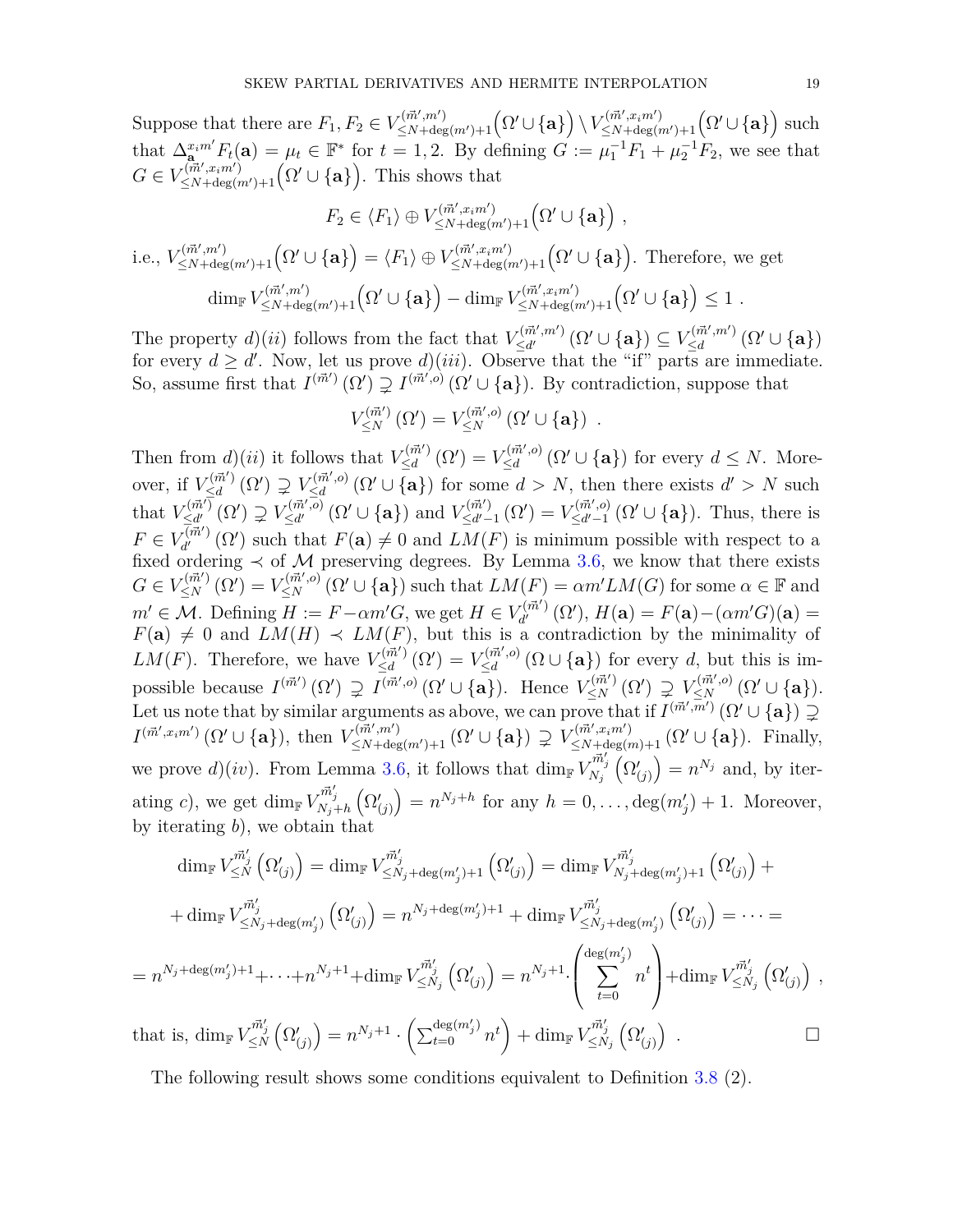**Theorem 3.14.** *Let*  $\Omega = {\mathbf{a_1}, \dots, \mathbf{a_k}} \subseteq \mathbb{F}^n$  *be a finite set and consider*  $\vec{m} = (m_1, \dots, m_k)$ in  $\mathcal{M}^k$  with either  $m_j = x_{j_{s(j)}} \cdots x_{j_2} x_{j_1}$ , or  $m_j = o$ , for all  $j = 1, \ldots, k$ . Define  $x_{j_0} := o$ , *for every*  $j = 1, \ldots, k$ *, and*  $N := \sum_{i=1}^{k} [\deg(m_i) + 1]$ *. Then the following are equivalent:* 

*(1)*  $\Omega$  *is left (right) DP-independent of type*  $\vec{m} = (m_1, \ldots, m_k)$ ;

*(2) for every*  $j = 1, \ldots, k$ *, we have* 

$$
\mathbf{a}_{\mathbf{j}} \notin Z^{o}\left(I^{\vec{m}_{j}}(\Omega_{(j)})\right) \cup \left[\bigcup_{i=1}^{s(j)} Z^{x_{j_{i}}...x_{j_{1}}}\left(I^{\vec{m}_{j},x_{j_{i-1}}...x_{j_{1}}}\left(\Omega_{(j)}\cup\{\mathbf{a}_{\mathbf{j}}\}\right)\right)\right]
$$

$$
\left(\mathbf{a}_{\mathbf{j}} \notin Z^{o}_{L}\left(I^{\vec{m}_{j}}_{L}(\Omega_{(j)})\right) \cup \left[\bigcup_{i=1}^{s(j)} Z^{x_{j_{i}}...x_{j_{1}}}_{L}\left(I^{\vec{m}_{j},x_{j_{i-1}}...x_{j_{1}}}_{L}\left(\Omega_{(j)}\cup\{\mathbf{a}_{\mathbf{j}}\}\right)\right)\right]\right) ;
$$

*(3) for every*  $j = 1, \ldots, k$ *, we get* 

$$
\dim_{\mathbb{F}} V^{\vec{m}_j}_{\leq N}(\Omega_{(j)}) = \dim_{\mathbb{F}} V^{\vec{m}_j, m_j}_{\leq N}(\Omega_{(j)} \cup {\mathbf{a_j}}) + \deg(m_j) + 1
$$

$$
\left(\dim_{\mathbb{F}} V^{\vec{m}_j}_{L, \leq N}(\Omega_{(j)}) = \dim_{\mathbb{F}} V^{\vec{m}_j, m_j}_{L, \leq N}(\Omega_{(j)} \cup {\mathbf{a_j}}) + \deg(m_j) + 1\right)
$$

(4) for every 
$$
j = 1, ..., k
$$
, there exists  $F \in I^{\vec{m}_j}(\Omega_{(j)})$   $(F \in I_L^{\vec{m}_j}(\Omega_{(j)}))$  such that  $F(\mathbf{a_j}) \neq 0$   $(F_L(\mathbf{a_j}) \neq 0)$  and  $\Delta_{\mathbf{a_j}}^{x_{j_i}...x_{j_1}}F(\mathbf{a_j}) = 0$   $((\Delta_{\mathbf{a_j},L}^{x_{j_i}...x_{j_1}}F)_{L}(\mathbf{a_j}) = 0)$  for every  $i = 1, ..., s(j)$ .

;

*Proof.* For simplicity, we will give here only the proofs for the left cases.

The equivalence between *(1)* and *(2)* follows from Definitions [3.1](#page-10-0) and [3.4.](#page-11-0)

 $(1) \Rightarrow (4)$ . For every  $j = 1, \ldots, k$ , we have

$$
I^{\vec{m}_j}(\Omega_{(j)}) \supsetneq I^{\vec{m}_j,o}(\Omega_{(j)} \cup \{a_j\}) \supsetneq I^{\vec{m}_j,x_{j_1}}(\Omega_{(j)} \cup \{a_j\})
$$

and  $I^{\vec{m}_j, x_{j_i}\cdots x_{j_1}}(\Omega_{(j)} \cup \{a_j\}) \supsetneq I^{\vec{m}_j, x_{j_{i+1}}x_{j_i}\cdots x_{j_1}}(\Omega_{(j)} \cup \{a_j\})$  for any  $i = 1, \ldots, s(j) - 1$ . Then, by Lemma [3.7](#page-14-0) we deduce that there exist  $F_0 \in I^{\vec{m}_j}(\Omega_{(j)}) \setminus I^{\vec{m}_j,o}(\Omega_{(j)} \cup \{a_j\}),$  $F_1 \in I^{\vec{m}_j, o}(\Omega_{(j)} \cup \{a_j\}) \setminus I^{\vec{m}_j, x_{j_1}}(\Omega_{(j)} \cup \{a_j\})$  and

$$
F_{i+1} \in I^{\vec{m}_j, x_{j_i}\cdots x_{j_1}}(\Omega_{(j)} \cup \{a_j\}) \setminus I^{\vec{m}_j, x_{j_{i+1}}x_{j_i}\cdots x_{j_1}}(\Omega_{(j)} \cup \{a_j\})
$$

for any  $i = 1, \ldots, s(j) - 1$ , such that  $\deg(F_t) \leq N_j + t$  for every  $t = 0, 1, \ldots, s(j)$ . Thus, there exist some suitable  $\lambda_i \in \mathbb{F}$  such that  $F := F_0 + \lambda_1 F_1 + \cdots + \lambda_{s(j)} F_{s(j)} \in I^{\vec{m}_j}(\Omega_{(j)}),$  $F(\mathbf{a_j}) \neq 0$  and  $\Delta_{\mathbf{a_j}}^{x_{j_i}...x_{j_1}} F(\mathbf{a_j}) = 0$  for every  $i = 1, ..., s(j)$ .

 $(4) \Rightarrow (1)$ . Consider  $F \in I^{\vec{m}_j}(\Omega_{(j)})$  such that  $F(\mathbf{a_j}) \neq 0$  and  $\Delta_{\mathbf{a_j}}^{x_{j_i}...x_{j_1}}F(\mathbf{a_j}) = 0$  for every  $i = 1, ..., s(j)$ . Then we get  $I^{\vec{m}_j}(\Omega_{(j)}) \supsetneq I^{\vec{m}_j,o}(\Omega_{(j)} \cup \{a_j\})$ . Moreover, multiplying *F* by a suitable scalar, we can assume that  $F(\mathbf{a_j}) = 1$ . So, define  $F_1 := (x_{j_1} - (\mathbf{a_j})_{j_1}) F$ . Note that  $F_1 \in I^{\vec{m}_j,o}(\Omega_{(j)} \cup {\bf{a_j}})$ . Furthermore, we have

$$
\Delta_{\mathbf{a_j}}^{x_{j_1}} F_1 = (x_{j_1} - (\mathbf{a_j})_{j_1}) \Delta_{\mathbf{a_j}}^{x_{j_1}} F + \Delta_{\mathbf{a_j}}^{x_{j_1}} ((x_{j_1} - (\mathbf{a_j})_{j_1}) F(\mathbf{a_j})) = (x_{j_1} - (\mathbf{a_j})_{j_1}) \Delta_{\mathbf{a_j}}^{x_{j_1}} F + 1.
$$

Hence  $\Delta_{\mathbf{a_j}}^{x_{j_1}} F_1(\mathbf{a_j}) = 1 \neq 0$  and this shows that  $I^{\vec{m}_j,o}(\Omega_{(j)} \cup {\mathbf{a_j}}) \supsetneq I^{\vec{m}_j,x_{j_1}}(\Omega_{(j)} \cup {\mathbf{a_j}}).$ Now, define  $F_2 := (x_{j_2} - (\mathbf{a_j})_{j_2}) F_1$  and observe that

$$
\Delta_{\mathbf{a_j}}^{x_{j_1}} F_2 = (x_{j_2} - (\mathbf{a_j})_{j_2}) \, \Delta_{\mathbf{a_j}}^{x_{j_1}} F_1 + \Delta_{\mathbf{a_j}}^{x_{j_1}} ((x_{j_2} - (\mathbf{a_j})_{j_2}) \, F_1(\mathbf{a_j})) = (x_{j_2} - (\mathbf{a_j})_{j_2}) \, \Delta_{\mathbf{a_j}}^{x_{j_1}} F_1 ,
$$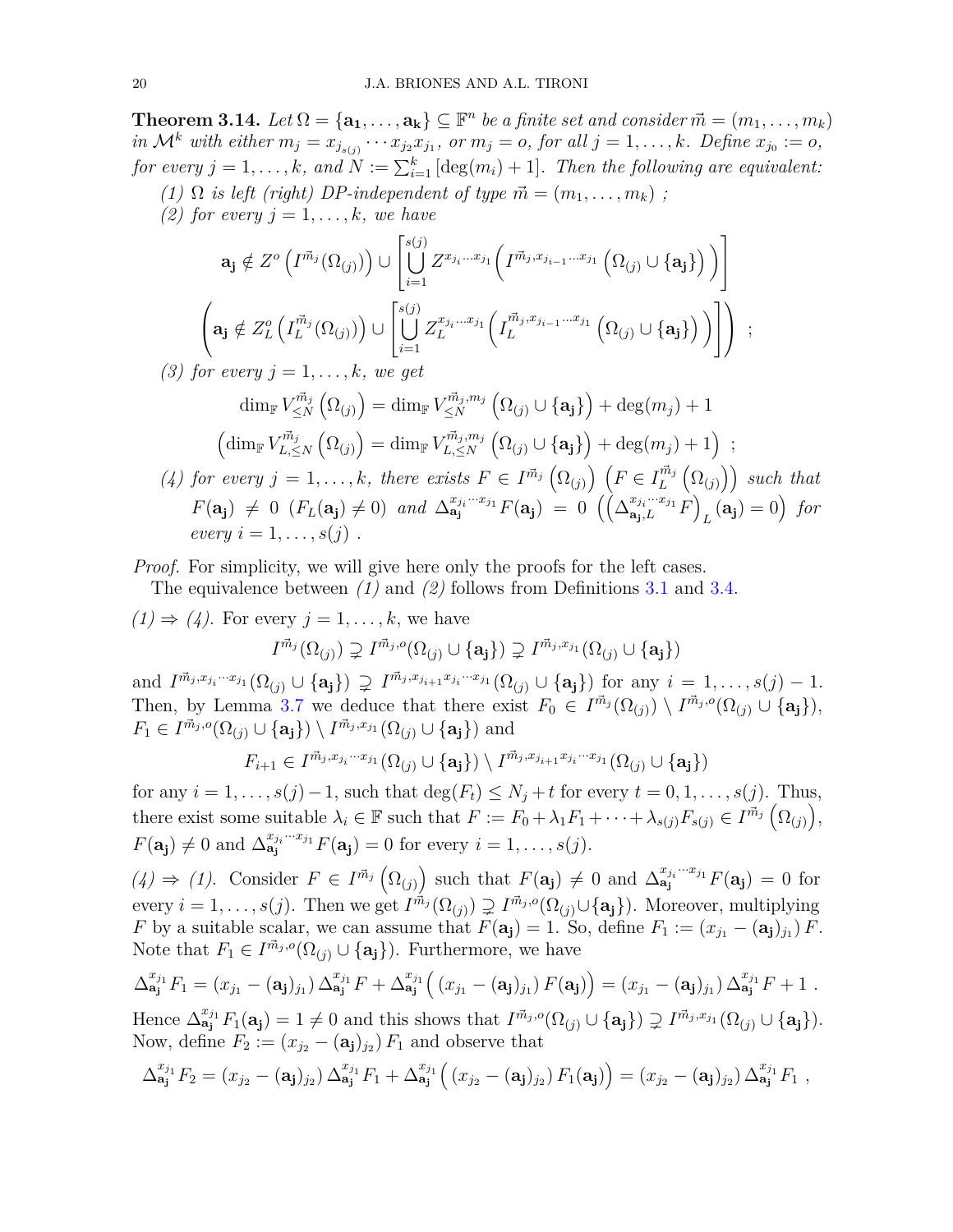$$
\Delta_{\mathbf{a_j}}^{x_{j_2}x_{j_1}}F_2 = (x_{j_2} - (\mathbf{a_j})_{j_2}) \Delta_{\mathbf{a_j}}^{x_{j_2}x_{j_1}}F_1 + 1 = (x_{j_2} - (\mathbf{a_j})_{j_2}) (x_{j_1} - (\mathbf{a_j})_{j_1}) \Delta_{\mathbf{a_j}}^{x_{j_2}x_{j_1}}F +
$$
  
+  $(x_{j_2} - (\mathbf{a_j})_{j_2}) \Delta_{\mathbf{a_j}}^{x_{j_2}} ((x_{j_1} - (\mathbf{a_j})_{j_1}) \Delta_{\mathbf{a_j}}^{x_{j_1}}F(\mathbf{a_j})) + 1 =$   
=  $(x_{j_2} - (\mathbf{a_j})_{j_2}) (x_{j_1} - (\mathbf{a_j})_{j_1}) \Delta_{\mathbf{a_j}}^{x_{j_2}x_{j_1}}F + (x_{j_2} - (\mathbf{a_j})_{j_2}) \Delta_{\mathbf{a_j}}^{x_{j_2}} ((x_{j_1} - (\mathbf{a_j})_{j_1})) + 1.$ 

This gives  $F_2 \in I^{\vec{m}_j, x_{j_1}}(\Omega_{(j)} \cup \{a_j\})$  with  $\Delta_{a_j}^{x_{j_2}x_{j_1}}F_2(a_j) = 1$ , and this shows that  $I^{\vec{m}_j,x_{j_1}}(\Omega_{(j)} \cup \{a_j\}) \supsetneq I^{\vec{m}_j,x_{j_2}x_{j_1}}(\Omega_{(j)} \cup \{a_j\})$ . By a recursive argument, one can see that  $(1)$  holds.

*(1)*  $\iff$  (3). By Proposition [3.13](#page-16-0) *d*)(*ii*), (*iii*), we see that (1) holds if and only if for every  $j \in \{1, \ldots, k\}$  we have

$$
V^{\vec{m}_j}_{\leq N}\left(\Omega_{(j)}\right) \supsetneq V^{\left(\vec{m}_j,o\right)}_{\leq N}\left(\Omega_{(j)}\cup\{\mathbf{a_j}\}\right) \supsetneq \cdots \supsetneq V^{\left(\vec{m}_j,m_j\right)}_{\leq N}\left(\Omega_{(j)}\cup\{\mathbf{a_j}\}\right).
$$

Thus, by Proposition [3.13](#page-16-0)  $d(i)$ , we deduce that (1) holds if and only if for every  $j \in \{1, \ldots, k\}$  we have

$$
\dim_{\mathbb{F}} V^{\vec{m}_j}_{\leq N} \left( \Omega_{(j)} \right) = \dim_{\mathbb{F}} V^{\vec{m}_j, m_j}_{\leq N} \left( \Omega_{(j)} \cup \{ \mathbf{a_j} \} \right) + s(j) + 1 ,
$$
  

$$
\dim_{\mathbb{F}} V^{\vec{m}_j}_{\leq N} \left( \Omega_{(j)} \right) = \dim_{\mathbb{F}} V^{\vec{m}_j, m_j}_{\leq N} \left( \Omega_{(j)} \cup \{ \mathbf{a_j} \} \right) + \deg(m_j) + 1 .
$$

The main result here is a Hermite-type interpolation theorem in  $R$  that generalizes the skew Lagrange interpolation given in  $|15$ , Theorem 4 and  $|16$ , Theorem 3, and it extends the cases  $n = 1$  given in [\[5,](#page-30-11) Theorem 4.4] and [\[16,](#page-30-16) Corollary 41].

<span id="page-20-0"></span>**Theorem 3.15** (Skew Hermite-type interpolation). Let  $\Omega = {\bf a_1, \ldots, a_k} \subseteq \mathbb{F}^n$ *be a finite set,*  $(m_1, \ldots, m_k) \in \mathcal{M}^k$  *and define*  $N := \sum_{j=1}^k (\deg(m_j) + 1)$ *. Then, the following conditions are equivalent:*

- 1)  $\Omega$  *is left (right) DP-independent of type*  $(m_1, \ldots, m_k)$ ;
- 2) *there exist*  $F_i \in \mathcal{R}$  *with*  $\deg(F_i) \leq N$  *for*  $i = 1, \ldots, N$ *, such that the map*  $\psi: \langle F_1, \ldots, F_N \rangle \to \mathbb{F}^N \left( \psi_L : \langle F_1, \ldots, F_N \rangle_L \to \mathbb{F}^N \right)$  defined by

$$
F \mapsto (F(\mathbf{a_1}), \dots, \Delta_{\mathbf{a_1}}^{m_1} F(\mathbf{a_1}), \dots, F(\mathbf{a_k}), \dots, \Delta_{\mathbf{a_k}}^{m_k} F(\mathbf{a_k}))
$$

$$
\left(F \mapsto (F_L(\mathbf{a_1}), \dots, (\Delta_{\mathbf{a_1},L}^{m_1} F)_L(\mathbf{a_1}), \dots, F_L(\mathbf{a_k}), \dots, (\Delta_{\mathbf{a_k},L}^{m_k} F)_L(\mathbf{a_k}))\right)
$$

*is a left (right)* F-module *isomorphism, where*  $\langle F_1, \ldots, F_N \rangle$   $(\langle F_1, \ldots, F_N \rangle_L)$  *is the left (right)*  $\mathbb{F}\text{-}module generated by the  $F'_j s$ *.*$ 

*,*

3) *given any set of N values in* F

 $\sqrt{ }$ 

*i.e.*,

$$
\{b_{j,o}, b_{j,x_{j_1}}, b_{j,x_{j_2}x_{j_1}}, \ldots, b_{j,m_j} : j = 1, 2, \ldots, k\},
$$
  

$$
\{b_{j,o}, b_{j,x_{j_{s(j)}}}, b_{j,x_{j_{s(j)}}x_{j_{s(j)-1}}}, \ldots, b_{j,m_j} : j = 1, 2, \ldots, k\} )
$$

*there exists a skew polynomial*  $F \in \mathcal{R}$  *with*  $\deg(F) < N$  *such that* 

$$
F(\mathbf{a_j}) = b_{j,o}, \Delta_{\mathbf{a_j}}^{x_{j_1}} F(\mathbf{a_j}) = b_{j,x_{j_1}}, \Delta_{\mathbf{a_j}}^{x_{j_2}x_{j_1}} F(\mathbf{a_j}) = b_{j,x_{j_2}x_{j_1}}, \dots, \Delta_{\mathbf{a_j}}^{m_j} F(\mathbf{a_j}) = b_{j,m_j}
$$

$$
\left( F_L(\mathbf{a_j}) = b_{j,o}, (\Delta_{\mathbf{a_j},L}^{x_{j_{s(j)}}} F)_L(\mathbf{a_j}) = b_{j,x_{j_{s(j)}}}, \dots, (\Delta_{\mathbf{a_j},L}^{m_j} F)_L(\mathbf{a_j}) = b_{j,m_j} \right)
$$
  
for all  $j = 1, \dots, k$ .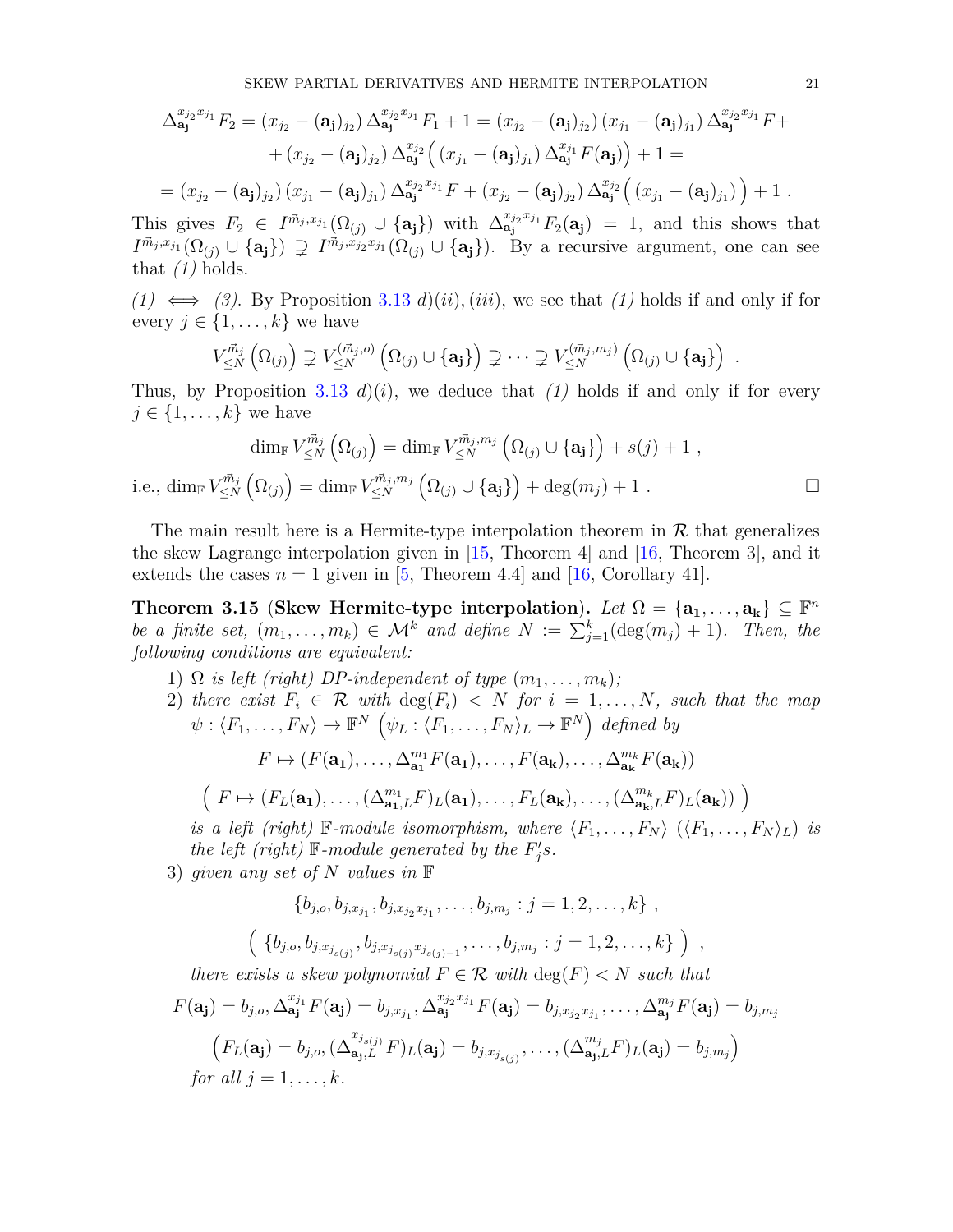*Proof.* For simplicity, we will give here only the proof of the left version of the statement. The proof of its right version is very similar to that given here, keeping in mind the usual and suitable changes of notation.

First of all, note that the equivalence between 2) and 3) is immediate.

1)  $\Rightarrow$  2) From Lemma [2.5,](#page-9-0) it is evident that  $\psi$  is a left F-module homomorphism. Let  $\mathbf{a}_1 := (a_{1_1}, a_{1_2}, \ldots, a_{1_n}) \in \mathbb{F}^n$ . We start by defining the skew polynomial  $G_{1,0} := 1$ . Then, we see that  $G_{1,0}(\mathbf{a_1}) = 1$ ,  $deg(G_{1,0}) = 0 < 1$  and  $\Delta_{\mathbf{a_1}}^{x_{1_j}...x_{1_2}x_{1_1}} G_{1,0}(\mathbf{a_1}) = 0$  for all  $j = 1, \ldots, \deg(m_1)$ . On the other hand, note that the skew polynomials

$$
G_{1,j} := (x_{1_j} - a_{1_j}) \cdots (x_{1_2} - a_{1_2})(x_{1_1} - a_{1_1}) \in \mathbb{F}[x; \sigma, \delta]
$$

are such that  $G_{1,j} \in I^{x_{1_{j-1}} \cdots x_{1_2} x_{1_1}}(\{\mathbf{a}_1\}) \setminus I^{x_{1_j} \cdots x_{1_2} x_{1_1}}(\{\mathbf{a}_1\}), \deg(G_{1,j}) < j+1$  and  $\Delta_{\mathbf{a_1}}^{x_{1_j}\cdots x_{1_2}x_{1_1}}G_{1,j}(\mathbf{a_1})=1$  for all  $j=1,\ldots,\deg(m_1)$ , where  $I^{x_{1_0}}(\{\mathbf{a_1}\}):=I(\{\mathbf{a_1}\}).$ 

Let  $\mathbf{a_2} := (a_{2_1}, a_{2_2}, \ldots, a_{2_n}) \in \mathbb{F}^n$ . Since  $\Omega$  is left DP-independent of type  $(m_1, \ldots, m_k)$ , by Proposition [3.11](#page-16-1) and Lemma [3.7](#page-14-0) there exists  $F_{2,0} \in I^{m_1}(\{\mathbf{a}_1\}) \setminus I^{m_1,o}(\{\mathbf{a}_1,\mathbf{a}_2\})$ such that  $deg(F_{2,0}) \leq deg(m_1) + 1$  and we can construct polynomials  $G_{2,i} \in \mathcal{R}$  for  $i=1,\ldots,\deg(m_2)$  such that  $G_{2,i} \in I^{m_1,x_{2_{i-1}}\cdots x_{2_2}x_{2_1}}(\{\mathbf{a_1},\mathbf{a_2}\}) \setminus I^{m_1,x_{2_i}\cdots x_{2_2}x_{2_1}}(\{\mathbf{a_1},\mathbf{a_2}\}),$  $\Delta_{\mathbf{a_2}}^{x_{2_i}...x_{2_2}x_{2_1}} G_{2,i}(\mathbf{a_2}) = 1$  and  $\deg(G_{2,i}) \leq \deg(m_1) + 1 + i$ , for all  $i = 2, \ldots, \deg(m_2)$ . Then, by arguing as above, by Proposition [3.11](#page-16-1) and Lemma [3.7](#page-14-0) we can construct for all  $\mathbf{a_j} \in \Omega$  with  $j = 1, \ldots, k$ , skew polynomials  $G_{j,0}, G_{j,1}, \ldots, G_{j, \deg(m_j)} \in \mathcal{R}$  such that

$$
\psi(G_{j,0}) = (0, \ldots, 0, \ldots, 1, \ast, \ast, \ldots, \ast, \ast, \ldots, \ast, \ldots, \ast) \n\psi(G_{j,1}) = (0, \ldots, 0, \ldots, 0, 1, \ast, \ldots, \ast, \ast, \ldots, \ast, \ldots, \ast) \n\vdots = \vdots \n\psi(G_{j,\deg(m_j)}) = (0, \ldots, 0, \ldots, 0, 0, 0, \ldots, 1, \ast, \ldots, \ast, \ldots, \ast)
$$

Thus, making left linear operations on all the polynomials  $G_{j,0}, G_{j,1}, \ldots, G_{j, \deg(m_j)}$  for  $j = 1, \ldots, k$ , we can obtain polynomials  $\tilde{G}_{j,0}, \tilde{G}_{j,1}, \ldots, \tilde{G}_{j, \deg(m_j)} \in \mathcal{R}$  such that

$$
\psi(\tilde{G}_{j,0}) = \vec{e}_{j,0} := (0, \ldots, 0, \ldots, 1, 0, 0, \ldots, 0, \ldots, 0, \ldots, 0, \ldots, 0, \ldots, 0, \ldots, 0, \ldots, 0, \ldots, 0, \ldots, 0, \ldots, 0, \ldots, 0, \ldots, 0, \ldots, 0, \ldots, 0, \ldots, 0, \ldots, 0, \ldots, 0, \ldots, 0, \ldots, 0, \ldots, 0, \ldots, 0, \ldots, 0, \ldots, 0, \ldots, 0, \ldots, 0, \ldots, 0, \ldots, 0, \ldots, 0, \ldots, 0, \ldots, 0, \ldots, 0, \ldots, 0, \ldots, 0, \ldots, 0, \ldots, 0, \ldots, 0, \ldots, 0, \ldots, 0, \ldots, 0, \ldots, 0, \ldots, 0, \ldots, 0, \ldots, 0, \ldots, 0, \ldots, 0, \ldots, 0, \ldots, 0, \ldots, 0, \ldots, 0, \ldots, 0, \ldots, 0, \ldots, 0, \ldots, 0, \ldots, 0, \ldots, 0, \ldots, 0, \ldots, 0, \ldots, 0, \ldots, 0, \ldots, 0, \ldots, 0, \ldots, 0, \ldots, 0, \ldots, 0, \ldots, 0, \ldots, 0, \ldots, 0, \ldots, 0, \ldots, 0, \ldots, 0, \ldots, 0, \ldots, 0, \ldots, 0, \ldots, 0, \ldots, 0, \ldots, 0, \ldots, 0, \ldots, 0, \ldots, 0, \ldots, 0, \ldots, 0, \ldots, 0, \ldots, 0, \ldots, 0, \ldots, 0, \ldots, 0, \ldots, 0, \ldots, 0, \ldots, 0, \ldots, 0, \ldots, 0, \ldots, 0, \ldots, 0, \ldots, 0, \ldots, 0, \ldots, 0, \ldots, 0, \ldots, 0, \ldots, 0, \ldots, 0, \ldots, 0, \ldots, 0,
$$

for all  $j = 1, \ldots, k$ . Therefore, given any

 $\mathbf{b} = (b_{1,0}, b_{1,1}, \ldots, b_{1,\deg(m_1)}, \ldots, b_{j,0}, b_{j,1}, \ldots, b_{j,\deg(m_j)}, \ldots, b_{k,0}, b_{k,1}, \ldots, b_{k,\deg(m_k)}) \in \mathbb{F}^N$ it follows that

$$
\mathbf{b} = \sum_{i=0}^{\deg(m_1)} b_{1,i} \vec{e}_{1,i} + \dots + \sum_{i=0}^{\deg(m_j)} b_{j,i} \vec{e}_{j,i} + \dots + \sum_{i=0}^{\deg(m_k)} b_{k,i} \vec{e}_{k,i}
$$
  
\n
$$
= \sum_{i=0}^{\deg(m_1)} b_{1,i} \psi(\tilde{G}_{1,i}) + \dots + \sum_{i=0}^{\deg(m_j)} b_{j,i} \psi(\tilde{G}_{j,i}) + \dots + \sum_{i=0}^{\deg(m_k)} b_{k,i} \psi(\tilde{G}_{k,i})
$$
  
\n
$$
= \psi \left( \sum_{t=1}^k \left( \sum_{i=0}^{\deg(m_t)} b_{t,i} \tilde{G}_{t,i} \right) \right)
$$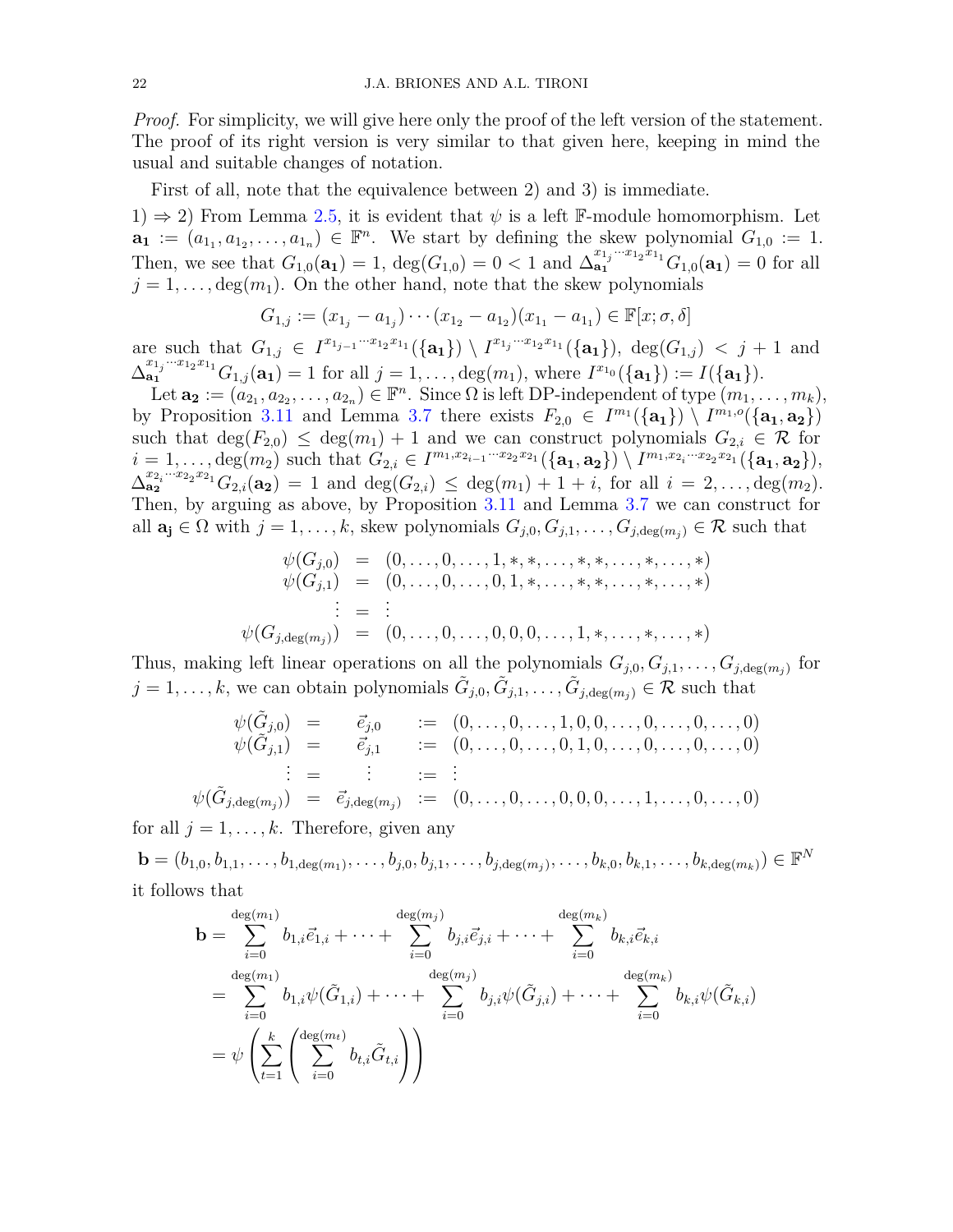with deg  $\left(\sum_{t=1}^k \left(\sum_{i=0}^{\deg(m_t)} b_{t,i} \tilde{G}_{t,i}\right)\right) \leq N-1 < N$  and we are done.  $(2) \Rightarrow 1$ ) Since  $\psi$  is a surjective left F-module homomorphism, then for each  $\vec{e}_{j,0} \in \mathbb{F}^N$ with  $j = 1, \ldots, k$ , as before, there exists a skew polynomial

$$
F_{j,0} \in I^{\vec{m}_j}(\Omega_{(j)}) \supsetneq I^{\vec{m}_j,o}(\Omega_{(j)} \cup \{a_j\}) \supsetneq \cdots \supsetneq I^{\vec{m}_j,m_j}(\Omega_{(j)} \cup \{a_j\})
$$

for all  $j = 1, \ldots, k$ , where  $\vec{m} = (m_1, \ldots, m_k)$ . Hence, from Definition [3.8](#page-15-0) (2) it follows that  $\Omega$  is left DP-independent of type  $(m_1, \ldots, m_k)$ .

In the special situation when  $\Omega$  is left (right) DP-independent of type  $(0, \ldots, 0)$ , i.e.  $\Omega$ is left (right) P-independent (see Definition  $3.8(3)$  $3.8(3)$ ), we obtain a necessary and sufficient condition to solve a skew Lagrange-type interpolation problem as follows.

<span id="page-22-0"></span>**Corollary 3.16** (**Skew Lagrange-type interpolation**). Let  $\Omega = {\bf a_1, \ldots, a_k} \subseteq \mathbb{F}^n$ *be a finite set. Then, the following conditions are equivalent:*

- 1) Ω *is left (right) P-independent;*
- 2) there exist  $F_i \in \mathcal{R}$  with  $\deg(F_i) < k$  for  $i = 1, \ldots, k$ , such that the map  $\psi$ :  $\langle F_1, \ldots, F_k \rangle \to \mathbb{F}^k \left( \psi_L : \langle F_1, \ldots, F_k \rangle_L \to \mathbb{F}^k \right)$  defined by

$$
F \mapsto (F(\mathbf{a_1}), F(\mathbf{a_2}), \dots, F(\mathbf{a_k}))
$$

 $(F \mapsto (F_L(\mathbf{a_1}), F_L(\mathbf{a_2}), \ldots, F_L(\mathbf{a_k}))$ 

*is a left (right)*  $\mathbb{F}\text{-}module isomorphism, where  $\langle F_1, \ldots, F_k \rangle$  ( $\langle F_1, \ldots, F_k \rangle_L$ ) *is the*$ *left (right)*  $\mathbb{F}\text{-}module generated by the  $F'_j s$  ;$ 

3) given any set  $\{b_1, b_2, \ldots, b_k\}$  of  $k$  values in  $\mathbb{F}$ , there exists a skew polynomial  $F \in \mathcal{R}$  *with*  $\deg(F) < k$  *such that* 

$$
F(\mathbf{a_1}) = b_1, F(\mathbf{a_2}) = b_2, \dots, F(\mathbf{a_k}) = b_k
$$
  
(  $F_L(\mathbf{a_1}) = b_1, F_L(\mathbf{a_2}) = b_2, \dots, F_L(\mathbf{a_k}) = b_k )$ .

Let us give here also a result which allows us to construct recursively left (right) DP-independent sets.

<span id="page-22-1"></span>**Proposition 3.17.** *Let*  $\Omega = {\mathbf{a_1}, \dots, \mathbf{a_k}} \subseteq \mathbb{F}^n$  *be a left (right) DP-independent set of*  $type \ \vec{m} := (m_1, \ldots, m_k)$ *. Consider*  $m := x_{i_t} \cdots x_{i_2} x_{i_1} \in \mathcal{M}$  and define the following sets  $E_j := \{ \mathbf{x} \in \mathbb{F}^n \mid \exists \lambda \in \mathbb{F}^* : (\mathbf{x} - \mathbf{x}^{\lambda})\lambda = \vec{e}_j \}, \ E_j^L := \{ \mathbf{x} \in \mathbb{F}^n \mid \exists \mu \in \mathbb{F}^* : \mu(\mathbf{x} - \mu \mathbf{x}) = \vec{e}_j \},$ *where*  $\vec{e}_j$  *is the j*-*th* canonical vector of  $\mathbb{F}^n$ . If

$$
\mathbf{a_{k+1}} \notin Z(I^{\vec{m}}(\Omega)) \cup \left(\bigcup_{j=1}^{t} E_{i_j}\right) \qquad \left(\mathbf{a_{k+1}} \notin Z_L(I^{\vec{m}}_L(\Omega)) \cup \left(\bigcup_{j=1}^{t} E_{i_j}^L\right)\right) ,
$$

*then*  $\Omega \cup \{a_{k+1}\}\$ is a left (right) DP-independent set of type  $(\vec{m}, m)$ .

*Proof.* Since  $\mathbf{a_{k+1}} \notin Z(I^{\vec{m}}(\Omega))$   $(Z_L(I^{\vec{m}}_L(\Omega)))$ , we deduce that there exists  $F \in I^{\vec{m}}(\Omega) \setminus \mathcal{E}$  $I^{\vec{m},o}(\Omega \cup {\bf{a_{k+1}}})$   $\left(I^{\vec{m}}_L(\Omega) \setminus I^{\vec{m},o}_L(\Omega \cup {\bf{a_{k+1}}})\right)$ , implying that

$$
I^{\vec{m}}(\Omega) \supsetneq I^{\vec{m},o}(\Omega \cup \{a_{k+1}\}) \left( I_L^{\vec{m}}(\Omega) \supsetneq I_L^{\vec{m},o}(\Omega \cup \{a_{k+1}\}) \right) .
$$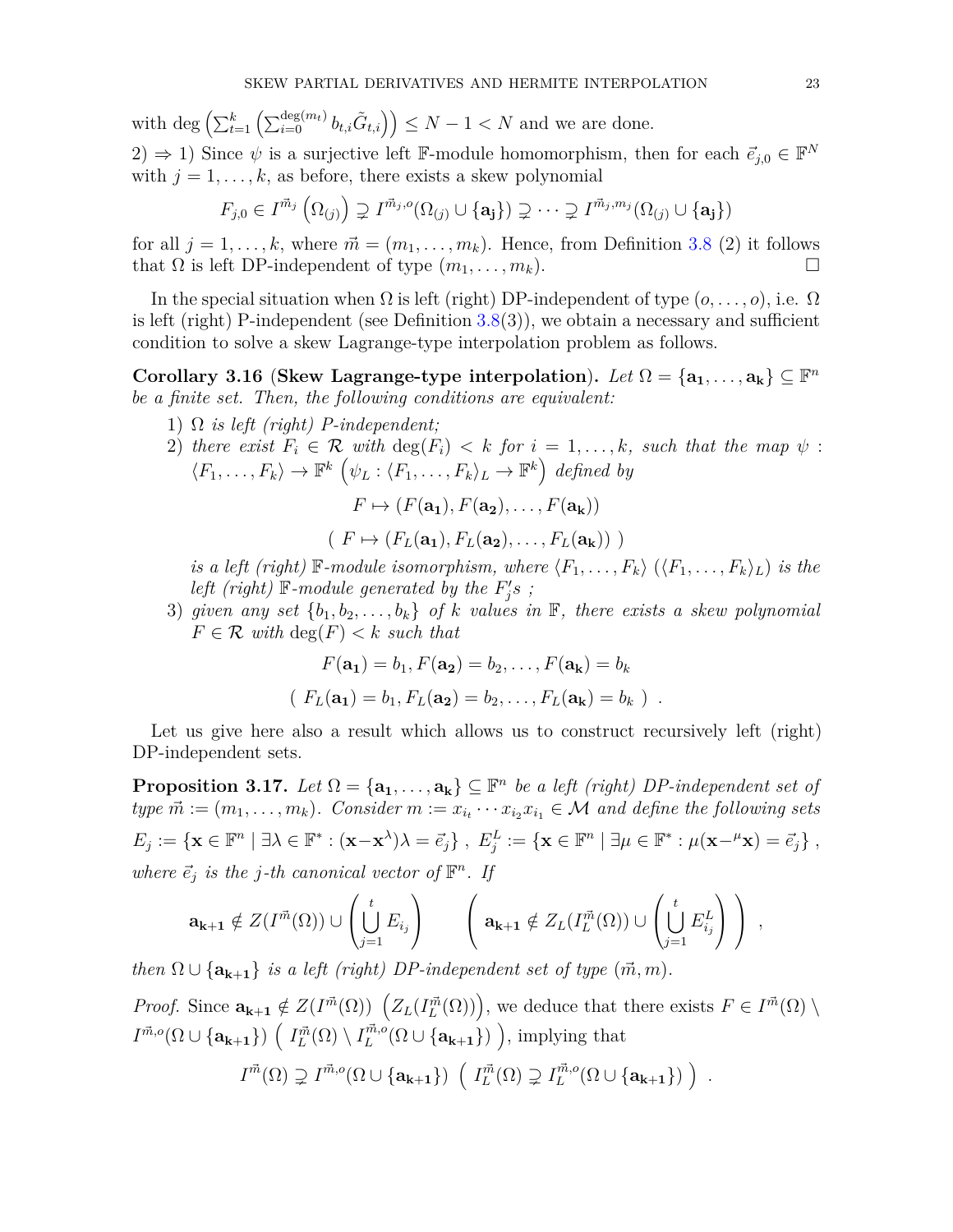Without loss of generality, we can assume that  $F(a_{k+1}) = 1$  ( $F<sub>L</sub>(a_{k+1}) = 1$ ). Consider the skew polynomial  $H_s := (x_s - (\mathbf{a_{k+1}})_s)F$  ( $H_s := F(x_s - (\mathbf{a_{k+1}})_s)$ ). Note that  $H_s$  ∈  $I^{\vec{m},o}(\Omega \cup {\bf{a_{k+1}}}) \left( I_L^{\vec{m},o}(\Omega \cup {\bf{a_{k+1}}}) \right)$ , for any  $s = 1, ..., n$ . Moreover, we have

$$
\Delta_{a_{k+1}}^{x_{i_1}} H_s = (x_s - (\mathbf{a_{k+1}})_s) \Delta_{a_{k+1}}^{x_{i_1}} F + \Delta_{a_{k+1}}^{x_{i_1}} ((x_s - (\mathbf{a_{k+1}})_s))
$$
  

$$
\left(\Delta_{a_{k+1},L}^{x_{i_1}} H_s = (\Delta_{a_{k+1},L}^{x_{i_1}} F) (x_s - (\mathbf{a_{k+1}})_s) + \Delta_{a_{k+1},L}^{x_{i_1}} ((x_s - (\mathbf{a_{k+1}})_s))\right).
$$

 $\text{Writing } \mu := \Delta_{a_{k+1}}^{x_{i_1}} F(\mathbf{a_{k+1}}) \ \left(\mu_L := \left(\Delta_{a_{k+1},L}^{x_{i_1}} F\right) \right)$  $L(\mathbf{a_{k+1}})$ , we see that

$$
\Delta_{a_{k+1}}^{x_{i_1}} H_s(\mathbf{a_{k+1}}) = ((\mathbf{a_{k+1}}^{\mu})_s - (\mathbf{a_{k+1}})_s)\mu + \Delta_{a_{k+1}}^{x_{i_1}} ((x_s - (\mathbf{a_{k+1}})_s)) \neq 0
$$

$$
\left(\left(\Delta_{a_{k+1}}^{x_{i_1}}H_s\right)_L(\mathbf{a_{k+1}})=\mu_L(({}^{\mu_L}\mathbf{a_{k+1}})_s-(\mathbf{a_{k+1}})_s)+\Delta_{a_{k+1},L}^{x_{i_1}}\left((x_s-(\mathbf{a_{k+1}})_s)\right)\neq 0\right),
$$
 for some index  $s \in \{1,\ldots,n\}$ , because

$$
(\mathbf{a_{k+1}}^{\xi} - \mathbf{a_{k+1}})\xi + \vec{e}_{i_1} \neq \vec{0} \quad \left( \xi({}^{\xi}\mathbf{a_{k+1}} - \mathbf{a_{k+1}}) + \vec{e}_{i_1} \neq \vec{0} \right)
$$

for every  $\xi \in \mathbb{F}^*$ . Thus, normalizing  $H_s$ , we see that there exists

$$
H \in I^{\vec{m},o}(\Omega \cup \{a_{k+1}\}) \quad \left(I_L^{\vec{m},o}(\Omega \cup \{a_{k+1}\})\right)
$$

such that 
$$
\Delta_{a_{k+1}}^{x_{i_1}} H(\mathbf{a_{k+1}}) = 1 \left( \left( \Delta_{a_{k+1}}^{x_{i_1}} H_s \right)_L (\mathbf{a_{k+1}}) = 1 \right)
$$
, i.e.  
\n $I^{\vec{m},o}(\Omega \cup \{\mathbf{a_{k+1}}\}) \supsetneq I^{\vec{m},x_{i_1}}(\Omega \cup \{\mathbf{a_{k+1}}\}) \left( I_L^{\vec{m},o}(\Omega \cup \{\mathbf{a_{k+1}}\}) \supsetneq I_L^{\vec{m},x_{i_1}}(\Omega \cup \{\mathbf{a_{k+1}}\}) \right)$ .

By an inductive argument, we can obtain that

$$
I^{\vec{m}}(\Omega) \supsetneq I^{\vec{m},o}(\Omega \cup \{a_{k+1}\}) \supsetneq I^{\vec{m},x_{i_1}}(\Omega \cup \{a_{k+1}\}) \supsetneq \cdots \supsetneq I^{\vec{m},m}(\Omega \cup \{a_{k+1}\})
$$

$$
\left(I^{\vec{m}}_L(\Omega) \supsetneq I^{\vec{m},o}_L(\Omega \cup \{a_{k+1}\}) \supsetneq I^{\vec{m},x_{i_1}}_L(\Omega \cup \{a_{k+1}\}) \supsetneq \cdots \supsetneq I^{\vec{m},m}_L(\Omega \cup \{a_{k+1}\})\right).
$$

This shows that  $\mathbf{a}_{k+1}$  is left (right) DP-independent of type  $(\vec{m}, m)$  from  $\Omega$ . Since  $\Omega$  is left (right) DP-independent of type  $\vec{m}$ , we get case 2) of Theorem [3.15,](#page-20-0) which is equivalent to say that  $\Omega \cup \{a_{k+1}\}\$ is a left (right) DP-independent set of type  $(\vec{m}, m)$ .  $\Box$ **Remark 3.18.** When  $\Omega \subseteq \mathbb{F}^n$  is left (right) DP-independent of type  $(o, \ldots, o)$ , i.e.  $\Omega$  is left (right) P-independent, and  $\mathbf{a} \in \mathbb{F}^n \setminus \Omega$  is such that  $I(\Omega) \supsetneq I(\Omega \cup \{\mathbf{a}\})$  $(I_L(\Omega) \supsetneq I_L(\Omega \cup \{a\})$ , which is equivalent to require that  $a \notin Z(I(\Omega))$   $(a \notin Z(I_L(\Omega)))$ , Proposition [3.17](#page-22-1) shows that  $\Omega \cup \{a\}$  is left (right) P-independent, giving [\[15,](#page-30-10) Lemma 36] when  $\Omega$  is a (finite) P-independent set.

Finally, let us show here that the ring  $R$  is not noetherian for  $n \geq 2$ , unlike for  $n = 1$ .

**Example 3.19.** Consider  $\mathcal{R} := \mathbb{F}[x_1, x_2; \sigma, \delta]$  and the left (right) ideals

 $I_k := \mathcal{R}x_1x_2 + \mathcal{R}x_1x_2^2 + \cdots + \mathcal{R}x_1x_2^k$  $Z_2^k$   $(I_{k,R} := x_1x_2\mathcal{R} + x_1x_2^2\mathcal{R} + \cdots + x_1x_2^k\mathcal{R}$ with  $k \in \mathbb{Z}_{\geq 1}$ . We note that

$$
I_1 \subsetneq I_2 \subsetneq \cdots \subsetneq I_k \subsetneq \mathcal{R} \quad (I_{1,R} \subsetneq I_{2,R} \subsetneq \cdots \subsetneq I_{k,R} \subsetneq \mathcal{R})
$$

because the variables  $x_1, x_2$  do not commute and  $x_1 \notin I_k$  ( $I_{k,R}$ ) for every  $k \in \mathbb{Z}_{\geq 1}$ . Then  $\mathcal R$  does not satisfy the ascending chain condition on left (right) ideals and therefore it is not a noetherian ring. In particular, when  $\sigma = Id$  and  $\delta = 0$ , the free conventional polynomial ring  $\mathbb{F}[\mathbf{x}; Id, 0]$  is not noetherian.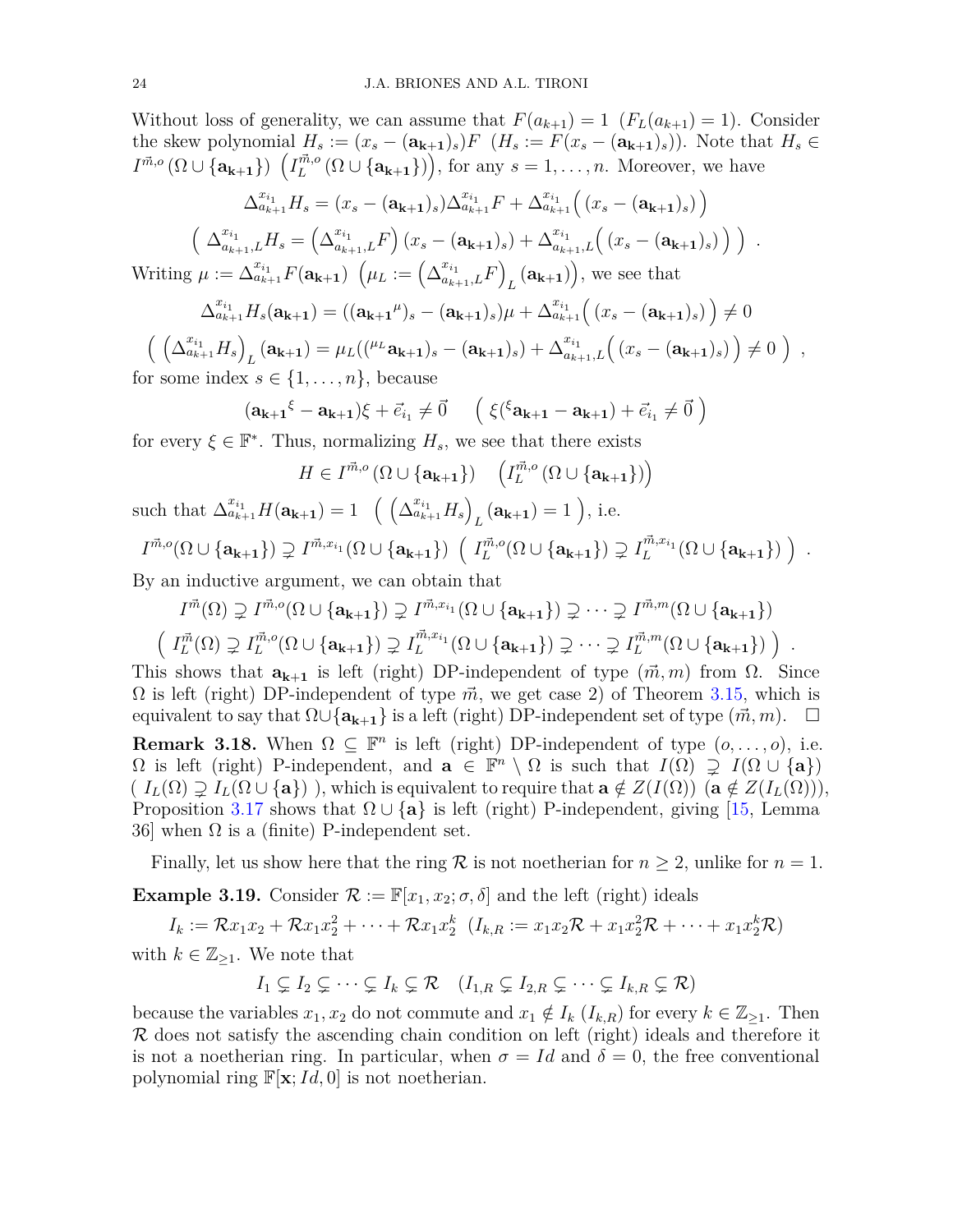3.2. **The univariate case**  $(n = 1)$ . In what follows, we will specialize the main results of the previous subsection to the case  $n = 1$ . For simplicity and to avoid any confusion of notation, we will use here the symbol  $\mathcal A$  instead of  $\mathcal R$  for denoting the noetherian ring of univariate skew polynomials, and we define

$$
\Delta_a^0 F(x) := \Delta_a^0 F(x) = F(x) \qquad \left( \Delta_{a,L}^0 F(x) := \Delta_{a,L}^0 F(x) = F(x) \right)
$$

$$
\Delta_a^t F(x) := \Delta_a^{x^t} F(x) \qquad \left( \Delta_{a,L}^t F(x) := \Delta_{a,L}^{x^t} F(x) \right)
$$

and

$$
\Delta_a^0 F(a) := \Delta_a^0 F(a) = F(a) \quad \left( \left( \Delta_{a,L}^0 F \right)_L(a) := \left( \Delta_{a,L}^0 F \right)_L(a) = F_L(a) \right)
$$

$$
\Delta_a^t F(a) := \Delta_a^{x^t} F(a) \quad \left( \left( \Delta_{a,L}^t F \right)_L(a) := \left( \Delta_{a,L}^{x^t} F \right)_L(a) \right)
$$

for any  $m = x^t \in \mathcal{M}$  with  $t \in \mathbb{Z}_{>0}$  and every  $a \in \mathbb{F}$ . Moreover, if  $S \subseteq \mathbb{F}$ , then let  $f_S^{\vec{m}}(f_{S,L}^{\vec{m}})$  be the generator of  $I^{\vec{m}}(S)$   $(I_L^{\vec{m}}(S))$ , i.e.  $I^{\vec{m}}(S) = \mathcal{A} f_S^{\vec{m}}(I_L^{\vec{m}}(S) = f_{S,L}^{\vec{m}}\mathcal{A})$ . In particular, when  $\vec{m} = \vec{0}$ , we will simply write  $f_S := f_S^{\vec{0}}(f_{S,L} := f_{S,L}^{\vec{0}})$ .

<span id="page-24-0"></span>**Theorem 3.20** (**Skew univariate Hermite-type interpolation**)**.** *Let σ be an endomorphism (automorphism) of*  $\mathbb{F}, \Omega = \{a_1, \ldots, a_k\} \subseteq \mathbb{F}$  *a finite set,*  $\vec{m} = (m_1, \ldots, m_k) \in$  $\mathbb{Z}_{\geq 0}^k$  and define  $N := \sum_{j=1}^k (m_j + 1)$ . The following conditions are equivalent:

1) 
$$
\deg(f_{\Omega}^{\vec{m}}) = N \left( \deg(f_{\Omega,L}^{\vec{m}}) = N \right) ;
$$

2) *the map*  $\psi : A_N \to \mathbb{F}^N$   $(\psi_L : A_N \to \mathbb{F}^N)$  *defined by* 

$$
f \mapsto (f(a_1), \dots, \Delta_{a_1}^{m_1} f(a_1), \dots, f(a_k), \dots, \Delta_{a_k}^{m_k} f(a_k))
$$

$$
(f \mapsto (f_L(a_1), \ldots, (\Delta_{a_1,L}^{m_1}f)_L(a_1), \ldots, f_L(a_k), \ldots, (\Delta_{a_k,L}^{m_k}f)_L(a_k))
$$

*is a left (right)* F-module *isomorphism, where*  $A_N := \{f \in \mathcal{A} : \text{deg } f < N\}$ ; 3) *given any finite set of N values in* F

$$
\{b_{j,0}, b_{j,1}, b_{j,2}, \ldots, b_{j,m_j} : j = 1, 2, \ldots, k\},\,
$$

*there exists a unique skew polynomial*  $f \in \mathcal{A}$  with  $\deg(f) < N$  *such that* 

$$
f(a_j) = b_{j,0}, \Delta^1_{a_j} f(a_j) = b_{j,1}, \Delta^2_{a_j} f(a_j) = b_{j,2}, \ldots, \Delta^{m_j}_{a_j} f(a_j) = b_{j,m_j}
$$

$$
\left(f_L(a_j) = b_{j,0}, (\Delta^1_{a_j,L}f)_L(a_j) = b_{j,1}, (\Delta^2_{a_j,L}f)_L(a_j) = b_{j,2}, \dots, (\Delta^{m_j}_{a_j,L}f)_L(a_j) = b_{j,m_j}\right)
$$
  
for all  $j = 1, \dots, k$ ;  
4)  $\Omega$  is left (right) DP-independent of type  $(m_1, \dots, m_k)$ .

*In particular,*  $\Omega$  *is left (right) DP-independent of type*  $\vec{m} := (m_1, \ldots, m_k)$  *if and only if* 

$$
\deg(f_{\Omega}^{\vec{m}}) = N \quad \left(\deg(f_{\Omega,L}^{\vec{m}}) = N\right) .
$$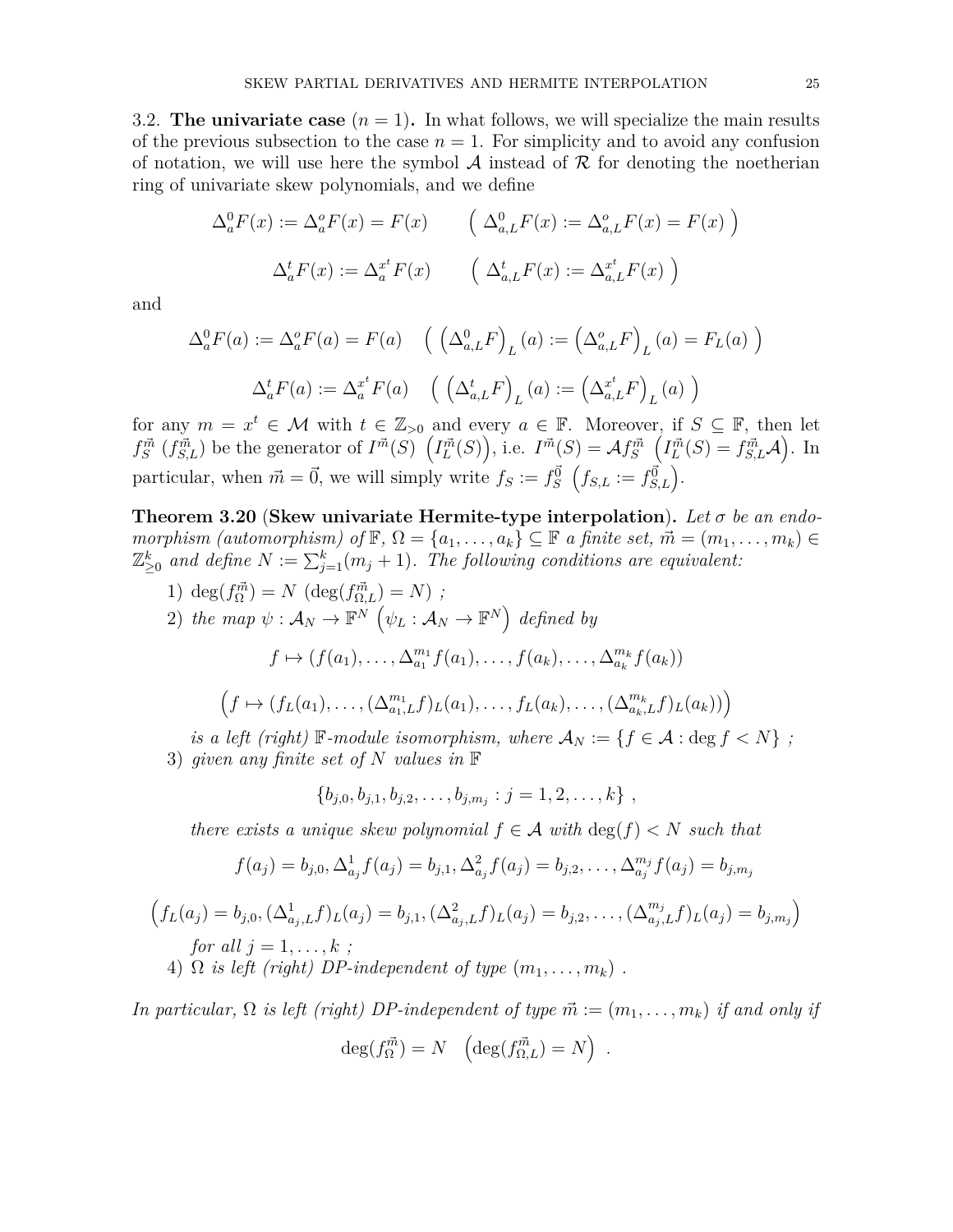*Proof.* We will only show the equivalence between the statements for the left case, because for the right case the proofs are quite similar.

1)  $\Rightarrow$  2) From Lemma [2.5](#page-9-0) for  $n = 1$ , it is evident that  $\psi$  is a left F-module homomorphism. We show that  $\psi$  is injective. Let  $f \in \mathcal{A}_N$  with  $f \neq 0$  and assume that  $\psi(f) = 0$ . Then  $f \in I^{\vec{m}}(\Omega) = \mathcal{A} f_{\Omega}^{\vec{m}}$  and therefore,  $f = q \cdot f_{\Omega}^{\vec{m}}$  for some non-zero skew polynomial  $q \in \mathcal{A}$ . Thus, deg  $f \ge \deg f_{\Omega}^{\vec{m}} = N$ , which is absurd because  $f \in \mathcal{A}_N$ . Therefore  $f = 0$ and  $\psi$  is injective. On the other hand, since  $\mathcal{A}/\ker \psi = \mathcal{A}/\mathcal{A}f_{\Omega}^{\vec{m}} \cong Im(\psi)$ , it follows that  $\dim Im(\psi) = \dim \mathcal{A}/\mathcal{A} f_{\Omega}^{\vec{m}} = \deg f_{\Omega}^{\vec{m}} = N = \dim \mathbb{F}^{N}$  and therefore  $\psi$  is a surjective left F-module homomorphism.

2)  $\Rightarrow$  1) Since  $\psi$  is a surjective left F-module homomorphism and  $A/Af_{\Omega}^{\vec{m}} = A/\ker \psi \cong$ *Im*( $\psi$ ), it follows that  $\deg(f_{\Omega}^{\vec{m}}) = \dim Im(\psi) = \dim \mathbb{F}^{N} = N$ .

 $2) \Leftrightarrow 3$  Immediate.

Finally, the equivalence between 3) and 4) follows from Theorem [3.15](#page-20-0) for  $n = 1$  and the fact that if there exists another polynomial  $g \in \mathcal{A}$  with deg  $g < N$  such that

$$
g(a_j) = b_{j,0}, \Delta^1_{a_j} g(a_j) = b_{j,1}, \Delta^2_{a_j} g(a_j) = b_{j,2}, \ldots, \Delta^{m_j}_{a_j} g(a_j) = b_{j,m_j}
$$

for all  $j = 1, \ldots, k$ , then

$$
(f - g) \in \ker \psi = I^{\vec{m}}(\Omega) = \mathcal{A}f_{\Omega}^{\vec{m}}.
$$

Note that  $A/\text{ker } \psi \cong Im(\psi) = \mathbb{F}^N$ , because  $\psi$  is surjective by Theorem [3.15.](#page-20-0) Hence,  $deg(f_{\Omega}^{\vec{m}}) = N$  and therefore  $f = g + qf_{\Omega}^{\vec{m}}$  for some  $q \in \mathcal{A}$ . Since  $deg(f) < N$  and  $deg(g) < N$ , this implies  $q = 0$ , i.e.  $f = g$ .

<span id="page-25-0"></span>**Corollary 3.21** (**Skew univariate Lagrange interpolation**)**.** *Let σ be an endomorphism (automorphism) of*  $\mathbb{F}$  *and let*  $\Omega = \{a_1, a_2, \ldots, a_k\} \subseteq \mathbb{F}$  *be a finite set. The following conditions are equivalent:*

1) deg( $f_{\Omega}$ ) =  $k$  (deg( $f_{\Omega,L}$ ) =  $k$ ); 2) *the map*  $\phi: \mathcal{A}_k \to \mathbb{F}^k$   $(\phi_L: \mathcal{A}_k \to \mathbb{F}^k)$ *, defined by* 

$$
f \mapsto (f(a_1), f(a_2), \ldots, f(a_k))
$$

 $(f \mapsto (f_L(a_1), f_L(a_2), \ldots, f_L(a_k)))$ 

*is a left (right)* F*-module isomorphism ;*

- 3) *for every*  $b_1, \ldots, b_k \in \mathbb{F}$ *, there exists a unique skew polynomial*  $f \in \mathcal{A}$  with  $deg(f) < k$  *such that*  $f(a_j) = b_j$   $(f_L(a_j) = b_j)$  *for all*  $j = 1, ..., k$ ;
- 4) Ω *is left (right) P-independent .*

*In particular,*  $\Omega$  *is left (right) P-independent if and only if*  $\deg(f_{\Omega}) = k$  ( $\deg(f_{\Omega,L}) = k$ ).

**Remark 3.22.** For the left case and  $\delta = 0$ , the equivalences between 1) and 2) in Theorem [3.20](#page-24-0) and Corollary [3.21](#page-25-0) follows from [\[5,](#page-30-11) Theorem 4.4] and [\[5,](#page-30-11) Theorem 4.2], respectively.

**Example 3.23.** Let  $\mathbb{C}[x; \sigma, 0]$  with  $\sigma(z) = \overline{z}$  (the complex conjugation) for all  $z \in \mathbb{C}$ and let  $\Omega = \{i, 1 + i\} \subseteq \mathbb{C}$ . Since  $[i]_L = [i] \neq [1 + i] = [1 + i]_L$ , we see that  $\Omega$  is left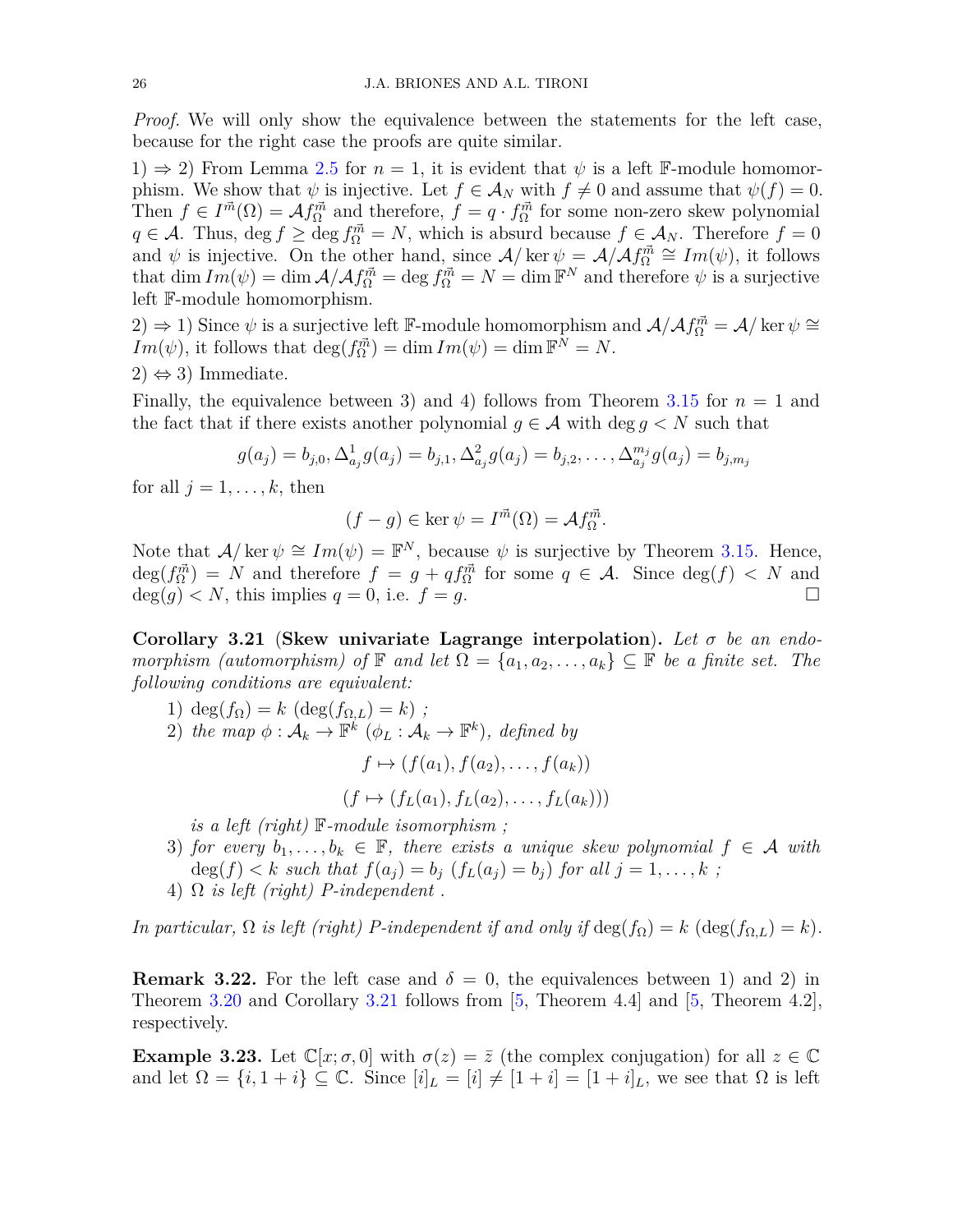(right) DP-independent of type  $(m_1, m_2)$  for any  $m_1, m_2 \in \mathbb{Z}_{\geq 0}$ . We will construct skew polynomials  $f(x), g(x) \in \mathbb{C}[x, \sigma, 0]$  of degree  $\lt 5$  such that

$$
f(i) = f(1+i) = 0, \ \Delta_i^1 f(i) = \Delta_{1+i}^1 f(1+i) = 1 \text{ and } \Delta_i^2 f(i) = i ,
$$
  

$$
g(x(1+i) = 0, \ (\Delta_{1,i}^1 g)(i) = (\Delta_{1,i}^1 g)(1+i) = 1 \text{ and } (\Delta_{i,i}^2 g)(i) = i ,
$$

$$
g_L(i) = g_L(1+i) = 0, \left(\Delta_{i,L}^1 g\right)_L(i) = \left(\Delta_{1+i,L}^1 g\right)_L(1+i) = 1 \text{ and } \left(\Delta_{i,L}^2 g\right)_L(i) = i.
$$
  
By Theorem 3.20, the maps  $\psi, \psi_L : \mathbb{C}[x; \sigma, 0]_5 \to \mathbb{F}^5$  defined by

$$
f \mapsto \psi(f) := (f(i), \Delta_i^1 f(i), \Delta_i^2 f(i), f(1+i), \Delta_{1+i}^1 f(1+i))
$$
,

$$
g \mapsto \psi_L(g) := \left(g_L(i), \left(\Delta_{i,L}^1 g\right)_L(i), \left(\Delta_{i,L}^2 g\right)_L(i), g_L(1+i), \left(\Delta_{1+i,L}^1 g\right)_L(1+i)\right)
$$

are left and right F-module isomorphisms respectively, where

$$
\mathbb{C}[x; \sigma, 0]_5 := \{ h \in \mathbb{C}[x; \sigma, 0] \mid \deg h < 5 \} .
$$

Note that

$$
\begin{array}{rcl}\n\psi(F_{1,0}(x)) & = & (1,0,0,1,0) = & \psi_L(G_{1,0}(x)) \\
\psi(F_{1,1}(x)) & = & (0,1,0,1,1) = & \psi_L(G_{1,1}(x)) \\
\psi(F_{1,2}(x)) & = & (0,0,1,1,2) = & \psi_L(G_{1,2}(x)) \\
\psi(F_{2,0}(x)) & = & (0,0,0,1,3) = & \psi_L(G_{2,0}(x)) \\
\psi(F_{2,1}(x)) & = & (0,0,0,0,1) = & \psi_L(G_{2,1}(x))\n\end{array}
$$

where

$$
F_{1,0}(x) = G_{1,0}(x) := 1 , F_{1,1}(x) = G_{1,1}(x) := (x - i) , F_{1,2}(x) = G_{1,2}(x) := (x - i)^2 ,
$$
  
\n
$$
F_{2,0}(x) = G_{2,0}(x) := (x - i)^3 , F_{2,1}(x) := (x - 1 - i)(x - i)^3 ,
$$
  
\n
$$
G_{2,1}(x) := (x - i)^3 (x - 1 - i) .
$$

Then, making left (right) linear operations on the previous skew polynomials, we have

$$
\begin{array}{rcl}\n\psi(F'_{1,0}(x)) & = & \psi_L(G'_{1,0}(x)) = & (1,0,0,0,0) \\
\psi(F'_{1,0}(x)) & = & \psi_L(G'_{1,1}(x)) = & (0,1,0,0,0) \\
\psi(F'_{1,0}(x)) & = & \psi_L(G'_{1,2}(x)) = & (0,0,1,0,0) \\
\psi(F'_{1,0}(x)) & = & \psi_L(G'_{2,0}(x)) = & (0,0,0,1,0) \\
\psi(F'_{1,0}(x)) & = & \psi_L(G'_{2,1}(x)) = & (0,0,0,0,1)\n\end{array}
$$

where

$$
F'_{1,0}(x) := F_{1,0}(x) - F_{2,0}(x) + 3 \cdot F_{2,1}(x) , G'_{1,0}(x) := G_{1,0}(x) - G_{2,0}(x) + G_{2,1}(x) \cdot 3 ,
$$
  
\n
$$
F'_{1,1}(x) := F_{1,1}(x) - F_{2,0}(x) + 2 \cdot F_{2,1}(x) , G'_{1,1}(x) := G_{1,1}(x) - G_{2,0}(x) + G_{2,1}(x) \cdot 2 ,
$$
  
\n
$$
F'_{1,2}(x) := F_{1,2}(x) - F_{2,0}(x) + F_{2,1}(x) , G'_{1,2}(x) := G_{1,2}(x) - G_{2,0}(x) + G_{2,1}(x) ,
$$
  
\n
$$
F'_{2,0}(x) := F_{2,0}(x) - 3 \cdot F_{2,1}(x) , G'_{2,0}(x) := G_{2,0}(x) - G_{2,1}(x) \cdot 3 ,
$$
  
\n
$$
F'_{2,1}(x) := F_{2,1}(x) , G'_{2,1}(x) := G_{2,1}(x) .
$$

Hence, we obtain that

$$
f(x) = 0 \cdot F'_{1,0}(x) + 1 \cdot F'_{1,1}(x) + i \cdot F'_{1,2}(x) + 0 \cdot F'_{2,0}(x) + 1 \cdot F'_{2,1}(x)
$$
  
\n
$$
= (3 + i)x4 - (4 + 2i)x3 - (8 - 3i)x2 + (5 + 2i)x + 5 - 5i,
$$
  
\n
$$
g(x) = G'_{1,0}(x) \cdot 0 + G'_{1,1}(x) \cdot 1 + G'_{1,2}(x) \cdot i + G'_{2,0}(x) \cdot 0 + G'_{2,1}(x) \cdot 1
$$
  
\n
$$
= x4(3 + i) + x3(-4 - 2i) + x2(-8 + 3i) + x(5 + 2i) + 5 - 5i
$$
  
\n
$$
= (3 + i)x4 - (4 - 2i)x3 - (8 - 3i)x2 + (5 - 2i)x + 5 - 5i.
$$

*,*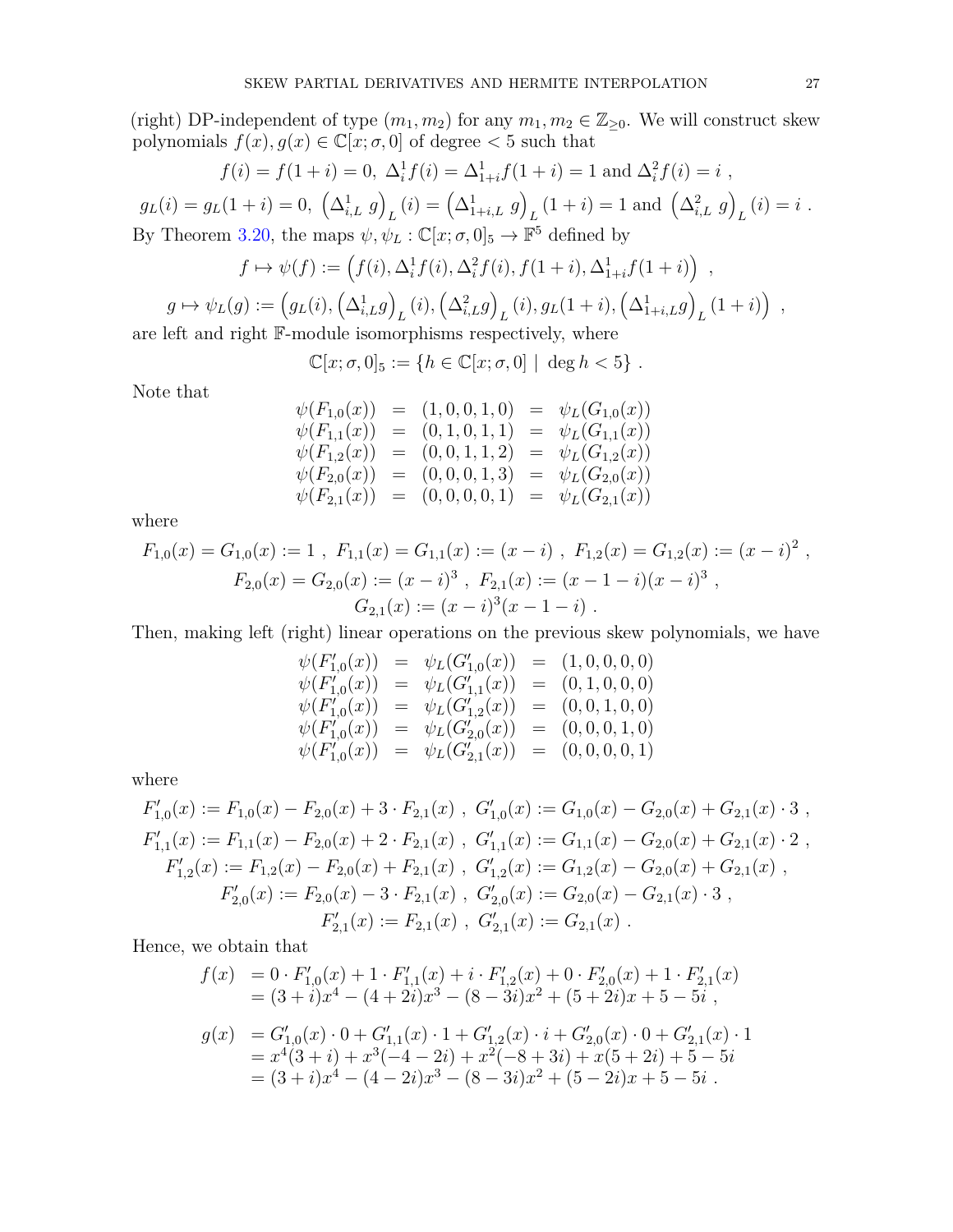Finally, let us observe that

$$
E_j := \{ x \in \mathbb{C} \mid \exists \lambda \in \mathbb{C}^* : (x - x^{\lambda})\lambda = 1 \} = \{ x \in \mathbb{C} \mid \exists \lambda \in \mathbb{C}^* : x\lambda - \overline{\lambda}x = 1 \} =
$$

$$
= \{ x \in \mathbb{C} \mid \exists \lambda \in \mathbb{C}^* : (\lambda - \overline{\lambda})x = 1 \} = \{ bi \mid b \in \mathbb{R}^* \} = E_j^L.
$$

The following example shows that there exist left (right) DP-independent sets of some type, whose elements belong to the same right (left)  $(\sigma, \delta)$ -conjugacy class.

**Example 3.24.** Let  $\mathbb{C}[x; \sigma, 0]$  with  $\sigma(z) = \overline{z}$  for all  $z \in \mathbb{C}$  and let  $\Omega = \{a_1, a_2\} \subseteq \mathbb{C}$ , where  $a_1 = 1$  and  $a_2$  is a complex number different from  $\{1, \pm i\}$  which belongs to the unit circle of radius 1, that is,  $[a_1] = [a_2] \ (a_1]_L = [a_2]_L$ , because  $\delta = 0$ ,  $\mathbb C$  is commutative and  $\sigma^{-1} = \sigma$ . Let us show that  $\Omega$  is left (right) DP-independent of type  $(0, 1) := (o, x)$ . We need to prove that

$$
I^0(\{a_1\}) \supsetneq I^{0,0}(\{a_1\} \cup \{a_2\}) \text{ and } I^1(\{a_2\}) \supsetneq I^{1,0}(\{a_2\} \cup \{a_1\})
$$
  

$$
\left(I^0_L(\{a_1\}) \supsetneq I^{0,0}_L(\{a_1\} \cup \{a_2\}) \text{ and } I^1_L(\{a_2\}) \supsetneq I^{1,0}_L(\{a_2\} \cup \{a_1\})\right).
$$

Note that  $I^0(\{a_1\}) \supsetneq I^{0,0}(\{a_1\} \cup \{a_2\})$   $\left(I_L^0(\{a_1\}) \supsetneq I_L^{0,0}(\{a_1\} \cup \{a_2\})\right)$  holds. On the other hand, observe that  $f(x) := (x - a_2)^2 \in I^1(\{a_2\})$   $(f(x) := (x - a_2)^2 \in I^1_L(\{a_2\})$ is such that  $f(a_1) \neq 0$  ( $f_L(a_1) \neq 0$ ). Indeed, if  $f(a_1) = f(1) = (1^{1-a_2} - a_2)(1 - a_2)$ 0  $(f_L(a_1) = (1 - a_2)(1 - a_2) = 0$ , then for both cases (right and left) we have

either  $a_2 = 1$ , or  $\overline{(1 - a_2)}(1 - a_2)^{-1} - a_2 = 0$ ,

because  $\delta = 0$ ,  $\mathbb C$  is commutative and  $\sigma^{-1} = \sigma$ . The former case is not possible because  $a_2 \neq 1$ . In the latest case, by writing  $a_2 := \alpha + \beta i$  with  $\alpha, \beta \in \mathbb{R}$ , it follows that

$$
(\alpha^2 - \beta^2 - 2\alpha + 1) + 2\alpha\beta i = 0.
$$

Thus,  $2\alpha\beta = 0 \Leftrightarrow \alpha = 0$ , or  $\beta = 0$ . If  $\alpha = 0$  then we have  $\beta = \pm 1$ . Hence  $a_2 = \pm i$ , but this is not possible. Finally, if  $\beta = 0$  then  $a_2 = 1$ , but this is impossible. Thus, we get that  $f(a_1) \neq 0$  ( $f_L(a_1) \neq 0$ ).

Note that if a finite set  $\Omega \subseteq \mathbb{F}^n$  is left (right) DP-independent of some type, then  $\Omega$ is also left (right) P-independent. To conclude with the case  $n = 1$ , let us show that if a finite set  $\Omega \subseteq \mathbb{F}$  is left (right) P-independent, then it is not necessarily left (right) DP-independent of some type.

**Example 3.25.** Let  $\mathbb{C}[x; \sigma, 0]$  with  $\sigma(z) = \overline{z}$  (the complex conjugation) for all  $z \in \mathbb{C}$ and let  $\Omega = \{1, -i\} \subseteq \mathbb{C}$ . Clearly  $\Omega$  is left (right) P-independent. However, there does not exist  $(m_1, m_2) \in \mathbb{Z}_{\geq 0} \times \mathbb{Z}_{>0} \setminus \{(0, 0)\}\$  such that  $\Omega$  is left (right) DP-independent of type  $(m_1, m_2)$ . Indeed, since every skew polynomial  $f \in I^{m_2}(\{-i\})$   $(f \in I^{m_2}(\{-i\})$  is of the form  $f(x) = g(x)(x + i)^{m_2+1}$   $(f(x) = (x + i)^{m_2+1}g(x))$  for some  $g(x) \in \mathbb{C}[x; \sigma, 0]$ and  $(x + i)^2 = x^2 - 1$ , it follows that any power  $\geq 2$  of  $(x + i)$  is zero at 1 and therefore there does not exist a skew polynomial  $f \in I^{m_2}(\{-i\}) \setminus I^{m_2,0}(\{-i\} \cup \{1\})$  $(f \in I_L^{m_2}(\{-i\}) \setminus I_L^{m_2,0}(\{-i\} \cup \{1\})).$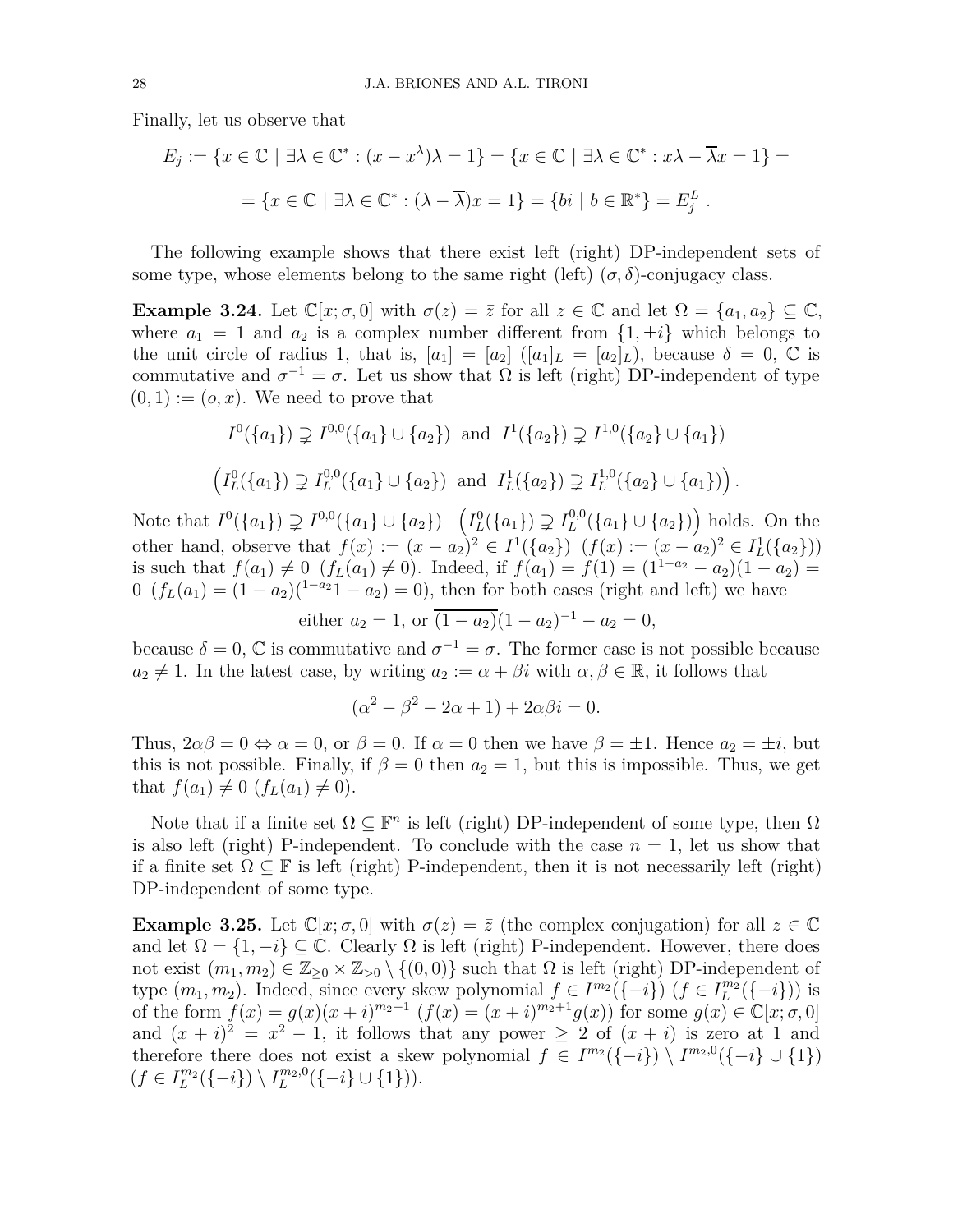3.3. **Skew Vandermonde matrices.** Let us define here skew confluent Vandermonde matrices for the multivariate case  $n \geq 1$  (as to  $n = 1$ , the univariate cases, see e.g.  $|16|$ ).

<span id="page-28-1"></span>**Definition 3.26.** Fix  $d \in \mathbb{Z}_{>0}$ . Take  $m_i := x_{i_{s(i)}} \cdots x_{i_1} \in \mathcal{M}$  and consider the set  ${m'_j}_{j=1,\dots,r}$  of all the monomials in M of degree less than d, with a certain ordering in *M*. We define the *right (left)* ( $\sigma$ , $\delta$ )-confluent Vandermonde matrix  $V_{m_i}^{\sigma,\delta}(\mathbf{a_i})\left(V_{m_i,L}^{\sigma,\delta}(\mathbf{a_i})\right)$ *of order d on*  $\mathbf{a_i} \in \mathbb{F}^n$  as the  $r \times (\text{deg}(m_i) + 1)$   $((\text{deg}(m_i) + 1) \times r)$  matrix with entries in  $\mathbb F$  given by

$$
V_{m_i}^{\sigma,\delta}(\mathbf{a_i}) := \begin{pmatrix} \Delta_{\mathbf{a_i}}^o m_1'(\mathbf{a_i}) & \Delta_{\mathbf{a_i}}^{x_{i_1}} m_1'(\mathbf{a_i}) & \cdots & \Delta_{\mathbf{a_i}}^{m_i} m_1'(\mathbf{a_i}) \\ \Delta_{\mathbf{a_i}}^o m_2'(\mathbf{a_i}) & \Delta_{\mathbf{a_i}}^{x_{i_1}} m_2'(\mathbf{a_i}) & \cdots & \Delta_{\mathbf{a_i}}^{m_i} m_2'(\mathbf{a_i}) \\ \vdots & \vdots & \ddots & \vdots \\ \Delta_{\mathbf{a_i}}^o m_r'(\mathbf{a_i}) & \Delta_{\mathbf{a_i}}^{x_{i_1}} m_r'(\mathbf{a_i}) & \cdots & \Delta_{\mathbf{a_i}}^{m_i} m_r'(\mathbf{a_i}) \end{pmatrix}
$$

$$
V_{m_i,L}^{\sigma,\delta}(\mathbf{a_i}) := \begin{pmatrix} \left(\Delta_{\mathbf{a_i},\mathbf{L}}^o m_1'\right)_L(\mathbf{a_i}) & \left(\Delta_{\mathbf{a_i},\mathbf{L}}^o m_2'\right)_L(\mathbf{a_i}) & \cdots & \left(\Delta_{\mathbf{a_i},\mathbf{L}}^o m_r'\right)_L(\mathbf{a_i}) \\ \left(\Delta_{\mathbf{a_i},\mathbf{L}}^{x_{i_1}} m_1'\right)_L(\mathbf{a_i}) & \left(\Delta_{\mathbf{a_i},\mathbf{L}}^{x_{i_1}} m_2'\right)_L(\mathbf{a_i}) & \cdots & \left(\Delta_{\mathbf{a_i},\mathbf{L}}^{x_{i_1}} m_r'\right)_L(\mathbf{a_i}) \\ \vdots & \vdots & \ddots & \vdots \\ \left(\Delta_{\mathbf{a_i},\mathbf{L}}^{m_i} m_1'\right)_L(\mathbf{a_i}) & \left(\Delta_{\mathbf{a_i},\mathbf{L}}^{m_i} m_2'\right)_L(\mathbf{a_i}) & \cdots & \left(\Delta_{\mathbf{a_i},\mathbf{L}}^{m_i} m_r'\right)_L(\mathbf{a_i}) \end{pmatrix}
$$

Moreover, we define the *right (left)* (*σ, δ*)*-confluent Vandermonde matrix*

$$
V^{\sigma,\delta}_{(m_1,...,m_k)}(\mathbf{a_1},\mathbf{a_2},\ldots,\mathbf{a_k}) \quad \left(V^{\sigma,\delta}_{(m_1,...,m_k)}(\mathbf{a_1},\mathbf{a_2},\ldots,\mathbf{a_k})\right)
$$

of order d on the set  $\{a_1, a_2, \ldots, a_k\}$  as the  $r \times \sum_{i=1}^k (\deg(m_i) + 1) \left(\sum_{i=1}^k (\deg(m_i) + 1) \times r\right)$ matrix with entries in  $\mathbb F$  given by appending column-wise (row-wise) the right (left)  $(\sigma, \delta)$ -confluent Vandermonde matrices of order *d* on the  $a_i$ 's, that is,

$$
V_{(m_1,...,m_k)}^{\sigma,\delta}(\mathbf{a_1},\mathbf{a_2},\ldots,\mathbf{a_k}) := (V_{m_1}^{\sigma,\delta}(\mathbf{a_1}) \mid V_{m_2}^{\sigma,\delta}(\mathbf{a_2}) \mid \ldots \mid V_{m_k}^{\sigma,\delta}(\mathbf{a_k}))
$$

$$
\begin{pmatrix} V_{m_1,...,m_k}^{\sigma,\delta} \\ V_{(m_1,...,m_k),L}^{\sigma,\delta}(\mathbf{a_1},\mathbf{a_2},\ldots,\mathbf{a_k}) := \begin{pmatrix} V_{m_1,L}^{\sigma,\delta}(\mathbf{a_1}) \\ V_{m_2,L}^{\sigma,\delta}(\mathbf{a_2}) \\ \vdots \\ V_{m_k,L}^{\sigma,\delta}(\mathbf{a_k}) \end{pmatrix} \end{pmatrix}.
$$

**Remark 3.27.** The matrix  $V_{(0)}^{\sigma, \delta}$  $(\sigma^{\sigma,\sigma}_{(o,\ldots,o)}(\mathbf{a_1},\ldots,\mathbf{a_k}))$  of order *d* coincides with the skew Vandermonde matrix *V σ,δ*  $d_d^{\sigma, \sigma}(\{\mathbf{a_1}, \ldots, \mathbf{a_k}\})$  introduced in [\[15,](#page-30-10) Definition 40].

The following result is a direct consequence of Theorem [3.15](#page-20-0) and it extends [\[15,](#page-30-10) Corollary 42].

<span id="page-28-0"></span>**Corollary 3.28.** *Let*  $\Omega = {\mathbf{a_1, a_2, \ldots, a_k}} \subseteq \mathbb{F}^n$  *be a finite set and let*  $m_1, \ldots, m_k \in \mathcal{M}$ *.*  $Putting N := \sum_{i=1}^{k} (deg(m_i) + 1), the following conditions are equivalent:$ 1)  $\Omega$  *is left (right) DP-independent of type*  $(m_1, \ldots, m_k)$ ;

*.*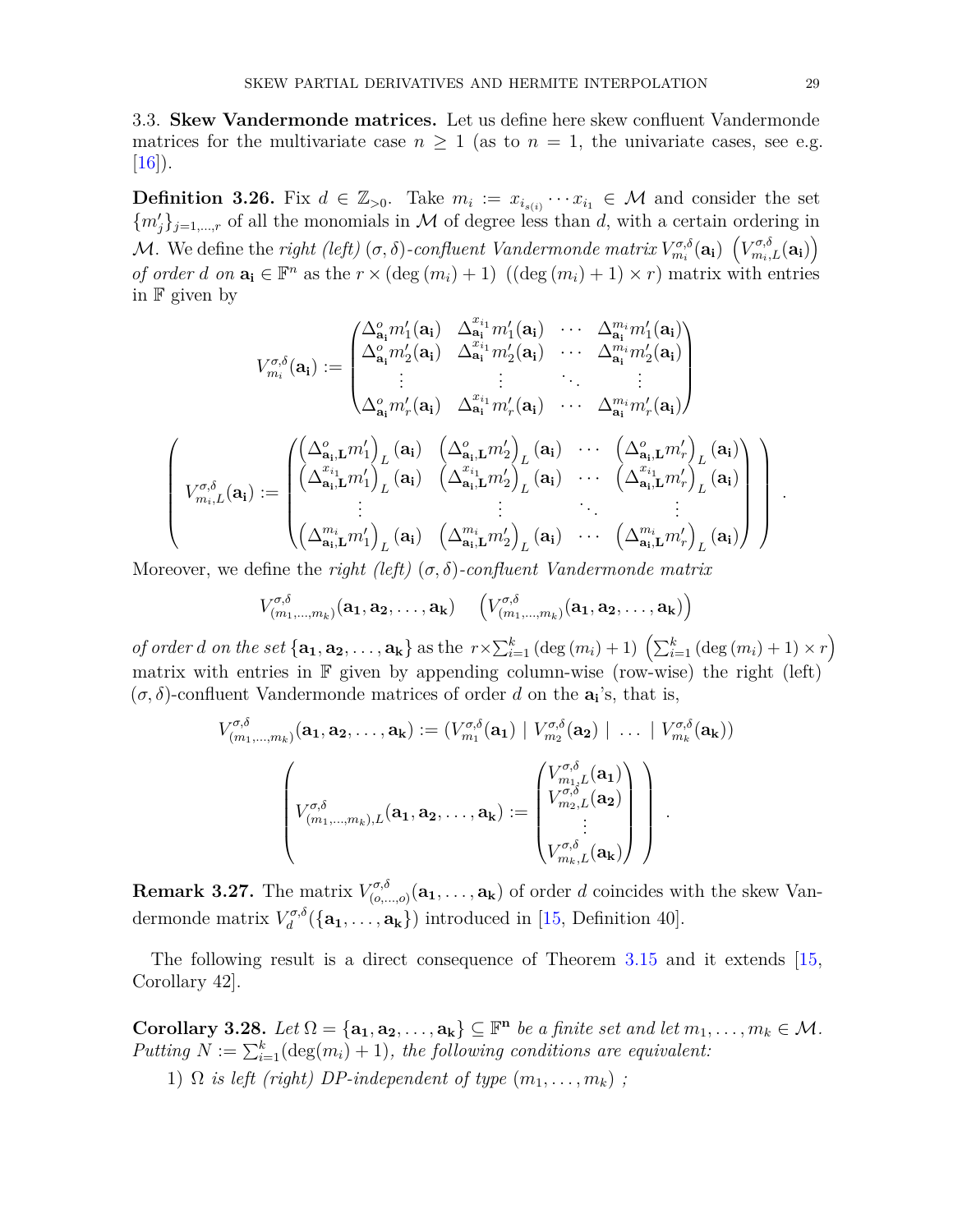2) *given any finite set of N values in* F

$$
\{b_{j,o}, b_{j,x_{j_1}}, b_{j,x_{j_2}x_{j_1}}, \ldots, b_{j,m_j} : j = 1, 2, \ldots, k\},\,
$$

*there exists a skew polynomial*  $F \in \mathcal{R}$  *with*  $\deg(F) < N$  *such that* 

$$
F(\mathbf{a_j}) = b_{j,o}, \Delta_{\mathbf{a_j}}^{x_{j_1}} F(\mathbf{a_j}) = b_{j,x_{j_1}}, \Delta_{\mathbf{a_j}}^{x_{j_2}x_{j_1}} F(\mathbf{a_j}) = b_{j,x_{j_2}x_{j_1}}, \ldots, \Delta_{\mathbf{a_j}}^{m_j} F(\mathbf{a_j}) = b_{j,m_j}
$$

$$
\left(F_L(\mathbf{a_j})=b_{j,o}, \Delta_{\mathbf{a_j},L}^{x_{j_1}}F(\mathbf{a_j})=b_{j,x_{j_1}}, \Delta_{\mathbf{a_j},L}^{x_{j_2}x_{j_1}}F(\mathbf{a_j})=b_{j,x_{j_2}x_{j_1}},\ldots,\Delta_{\mathbf{a_j},L}^{m_j}F(\mathbf{a_j})=b_{j,m_j}\right)
$$
  
for all  $j=1,\ldots,k$ ;

3) *writing*  $r := \frac{n^N - 1}{n - 1} = 1 + n + \cdots + n^{N-1}$ , for any

$$
\mathbf{b}_{\mathbf{j}} := (b_{j,o}, b_{j,x_{j_1}}, b_{j,x_{j_2}x_{j_1}}, \ldots, b_{j,m_j}) \in \mathbb{F}^{\deg(m_j)+1}
$$

*with*  $j = 1, \ldots, k$ *, there exists a solution*  $(F_1, \ldots, F_r) \in \mathbb{F}^r$  ( ${}^t(F_1, \ldots, F_r) \in \mathbb{F}^{r \times 1}$ ) *to the linear system*

$$
(z_1, \ldots, z_r) \cdot V_{(m_1, \ldots, m_k)}^{\sigma, \delta}(\mathbf{a}_1, \ldots, \mathbf{a}_k) = (\mathbf{b}_1, \ldots, \mathbf{b}_k)
$$

$$
\left(V_{(m_1, \ldots, m_k), L}^{\sigma, \delta}(\mathbf{a}_1, \ldots, \mathbf{a}_k) \cdot {}^t(z_1, \ldots, z_r) = \begin{pmatrix} {}^t\mathbf{b}_1 \\ \vdots \\ {}^t\mathbf{b}_k \end{pmatrix}\right),
$$

*where*  $(z_1, \ldots, z_r)$  ( $^t(z_1, \ldots, z_r)$ ) *is a vector of variables in*  $\mathbb{F}^r$  ( $\mathbb{F}^{r \times 1}$ ) *and*  $V^{\sigma,\delta}_{(m)}$  $\left(V_{(m_1,...,m_k)}^{\sigma,\delta}(\mathbf{a_1},\ldots,\mathbf{a_k})\right)\left(V_{(m_1,...,m_k),L}^{\sigma,\delta}(\mathbf{a_1},\ldots,\mathbf{a_k})\right)$ 

*is the*  $r \times N$  ( $N \times r$ ) *right* (left) ( $\sigma$ , $\delta$ )*-confluent Vandermonde matrix of order N on the set*  $\{a_1, \ldots, a_k\}$ *.* 

**Remark 3.29.** In Corollary [3.28,](#page-28-0) the right (left)  $(\sigma, \delta)$ -confluent Vandermonde matrix of order *N* on the set  $\{a_1, \ldots, a_k\}$  is of square form if and only if  $n^N = (n-1)N + 1$ . This numerical condition is alway satisfied for all  $N \in \mathbb{Z}_{\geq 1}$  when  $n = 1$ , while for any fixed  $n \geq 2$ , it holds only for  $N = 0, 1$ . This shows that for  $n \geq 2$  the matrix  $V^{\sigma,\delta}_{(m)}$  $\binom{\sigma,\delta}{(m_1,...,m_k)}(\mathbf{a_1},\ldots,\mathbf{a_k})\,\left(V^{\sigma,\delta}_{(m_1,...,m_k),L}(\mathbf{a_1},\ldots,\mathbf{a_k})\right)$  is not of square form, except for  $N=1$ . This fact implies that for  $N > 1$  one can only ensure the existence of skew interpolating polynomials, and not the uniqueness, except for the univariate case (i.e. when  $n = 1$ ).

**Remark 3.30.** In general, the skew Vandermonde matrices are useful tools to explicitly construct Lagrange (Hermite-type) skew interpolating polynomials, although the uniqueness of these polynomials cannot generally be guaranteed when  $n \geq 2$  due to the non-square form of these matrices, as shown in the previous remark. More precisely, from Corollary [3.28,](#page-28-0) it follows that if  $(F_1, \ldots, F_r) \in \mathbb{F}^r$   $({}^t(F_1, \ldots, F_r) \in \mathbb{F}^{r \times 1}$  ) is a solution to the linear system

$$
(z_1, z_2, \ldots, z_r) \cdot (V_{m_1}^{\sigma, \delta}(\mathbf{a}_1) \mid V_{m_2}^{\sigma, \delta}(\mathbf{a}_2) \mid \ldots \mid V_{m_k}^{\sigma, \delta}(\mathbf{a}_k)) = (\mathbf{b}_1, \ldots, \mathbf{b}_k)
$$

$$
\left( \begin{pmatrix} V_{m_1, L}^{\sigma, \delta}(\mathbf{a}_1) \\ V_{m_2, L}^{\sigma, \delta}(\mathbf{a}_2) \\ \vdots \\ V_{m_k, L}^{\sigma, \delta}(\mathbf{a}_k) \end{pmatrix} \cdot \begin{pmatrix} z_1 \\ z_2 \\ \vdots \\ z_r \end{pmatrix} = \begin{pmatrix} t_{\mathbf{b}_1} \\ \vdots \\ t_{\mathbf{b}_k} \end{pmatrix} \right),
$$